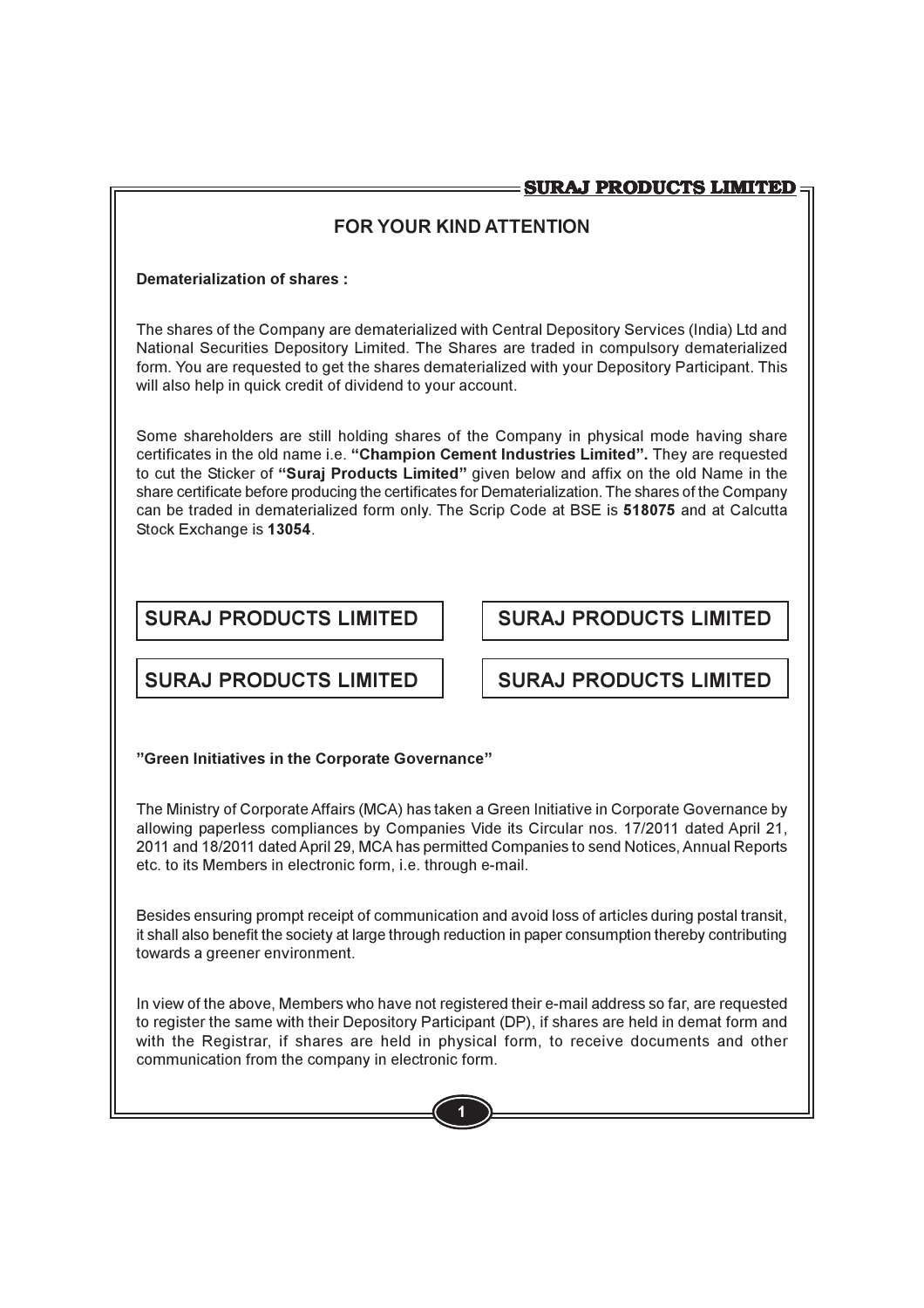# **SURAJ PRODUCTS LIMITED =**

# NOTICE OF THE 21ST ANNUAL GENERAL MEETING

Notice is hereby given that the 21st Annual General Meeting of the members of SURAJ PRODUCTS LIMITED will be held on Saturday the 29th day of September, 2012 at 11.30 A.M. at the Registered Office of the Company at Vill: Barpali, P.O. Kesramal (Raigangpur) - 770 017 Dist.: Sundargarh, Odisha, to transact the following business:

### **ORDINARY BUSINESS ·**

- To receive, consider and adopt the audited Balance Sheet as at 31st March, 2012 and Profit & Loss Account of  $1$ the Company for the year ended as on that date, together with the Auditor's Report and Director's Report thereon.
- $2.$ To declare Dividend on equity shares.
- $3<sub>1</sub>$ To appoint a director in place of Mr. S.N. Kabra who retires by rotation and being eligible offers himself for reappointment.
- $\overline{4}$ . To appoint a director in place of Mrs. Sunita Dalmia who retires by rotation and being eligible offers herself for reappointment.
- $5<sub>1</sub>$ To appoint Statutory Auditors and to fix their remuneration and in this regard, to consider and if thought fit, to pass with or without modification(s), the following resolution as ordinary resolution:-

"RESOLVED THAT M/s Rustagi & Co. Chartered Accountants, the retiring Auditors of the Company be and hereby reappointed as Statutory Auditors of the Company to hold office from the conclusion of this meeting until the conclusion of the next Annual General Meeting of the Company at a remuneration to be decided by the Board of Directors of the Company".

> By Order of the Board **For Suraj Products Limited** A. N. Khatua Company Secretary

Place: Barpali Dated: 28.07.2012

### Note:

- $\mathbf{1}$ A member entitled to attend, vote at the meeting is entitled to appoint a proxy to attend and vote on his behalf, and a proxy need not be a member of this company. Proxies in order to be effective must be received at the registered office of the company not later than 48 hours before the commencement of the meeting. A blank proxy form is enclosed.
- $\overline{2}$ The Register of Member and Share Transfer Books of the company will remain closed from 24.09.2012 to 29.09.2012(both days inclusive).
- 3 As required by the Listing Agreement, details of the Directors retiring by rotation and eligible for re-appointment are annexed hereto
- Members desiring to seek any information/clarification on the Annual Accounts are requested to write to the  $\overline{4}$ Company at least seven days before the Annual General Meeting.
- 5 Share holders are requested to notify their Bank particulars giving the name of the bank and the branch and the nature of account and also any change of address to the Company's Registrar and Share Transfer Agent, M/S MCS Limited. Share holders are hereby intimated that under instructions from the Securities and Exchange Board of India, furnishing of bank particulars by the shareholders has become mandatory.
- 6 RBI vide it's Circular No. DPSS. (CO). EPPD. No. 191.04.01.01/2009-2010 dated July 29, 2009 has instructed banks to move to the NECS platform from October 1, 2009.

Consequently you are requested to provide your new account number allocated to you after implementation of Core Banking System by your Bank, NECS credit to your old account may either be rejected or returned.

Please provide to the Share Registrars and Transfer Agents new Bank Account particulars along with a copy of the cheque duly cancelled by quoting your reference folio number in case of shares held by you in physical form. In case the shares are in Dematerialized form, you may kindly provide the same to your Depository participant, so that your future dividend payments can correctly be credited to your new account.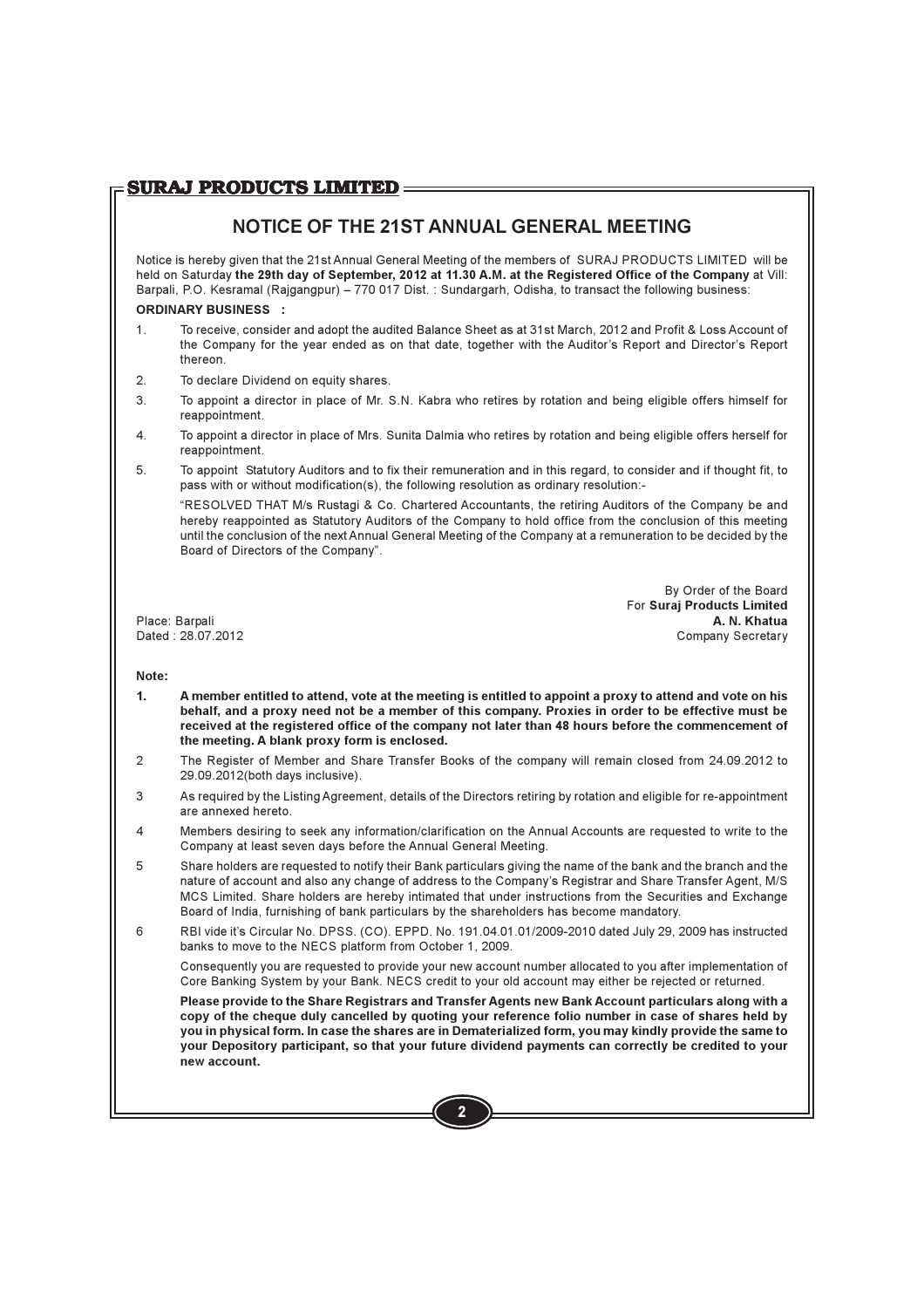# **ANNEXURE TO THE NOTICE**

As required under the listing agreement, the particulars of Directors who are proposed to be appointed/ re-appointed are given below:

| Name of Director                                                                                                                                        | Mr. S.N. Kabra                                                                                      |
|---------------------------------------------------------------------------------------------------------------------------------------------------------|-----------------------------------------------------------------------------------------------------|
| Date of Birth                                                                                                                                           | 20.12.1948                                                                                          |
| Date of Appointment                                                                                                                                     | 01.01.1997                                                                                          |
| Qualification                                                                                                                                           | B.Com                                                                                               |
| Expertise in specific functional areas                                                                                                                  | Running of Manufacturing unit.                                                                      |
| List of other Companies in which Directorship held<br>(excluding in Foreign companies)                                                                  | Sreechem Resines Ltd.<br>Sreechem Finance Pvt. Ltd.<br>$\mathcal{P}$                                |
| Chairman/Member of Committees the Board of<br>Directors of other Companies in which he is a<br>Director (excluding in foreign Chairman of<br>Companies) | Audit Committee<br>Shareholders Grievance committee.<br>2.<br>3<br><b>Share Transfer Committee.</b> |
| Details of shareholding (both own or held by/for other<br>persons on a beneficial basis), if any, in the Company.                                       | <b>NIL</b>                                                                                          |

| Name of Director                                                                                                                                        | Mrs. Sunita Dalmia                                                                                                                            |  |  |
|---------------------------------------------------------------------------------------------------------------------------------------------------------|-----------------------------------------------------------------------------------------------------------------------------------------------|--|--|
| Date of Birth                                                                                                                                           | 03 05 1964                                                                                                                                    |  |  |
| Date of Appointment                                                                                                                                     | 19.06.2000                                                                                                                                    |  |  |
| Qualification                                                                                                                                           | Graduate                                                                                                                                      |  |  |
| Expertise in specific functional areas                                                                                                                  | She has come from business family and<br>has possess good business sense and<br>administrative capabilities.                                  |  |  |
| List of other Companies in which Directorship held<br>(excluding in Foreign companies)                                                                  | NIP Power Pvt 1td<br>1.<br>$\mathcal{P}$<br>Balbhadra Infratech Pvt I td<br>3<br>Molisati Vinimay Pvt. Ltd.<br>Brex Technology Pvt. Ltd.<br>4 |  |  |
| Chairman/Member of Committees the Board of<br>Directors of other Companies in which he is a<br>Director (excluding in foreign Chairman of<br>Companies) | Shareholders Grievance committee<br>1                                                                                                         |  |  |
| Details of shareholding (both own or held by/for<br>other persons on a beneficial basis), if any, in the<br>Company.                                    | 272400 Shares                                                                                                                                 |  |  |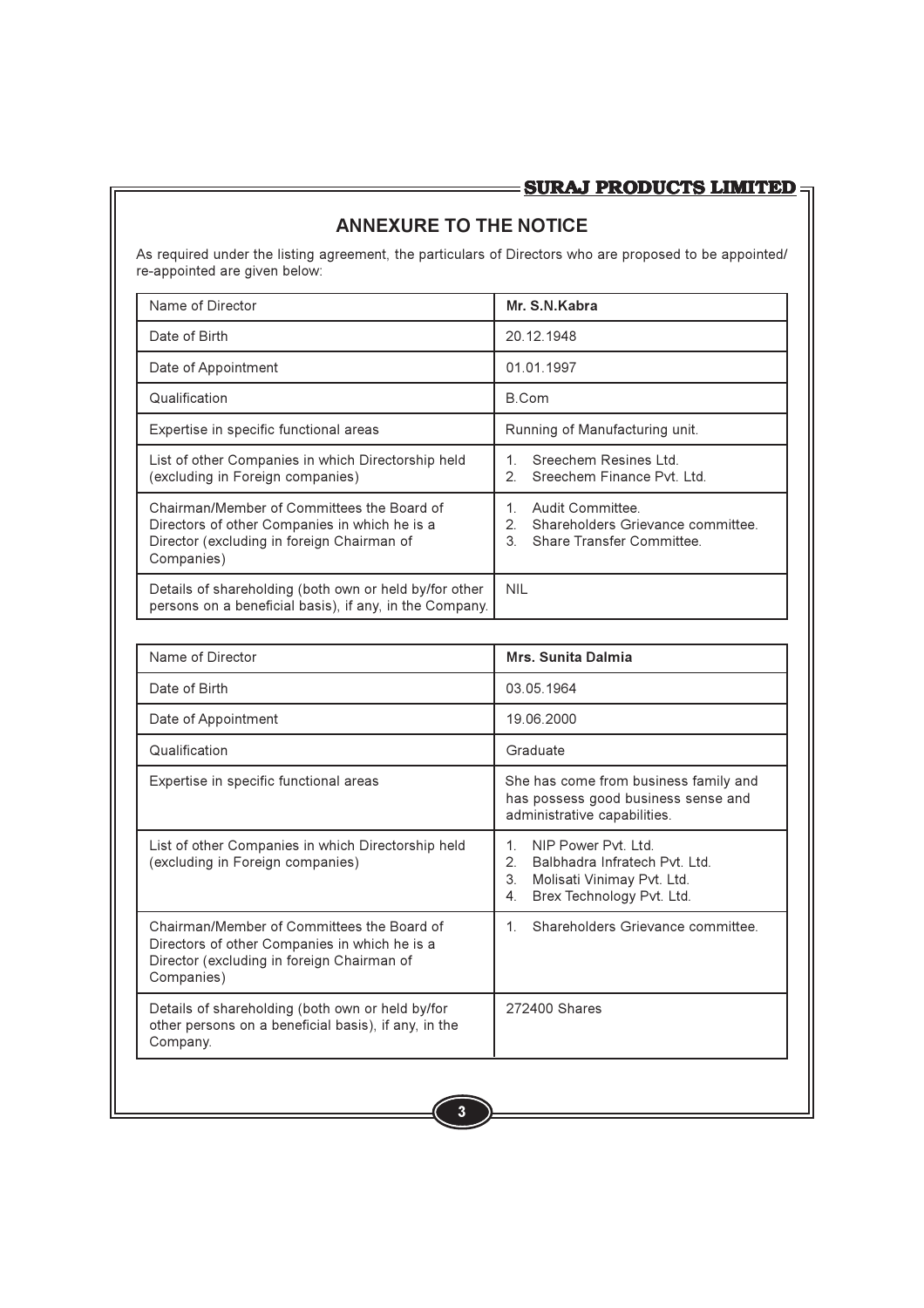# **SURAJ PRODUCTS LIMITED:**

# **DIRECTORS' REPORT TO SHAREHOLDERS**

### **Dear Shareholders.**

Your Directors have pleasure in presenting their Report on the business and operations of your Company along with the Audited Accounts of the company for the year ended 31st March 2012.

### **FINANCIAL RESULTS:**

| <b>PARTICULARS</b>                            | <b>Current Year</b><br>$(7 \ln \text{Lac})$ | <b>Previous Year</b><br>(₹ In Lac) |
|-----------------------------------------------|---------------------------------------------|------------------------------------|
| Sales and other income                        | 9331.48                                     | 6625.40                            |
| Profit before depreciation                    | 515.68                                      | 454.29                             |
| Depreciation                                  | 325.79                                      | 283.33                             |
| <b>Profit for the year</b>                    | 189.89                                      | 170.96                             |
| Provision for tax                             | 56.56                                       | 63.08                              |
| <b>Profit after tax</b>                       | 133.33                                      | 107.88                             |
| Profit brought forward from the previous year | 891.54                                      | 838.70                             |
| Profit available for appropriation            | 1024.87                                     | 946.59                             |
| Proposed Dividend                             | 53.10                                       | 47.20                              |
| Tax on Proposed Dividend                      | 8.61                                        | 7.84                               |
| <b>Surplus carried to Balance Sheet</b>       | 963.16                                      | 891.55                             |

### **OPERATIONS:**

During the year, the Company produced 30532 MT and sold 29834 MT of sponge iron compared to previous year's production of 30220 MT and sales of 29708 MT. The company produced 9978 MT and sold 10079 MT of Pig Iron as compared to last year's production of 4022 MT and sales of 4092 MT. The EPS for the current Year is at ₹ 2.26.

### $N$  OIVIDEND:

The Board has recommended dividend at 9 % (Nine percent) per share i.e. ₹ 0.90 (Previous year ₹ 0.80) per equity share for the year ended 31st March, 2012. The dividend if approved by the shareholders will be paid to those members whose name appears on the Register of Members on the record date. The total outgo on account of Dividend (extaxes) will be ₹53.10 Lacs compared to previous year figure of ₹47.20 Lacs.

### **DIRECTORS:**

Sri S.N. Kabra and Smt. Sunita Dalmia who retire by rotation & being eligible offer themselves for re-appointment.

### **I ISTING:**

The shares of the Company are listed at Bombay Stock Exchange. The Scrip Code at BSE is 518075. The shares of the Company are also listed at Calcutta Stock Exchange Limited. The Scrip Code at CSE is 13054.

The respective listing fees for the above Stock Exchanges up to the year 2012-13 have been paid.

### **RECONCILIATION OF SHARE CAPITAL :**

As directed by Securities Exchange Board of India (SEBI), Reconciliation of Share Capital is being carried out quarterly by a practicing Company Secretary. The findings of the Reconciliation of Share Capital were satisfactory.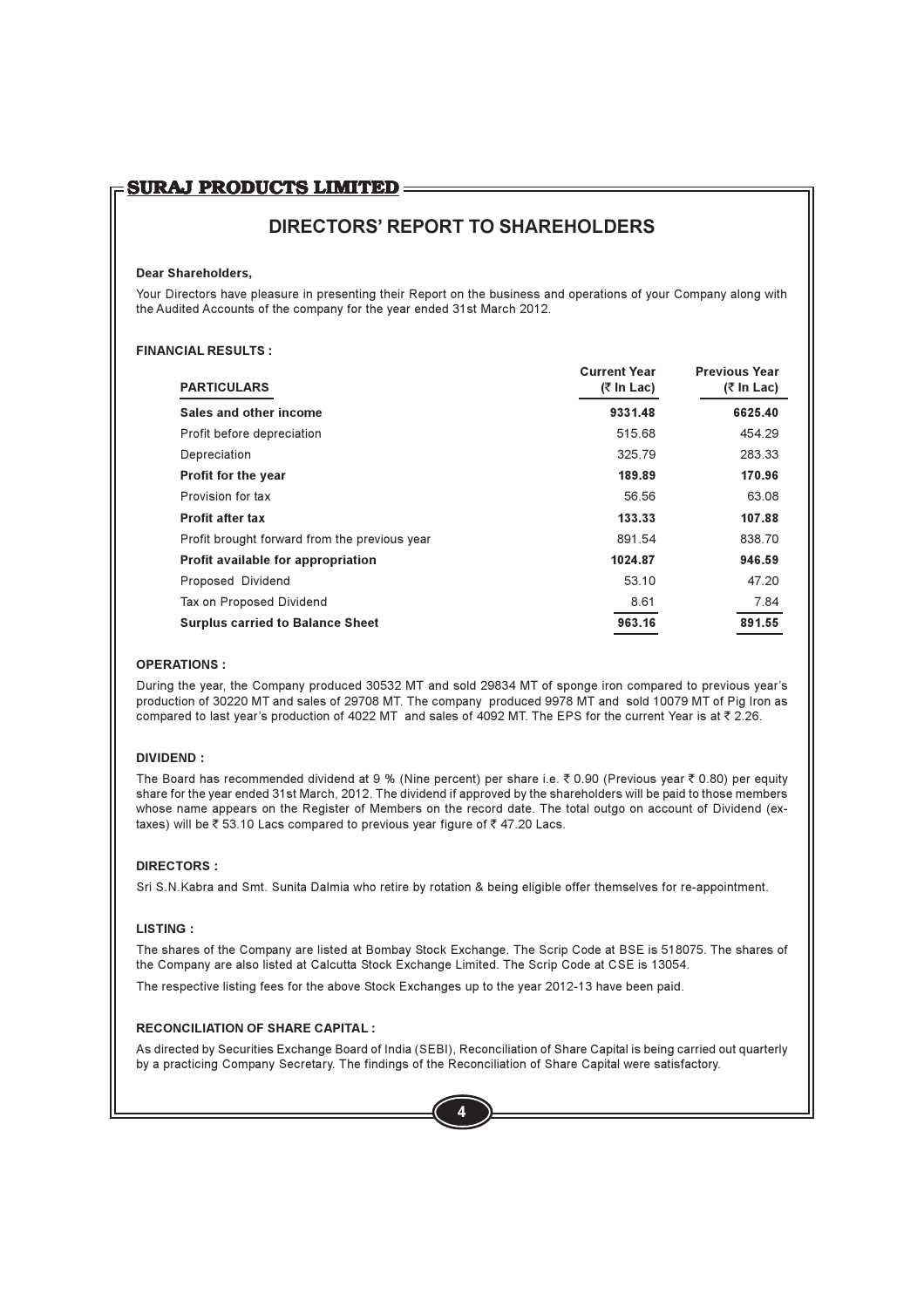### PFRSONNEL:

The Provision of section 217(2A) of the Companies Act. 1956 read with Companies (Particular of Employees) Rules 1975 as amended are not applicable to the company as no employee has drawn remuneration in excess of the limits specified therein.

### DIRECTOR'S RESPONSIBILITY STATEMENT :

Pursuant to section 217(2AA) of the Companies Act, 1956 the Board of Directors of the Company Confirm that:

- in the preparation of annual accounts, the applicable Accounting Standards as specified by the Institute of  $(i)$ Chartered Accountants of India have been followed and that there has been no material departures from the same:
- $(ii)$ the Directors have selected such accounting policies and applied them consistently and made judgments and estimates that are reasonable and prudent so as to give a true and fair view of the state of affairs of the company at the end of the financial year and of the profit or loss of the company for that period.
- $(iii)$ the Directors have taken proper and sufficient care, to the best of their for the maintenance of adequate accounting records in accordance with the provision of the Companies Act 1956 for safeguarding the assets of the company and for preventing and detecting fraud and other irregularities; and
- $(iv)$ the annual accounts have been prepared on going concern basis.

### CONSERVATION OF ENERGY. TECHNOLOGY ABSORPTION AND FOREIGN EXCHANGE EARNINGS AND OUTGO:

The prescribed details as required under section 217(1) (e) of the Companies (Disclosure of Particulars on the report of Board of Directors) Rules 1988 are set out in annexure 'A' forming part of this report.

### **REPORT ON CORPORATE GOVERNANCE:**

Pursuant to Clause 49 of the Listing Agreement with Stock Exchanges, the following form part of this annual report:

- $(i)$ Report on Corporate Governance - (Annexure 'B');
- Management Discussion & Analysis Report (Annexure 'C').  $(ii)$

### **AUDITORS:**

The members are requested to appoint the Auditors for the current year and fix their remuneration. Messrs Rustagi & Company, Chartered Accountants, Kolkata, the existing Auditors of the Company have furnished the certificate of their eligibility for reappointment under Section 224 (1) of the Companies Act, 1956.

### **ACKNOWLEDGEMENT AND APPRECIATION:**

Your Directors place on record their appreciation of the continued support, cooperation and assistance from our shareholders, customers, suppliers, employees and other business associates including various agencies of the Central and State Governments and Bankers.

Place: Barpali Date: 28.07.2012 On behalf of the Board of Directors Y. K. Dalmia Chairman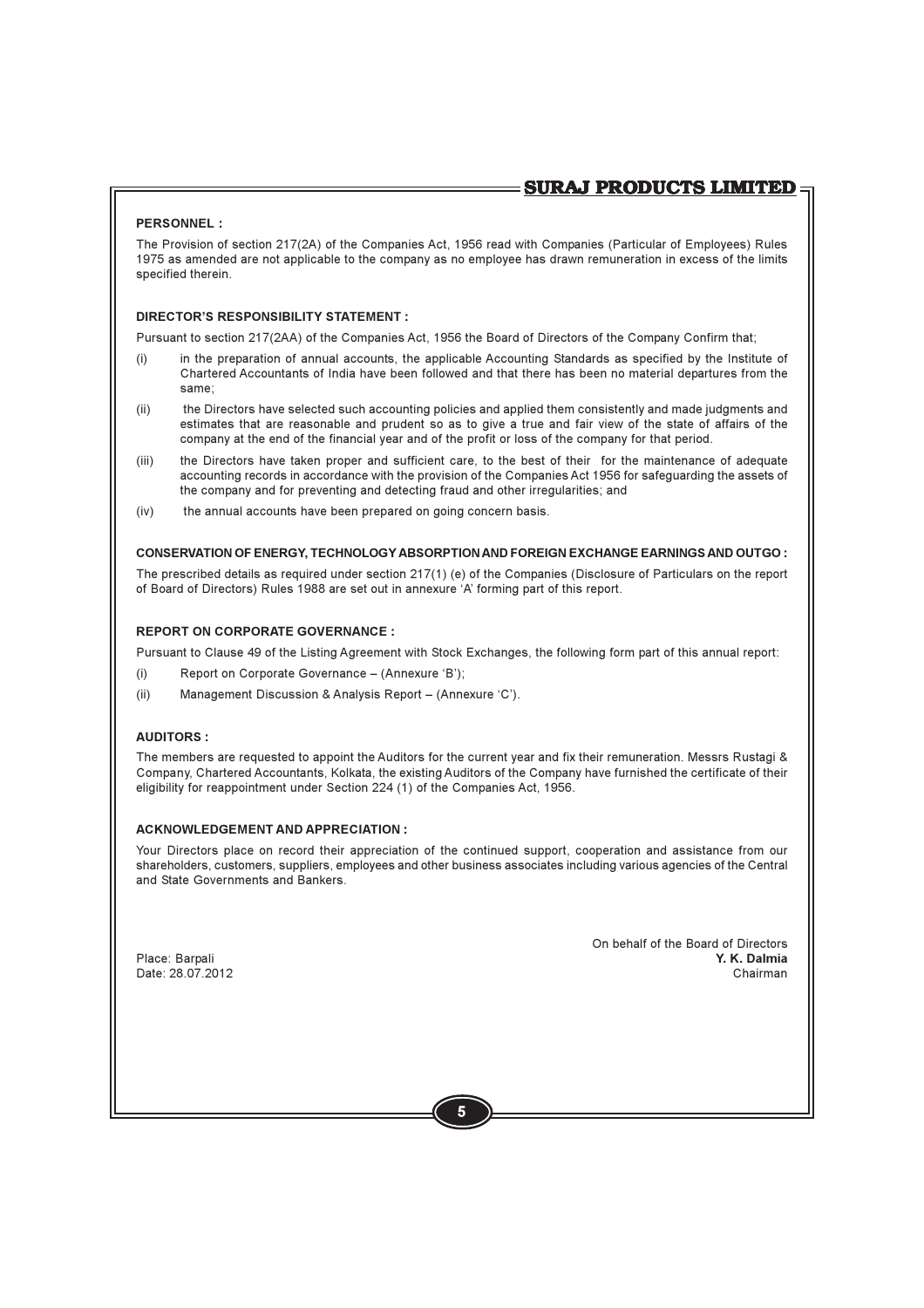### Annexure 'A'

# **ANNEXURE TO THE DIRECTORS' REPORT**

Statement pursuant to Section 217(1) (e) of the Companies Act, 1956 read with the Companies (Disclosure of Particulars in the Report of Board of Directors) Rules, 1988 and forming part of the Directors Report for the year ended 31ST March 2012.

### $1<sub>1</sub>$ **CONSERVATION OF ENERGY:**

The Company has taken various steps for conservation of energy and has installed energy efficent equipments and thereby able to optimize the energy consumption.

|     | <b>ELECTRICITY</b>              |            | For the year<br>2011-2012 | For the year<br>2010-2011 |
|-----|---------------------------------|------------|---------------------------|---------------------------|
| (a) | <b>Purchased Units</b>          | <b>KWH</b> | 53,90,928                 | 47,21,664                 |
|     | Amount                          | Rs.        | 275,82,223                | 1,86,57,961               |
|     | Cost per Unit                   | Rs.        | 5.12                      | 3.95                      |
| (b) | <b>Through Diesel Generator</b> | <b>KWH</b> | 5,79,184                  | 2,72,580                  |
|     | Unit per Ltr. of Diesel         |            | 3.33                      | 2.68                      |
|     | Cost per Unit *                 | Rs.        | 10.40                     | 11.88                     |

\* Operating cost has been charged with other expenses.

### $A_{\cdot}$ Power Consumption

Power Consumption Per Unit of Production

Consumption of electricity per ton of production cannot be determined product wise as company is having common processing facility for interdependent products.

### $\overline{2}$ **TECHNOLOGY ARSORPTION:**

Research & Development (R & D)

The Company does not have in-house Research & Development department.

| <b>FOREIGN EXCHANGE OUTGO:</b> | Current Year ( $\bar{\tau}$ ) | Previous Year ( ₹ ) |
|--------------------------------|-------------------------------|---------------------|
| Capital Goods                  | NIL.                          | 2.18.02.157         |
| Foreign Travel Expenses        | 92.814                        | 2.17.597            |

Place: Barpali Date: 28.07.2012 On behalf of the Board of Directors Y. K. Dalmia Chairman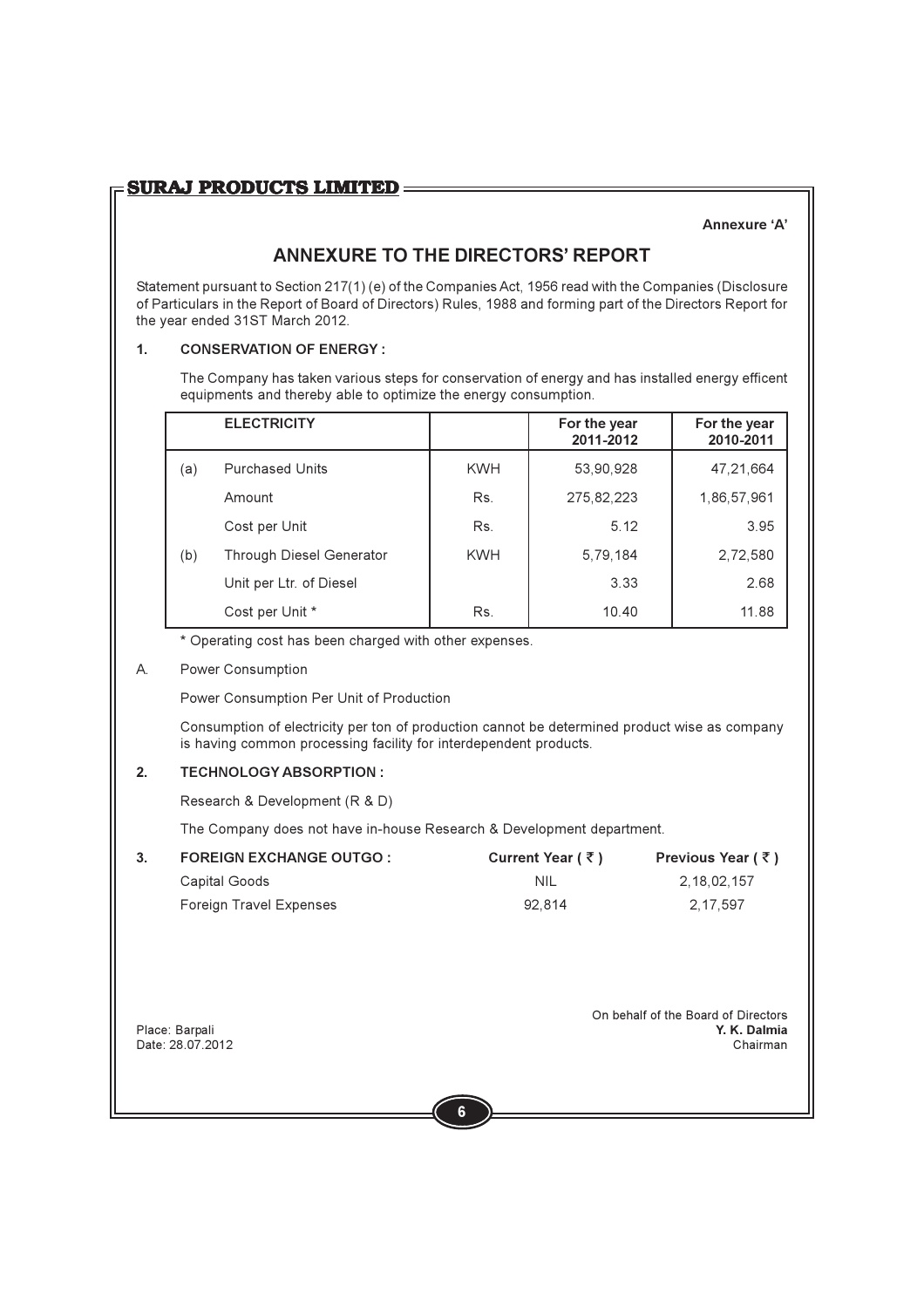### Annexure 'R'

# REPORT ON CORPORATE GOVERNANCE

As per the guidelines of SEBI & amended Listing Agreement with the stock exchanges, the company is making efforts to implement the quidelines taking in to consideration the size and location of the company.

### $\mathbf{1}$ . **COMPANY'S PHILOSOPHY ON CORPORATE GOVERNANCE:**

The Company continues to commit to maintain the highest standards of integrity, transparency and accountability in all facts of its operations and to create shareholder's value on sustainable basis. The company is committed to achieve and maintain the highest standards of Corporate Governance; it believes that good Corporate Governance with transparency and independence as its key ingredients provides the market oriented framework for the running of companies.

### $\overline{2}$ **BOARD OF DIRECTORS:**

### A. The composition of the Board:

As on 31st of March, 2012, the Board of Directors of Suraj Products comprises of five directors. The Board consists of the Chairman, who is Promoter & Executive Director, one Executive Director and three Non-Executive Directors, of which two are independent. Details are given below

| Name of the Directors | Category                             |
|-----------------------|--------------------------------------|
| Sri Y. K. Dalmia      | Promoter - Executive Chairman        |
| Smt S Dalmia          | Non Executive & Promoter Director    |
| Sri S N Kabra         | Independent - Non Executive Director |
| Sri R. P. Agarwal     | Independent - Non Executive Director |
| Sri Gagan Goyal       | Executive Director                   |

### **B.** Number of Board Meetings:

During the year 2011-12, the Board of the Company met five times on 21.05.2011, 30.07.2011, 25.10.2011, 30.01.2012 and 29.02.2012. All the meeting were held in such manner that the gap between two consecutive meetings was not more than four months.

|                                 | <b>Attendance</b><br><b>Particulars</b> |                    | Number of other Directorship and<br><b>Committee Chairmanship / Membership</b> |                         |                           |
|---------------------------------|-----------------------------------------|--------------------|--------------------------------------------------------------------------------|-------------------------|---------------------------|
| Name of the<br><b>Directors</b> | <b>Board</b><br><b>Meetings</b>         | Last<br><b>AGM</b> | <b>Other</b><br><b>Directorship</b>                                            | Committee<br>Membership | Committee<br>Chairmanship |
| Sri Y. K. Dalmia                | 5                                       | Yes                | 5                                                                              |                         |                           |
| Smt. S. Dalmia                  | 5                                       | Yes                |                                                                                |                         |                           |
| Sri S.N. Kabra                  |                                         | Yes                | 2                                                                              | 3                       |                           |
| Sri R. P. Agarwal               | 3                                       | Yes                |                                                                                |                         |                           |
| Sri Gagan Goyal                 | 5                                       | Yes                |                                                                                |                         |                           |

### **AUDIT COMMITTEE:**  $3.$

The audit committee consists of Sri S.N. Kabra, Sri R. P. Agarwal and Sri Gagan Goyal. Sri S. N. Kabra acts as Chairman of the Committee. During the period under review four Audit Committee meetings were held 25.05.2011, 24.07.2011, 28.10.2011 and 27.01.2012.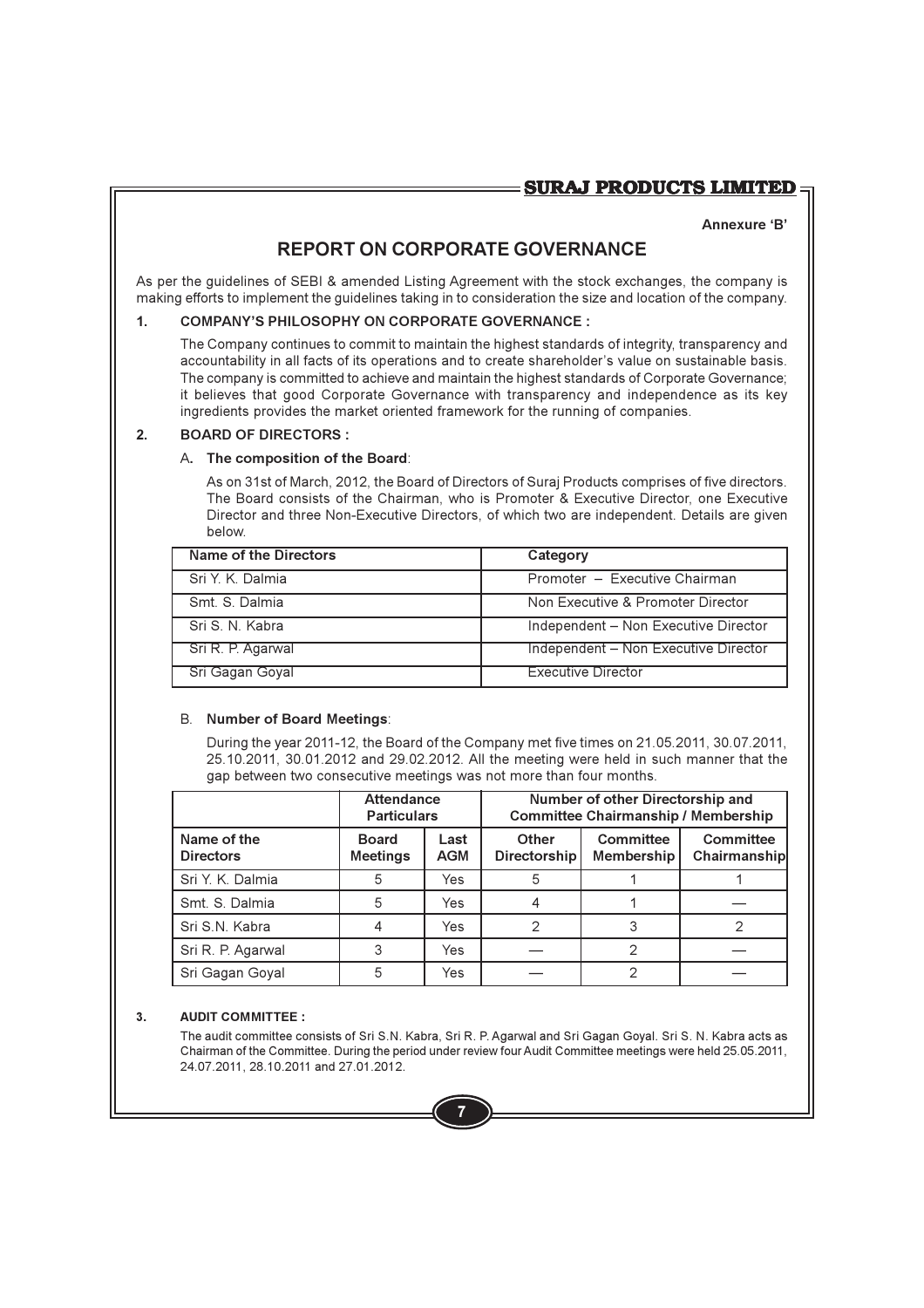# **SURAJ PRODUCTS LIMITED**

The composition of the Audit Committee and attendance of its meetings are given below:

| Name of the Directors | No. of Audit Committee Meeting Attendance |
|-----------------------|-------------------------------------------|
| Sri S.N. Kabra        |                                           |
| Sri R.P.Agarwal       |                                           |
| Sri Gagan Goyal       |                                           |

### Term of reference of the Audit Committee:

The committee is entrusted with review of half yearly and annual financial statements before submission to the Board. The scope of the audit committee, inter alia, includes review of the Company's financial reporting process, the financial statements; review the adequacy of the internal control systems. The Company Secretary acts as the secretary of the Committee.

### $\blacktriangle$ REMUNERATION COMMITTEE :

A Committee of Directors comprising of Mrs. Sunita Dalmia, Mr. S.N. Kbra and Mr. R.P. Agarwal has been formed as Compensation / Remuneration Committee for the purpose of recommending of the Executive Director, Senior Executives' remuneration / revision / merit increment and related matters. No sitting fees are payable for the meeting of this Committee.

### 5. **SHAREHOLDERS' / INVESTORS' GRIEVANCE COMMITTEE:**

Shareholders' & Investors' Grievance Committee consists of Sri S.N. Kabra, Sri R.P. Agarwal and Smt. Sunita Dalmia. Sri S.N. Kabra acts as Chairman of the Committee. Sri A.N. Khatua, Company Secretary Serves as the Secretary of the Committee. The Committee to look into redressing of shareholders and investors grievances like transfer of shares, non receipt of Balance sheet, etc.

During the financial year 2011-12 the Committee held three meetings 24.07.2011, 29.10.2011 and on 29 01 2012

The committee received 35 complaints from investors during the year and all of have been resolved. There is no complaint outstanding at the end of the year.

Mr. Gagan Goyal acts as Compliance Officer to this Committee under the Security Exchange Board of India (SEBI) Notification.

### **SHARE TRANSFER COMMITTEE:** 6.

The Company has a Share Transfer Committee consisting of Sri Y. K. Dalmia, Sri S.N. Kabra, and Sri Gagan Goval, Sri Y. K. Dalmia acts as Chairman of the Committee. The Share Transfer Committee meets as and when required and is entrusted with transfer / transmission of shares, issue of duplicate share certificates, changes of name / status, transposition of names, sub-division / consolidation of share certificates, dematerialization / rematerialization of shares, etc.

### $\overline{7}$ CFO/ CFO CERTIFICATION:

A certificate from The Chairman on the Financial Statements of the Company was placed before the Board at its meeting held on 26.05.2012.

### 8. **RISK ASSESSMENT & MINIMISATION PROCEDURE:**

The risk assessment and its minimisation procedures have been laid down by the company and the same been informed to board members. The procedures are periodically reviewed to ensure that executive management controls risk through means of a properly defined framework.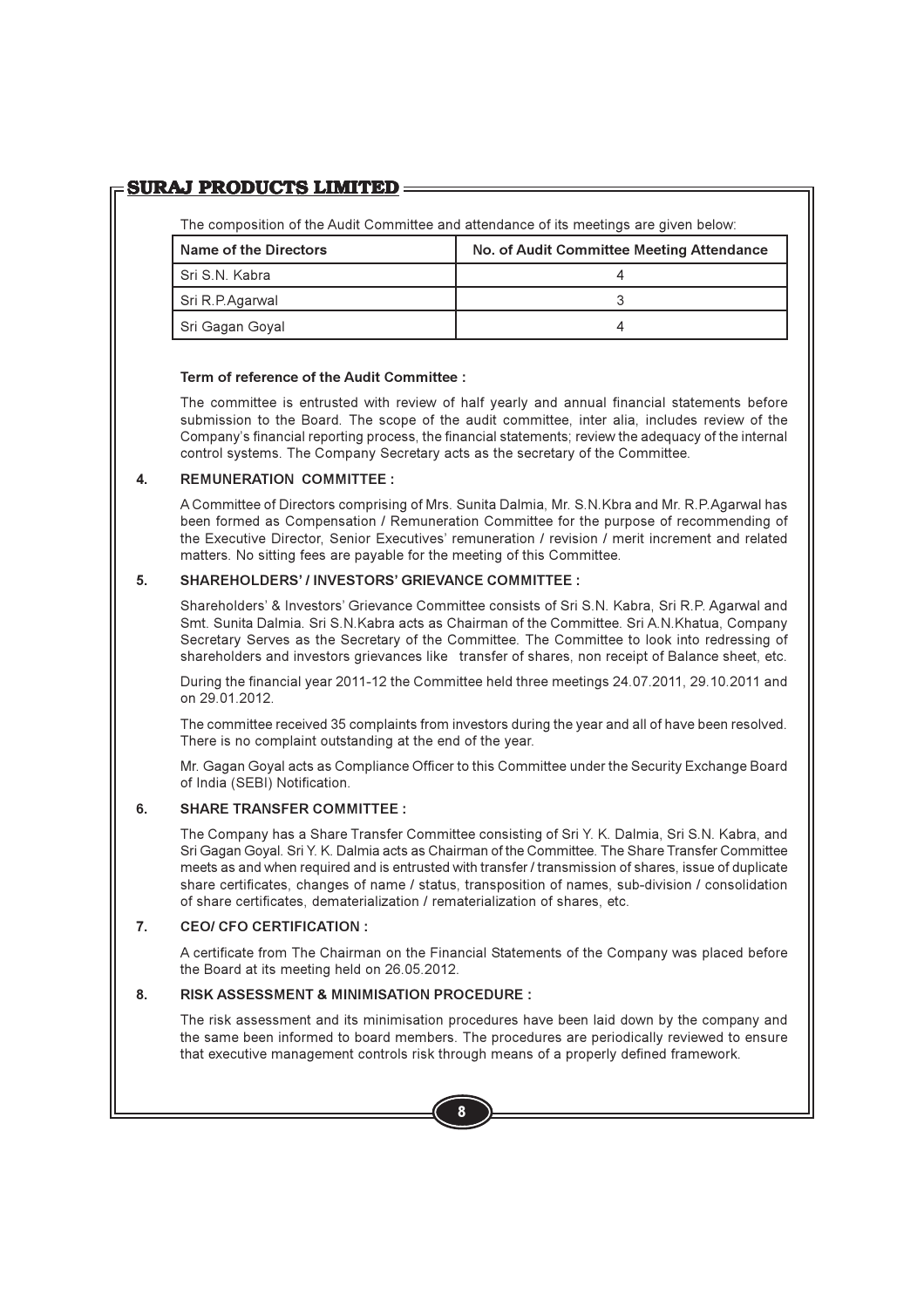# **SURAJ PRODUCTS LIMITED**

### $\mathbf{q}$ **GENERAL RODY MEETING ·**

### **ANNUAL GENERAL MEETING**  $a)$

| <b>Date</b>         | Venue                                       | <b>Time</b> | No. of Special<br><b>Resolution</b> |
|---------------------|---------------------------------------------|-------------|-------------------------------------|
| 12th Sept. 2008     | Registered Office of the company at Barpali | 11.30 A.M.  |                                     |
| 30th Sept. 2009     | Registered Office of the company at Barpali | 11.30 A.M.  |                                     |
| 30th Sept. 2010     | Registered Office of the Company at Barpali | 11.30 A.M.  |                                     |
| l 24th Sept. 2011 l | Registered Office of the Company at Barpali | 11.30 A.M.  |                                     |

 $b)$ During the year, no resolution was passed through postal ballot in accordance with Section 192A of the Companies Act. 1956.

### $10<sub>1</sub>$ **DISCLOSURES:**

- RELATED PARTY DISCLOSURE: There are no materially significant related party  $a)$ transactions with its Promoters, the Directors or the Management and their Subsidiaries or relatives etc., which may have potential conflict with the interest of the Company at large.
- b) NON-COMPLIANCE PENALTIES: There were no instances of non-compliances and no penalties/ strictures have been imposed/ passed by Stock Exchange, SEBI or any other statutory authority during last three years on any matter related to the capital markets.
- $\mathsf{C}$ ) CODE OF CONDUCT: The Board formulated a code of conduct for the Board Members and the senior management of the company. All Board Members and senior management personnel have affirmed their compliance with the code.
- During the financial year 2011-12, there is no audit qualification in the Company's financial  $(d)$ statements

### $11.$ **MEANS OF COMMUNICATION:**

- The quarterly, half yearly and full year results are taken on record by the Board of Directors  $a)$ and submitted to the Stock Exchanges in terms of the requirements of Clause 41 of the Listing Agreement and are published in News papers.
- $b)$ The financial results are displayed on the Company's Website viz: www.surajproducts.com
- The Management Discussion and Analysis Report is attached with Director's Report in this  $\mathsf{c})$ 21st Annual Report of the Company posted to the Share holders.

### $12<sup>1</sup>$ **GENERAL INFORMATION FOR SHARE HOLDERS:**

21ST Annual General Meeting:

| Day   |                                       | Saturday                                                                                                                         |
|-------|---------------------------------------|----------------------------------------------------------------------------------------------------------------------------------|
| Date  |                                       | 29th September, 2012                                                                                                             |
|       |                                       |                                                                                                                                  |
| Time  |                                       | 11:30 Hrs                                                                                                                        |
| Venue |                                       | Regd. Office: Vill: Barpali                                                                                                      |
|       |                                       | P. O.: Kesramal (Rajgangpur)                                                                                                     |
|       |                                       | Dist.: Sundargarh, Orissa.                                                                                                       |
| a)    | <b>Financial Calendar (Tentative)</b> |                                                                                                                                  |
|       | <b>Quarterly Results</b>              | Last week of succeeding month                                                                                                    |
|       | Annual Accounts 2012-13               | May, 2013                                                                                                                        |
| b)    | Date of Book Closure                  | The Company's Register of Members and Share<br>Transfer Books will remain closed from<br>24th September to 29th September, 2012. |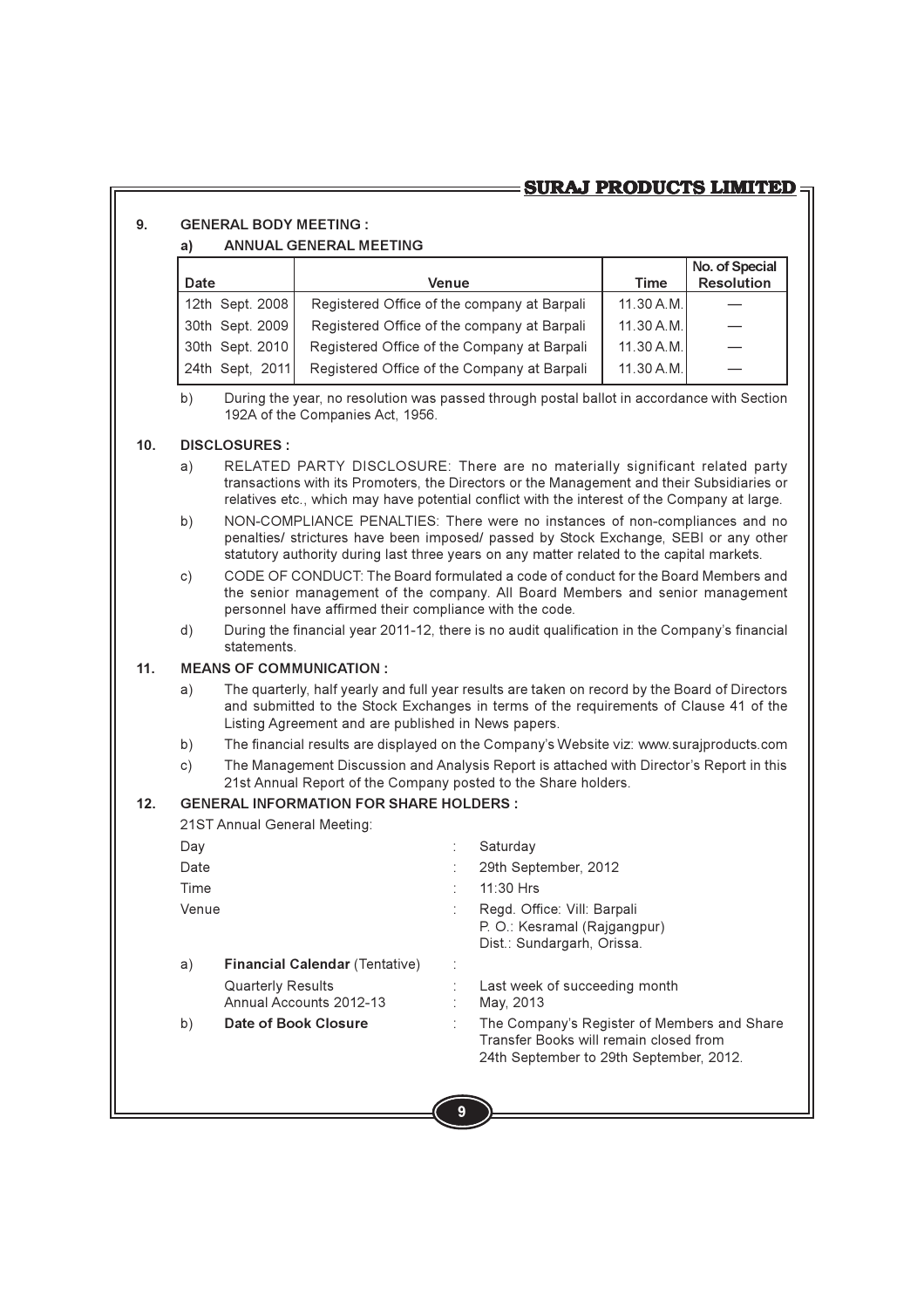### **SURAJ PRODUCTS LIMITED=**

- $\mathsf{C}$ ) Listing at Stock Exchange
- (i) The Bombay Stock Exchange Ltd. (ii) The Calcutta Stock Exchange Ltd.

 $d)$ Stock Code 518075 at BSF and 13054 at CSF.

### Dematerialization of shares and liquidity  $e)$

The shares of the Company are dematerialized with Central Depository Services (India) Ltd and National Securities Depository Limited. The addresses of the Depositories are as under:

National Securities Depository Limited (ISIN - INE069E01019)  $(1)$ Trade world, 4th Floor, Kamala Mills Compound Senapati Bapat Marg, Lower parel, Mumbai - 400013

 $\mathcal{F}_{\mathcal{A}}$  .

 $(2)$ Central Depository Services(India) Limited (ISIN - INE069E01019) Phiroze Jeejeebhoy Towers, 28th Floor, Dalal Street. Mumbai - 400023

No. of Shares held in dematerialized and physical mode as on 31st March, 2012 is as under:

| <b>Particulars</b>                    | No. of Shares | % of total capital issue |
|---------------------------------------|---------------|--------------------------|
| l Held in dematerialized form in CDSL | 3298400       | 55 91                    |
| l Held in dematerialized form in NSDL | 353900        | 6.00                     |
| Physical                              | 2247700       | 38.09                    |
| TOTAL                                 | 5900000       | 100                      |

### $f$ ) **Public Deposit:**

The Company has not accepted any deposit during the year under review.

### **Registrar & Share Transfer Agent:**  $g)$

M/s MCS Limited.

77/2A Hazra Road, Kolkata - 700029. Telephone: 033-24541892/93, Fax: 033-2454 1961, E-mail: mcskol@rediffmail.com Contact Person: Mr. Alok Mukherjee/ Mr. Partho Mukherjee

### $h)$ **Share Transfer System:**

Share transfer system is entrusted to the Registrar and Share Transfer Agent. Transfer Committee is empowered to approve the share transfers. Transfer committee Meeting is held as and when required. The share transfers, issue of duplicate certificate etc are endorsed by Directors / Executives / Officers as may be authorised by the Transfer Committee. Grievances received from members and miscellaneous correspondences are processed by the Registrar within 15 days.

### $13.$ **DISTRIBUTION OF SHAREHOLDING AS ON 31ST MARCH 2012:**

### Details of shareholding as on 31st March, 2012. a.

| <b>CATEGORY</b>          | No. of Shares | % of Share Holding |
|--------------------------|---------------|--------------------|
| Promoters Group          | 33,01,800     | 55 95              |
| Private Corporate Bodies | 3, 18, 700    | 540                |
| Indian Public            | 22.79.500     | 38.65              |
| Total                    | 59.00.000     | 100.00             |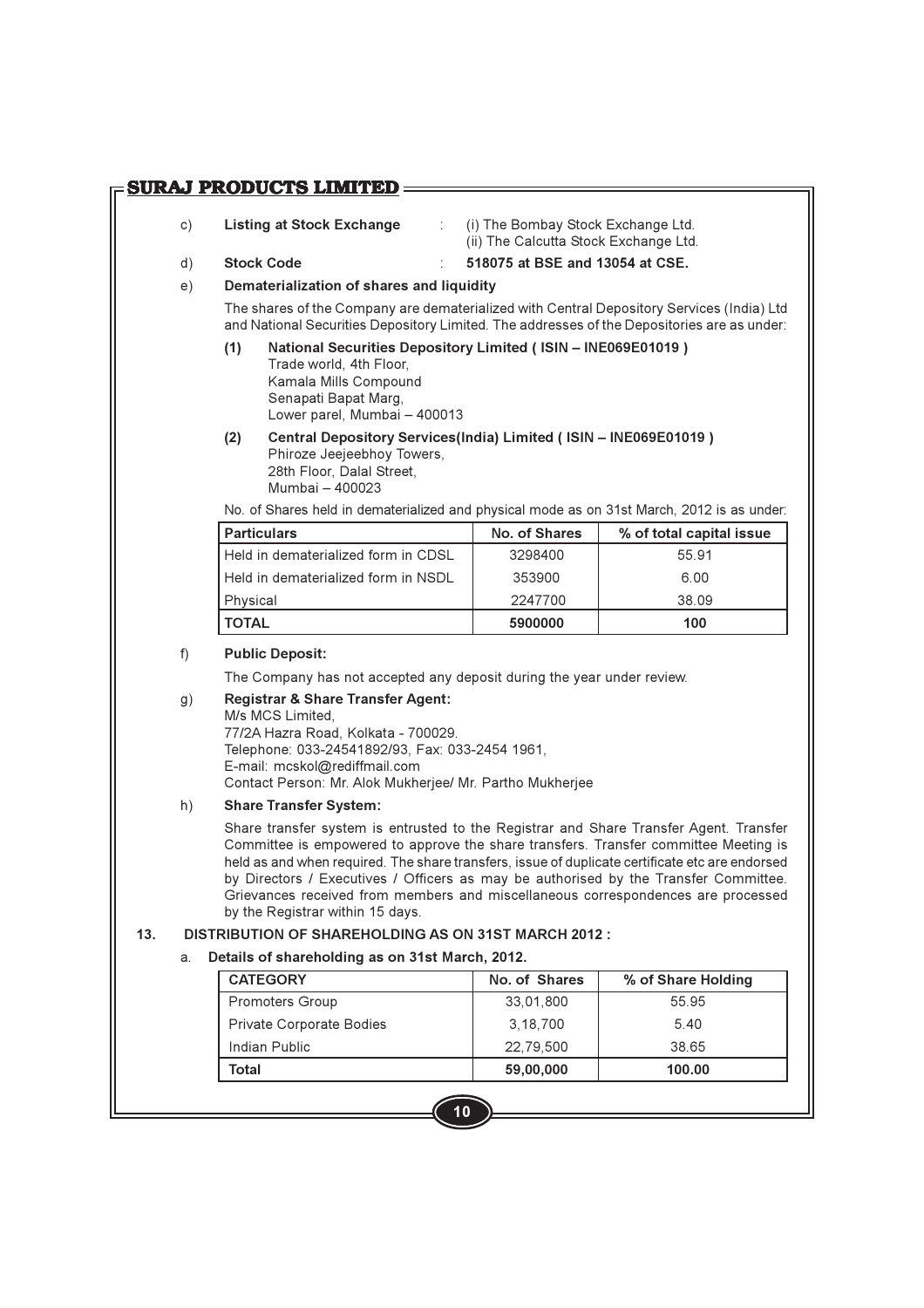# **SURAJ PRODUCTS LIMITED:**

|                  |                         |                              | % of Share | % of Share |
|------------------|-------------------------|------------------------------|------------|------------|
| No. of Shares    | No. of<br><b>Shares</b> | No. of<br><b>Shareholder</b> | holding    | holders    |
| $1 - 500$        | 1345900                 | 8532                         | 22.8119    | 93.5424    |
| $501 - 1000$     | 307400                  | 343                          | 5.2102     | 3.7606     |
| $1001 - 5000$    | 419300                  | 205                          | 7.1067     | 2.2476     |
| $5001 - 10000$   | 169500                  | 20                           | 2.8729     | .2193      |
| $10001 - 50000$  | 339700                  | 12                           | 5.7576     | .1316      |
| $50001 - 100000$ | 139600                  | 2                            | 2.3661     | .0219      |
| and Above        | 3178600                 | 7                            | 53.8746    | .0767      |
| Total            | 5900000                 | 9121                         | 100.0000   | 100.0000   |

 $-0.2407 M_{\odot}$  M = 0040 **Service Contract Contract Contract** 

### $14.$ **STATUS OF NON-MANDATORY REQUIREMENTS:**

The non-mandatory requirements viz., Remuneration Committee, Shareholding Rights, Training of Board Members & Tenure of Independent Directors and Mechanism for performance evaluation of non-executive Board Members will be implemented by the Company when required and/or deemed necessary by the Board.

### $15<sub>1</sub>$ PI ANT - I OCATION :

Village - Barpali, Post - Kesramal (Rajgangpur) Dist - Sundargarh, Odisha  $Pin - 770017$ 

### $16<sub>1</sub>$ **ADDRESS FOR CORRESPONDENCE:**

Mr. Gagan Goyal SURAJ PRODUCTS LIMITED Village - Barpali, Post - Kesramal (Rajgangpur) Dist - Sundargarh, Odisha, PIN - 770 017 Phone: 06624-28075/76 E-mail: investors@surajproducts.com/info@surajproducts.com Web Site: www.surajproducts.com

# **DECLARATION UNDER CLAUSE 49(1)(D)**

As required under Clause 49 of the Listing Agreement(s) with Stock Exchanges relating to Corporate Governance I hereby declare that all the members of the Board of Directors and the senior Management personnel have compliance with the company's code of conduct, to the year ended 31st March, 2012.

Place: Barpali Date: 28.07.2012 On behalf of the Board of Directors Y. K. Dalmia Chairman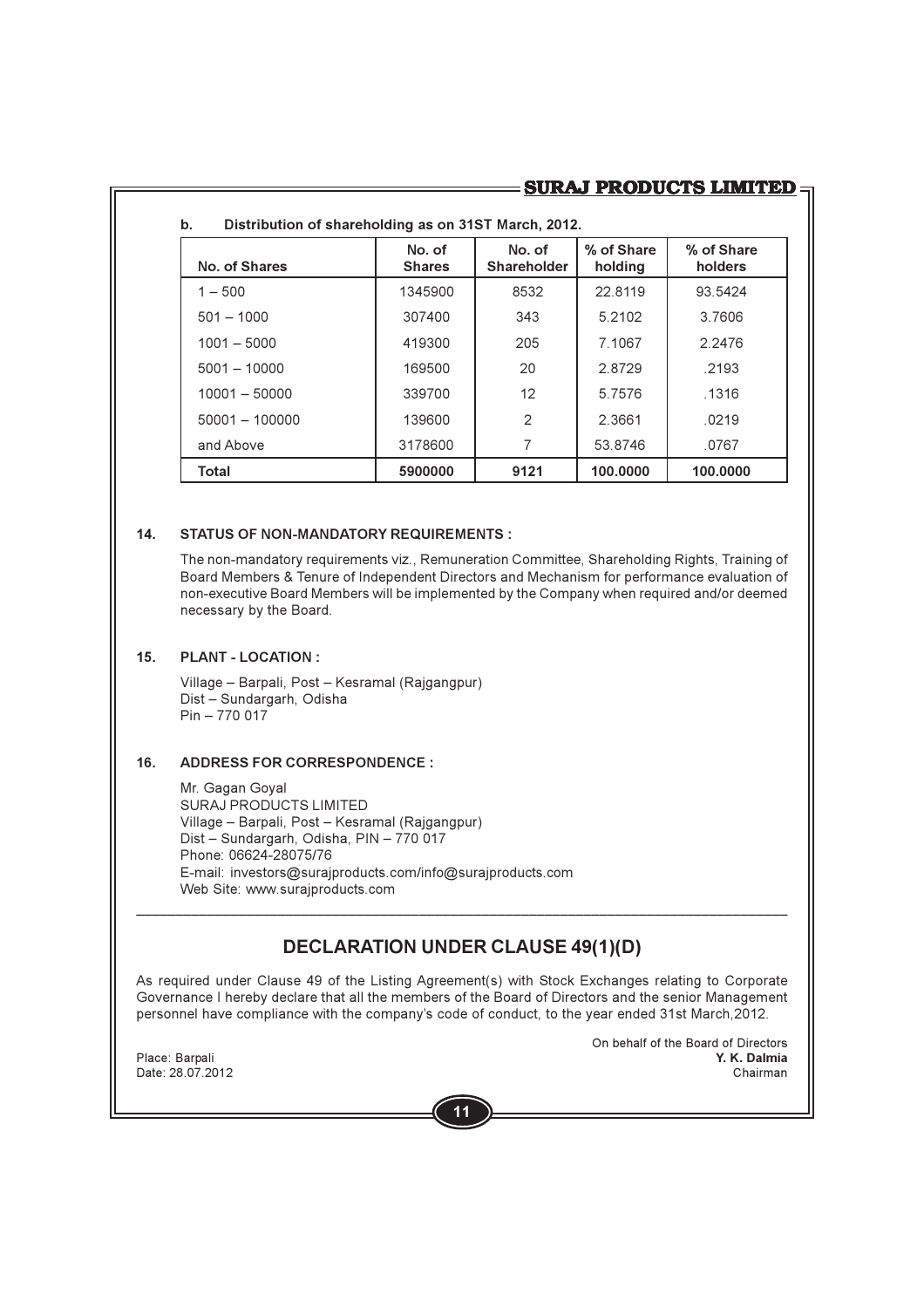# **Annexure to the Corporate Governance Report**

AUDITOR'S CERTIFICATE ON COMPLIANCE OF CORPORATE GOVERNANCE UNDER CORPORATE **GOVERNANCE CLAUSE OF THE LISTING AGREEMENT(S)** 

To The members of SURAJ PRODUCTS LIMITED

We have reviewed the implementation of Corporate Governance procedures by M/s. Surai Products Limited during the year ended 31st March, 2012 as stipulated in Clause 49 of the Listing Agreement of the said Company with the Stock Exchange, with the relevant records and documents maintained by the Company, furnished to us for our review and the report on Corporate Governance as approved by the Board of Directors.

The compliance of conditions of Corporate Governance is the responsibility of the management. Our responsibility was limited to review of procedures and implementation thereof adopted by the Company for ensuring the compliance of the conditions of Corporate Governance. It is neither an audit nor an expression of opinion on the financial statements of the Company.

As per Schedule of implementation stipulated in clause 49 of the Listing Agreements with Stock Exchanges. the Company is supposed to comply with all the conditions by March, 2012. During the year, initiated steps to set up various Committees and comply with the other requirements during the course of the year in stages.

On the basis of our review and according to the information and explanations given to us, the conditions of Corporate Governance as stipulated in Corporate Governance Clause of the listing agreements with Stock Exchanges have been substantially complied with by the Company and that no investor grievance(s) is/are pending for a period exceeding one month against the Company as per the records maintained by the Investors Grievance Committee.

We further state that such compliance is neither an assurance as to the future viability of the Company nor the efficiency or effectiveness with which the management has conducted the affairs of the Company.

19. R.N. Mukheriee Road Kolkata - 700001 Dated: the 28th day of July, 2012

For RUSTAGL& CO **Chartered Accountants** (ASHISH RUSTAGI) Membership No. 062982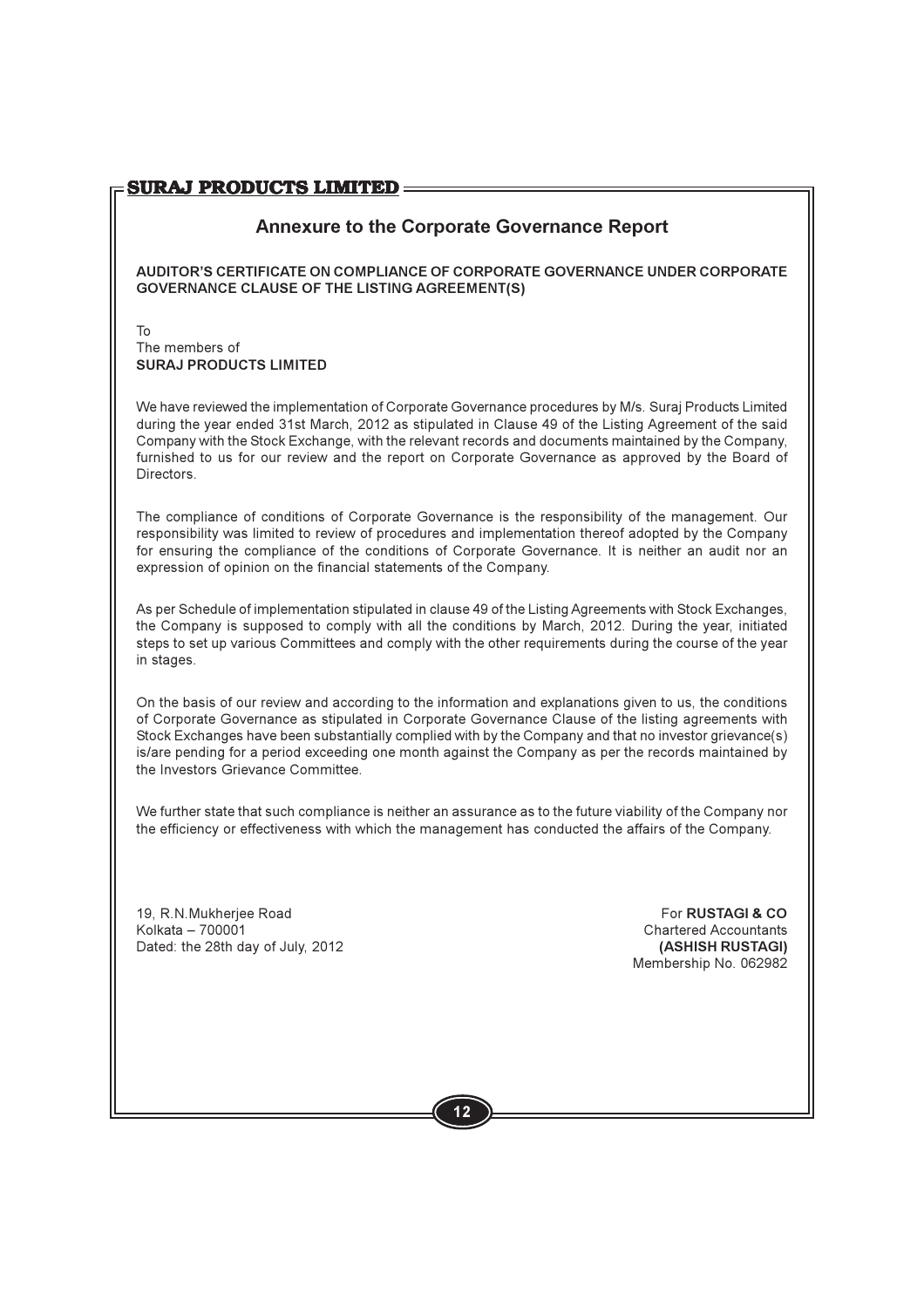# **MANAGEMENT DISCUSSION & ANALYSIS REPORT**

The Board takes pleasure in presenting your Company's 21st Annual report for the year 2011-12 along with the compliance report on Corporate Governance.

### **Industry Structure & Development:**

Sponge iron is an intermediate product as source of metalics for electric steel making. Other sources of metalics are either steel scrap or pig iron from Blast furnace.

The Sponge iron industry in India is divided into two types, those who are integrated with steel making and those in merchant sector. Surai Products Limited belongs to the merchant sector.

In the modern economy Steel is a vital component to the development. The strength of steel industry shows the growth & development of all major industrial economies. Consumption of steel is a significant indicator of socio-economic development of the people of the country. Since incubation period for setting up integrated steel plants is large, the growth in demand of steel during the year was met generally by secondary steel sector or through import of steel. One of the sources of metallic's for secondary steel making sector is sponge iron and pig iron. Sponge iron industry, therefore, witnessed continued development for its product during the year. The trend is likely to continue in future.

### **Company's Performance:**

| Gross Turnover                |  | 93.1717045.00 |
|-------------------------------|--|---------------|
| <b>Profit before Taxation</b> |  | 1898910300    |
| <b>Profit after Taxation</b>  |  | 13332764 00   |

### **Opportunities. Threats & Future Outlook:**

### i) **Opportunities:**

Growth in the steel demand has strong correlation with growth in GDP of Nation. The Indian economy was expected to grow at a growth rate of 7 % of GDP but unfortunately the same could not happen. As a result the steel demand is unlikely to grow at expected pace. The demand for sponge Iron in medium term shall be at healthy level due to closure of many sponge iron plants for want of iron ore. Increase in price at international market and unavailability of quality scrap provides huge opportunities for growth of Sponge Iron industry. Company is located in Orissa which has abundant stock of Iron ore and coal, the basic raw material for sponge iron industry & hence is ideally located to take advantage of the growing demand.

### ii) Threats:

The cost of iron ore and coal constitute more than 80% of cost of production. Therefore the profitability of the Company depends on market price of these raw materials. The only way to reduce the cost of iron ore and coal is to have captive mines for these raw materials, which the company does not have. The emergence of large players may pose threat due to their economies of scale.

### **Risk and Concern:**

Increasing trend in raw material prices and non- availability of good quality raw material is the area of concern for the Company. Company is keeping close watch on these and taking appropriate steps timely.

### **Internal Control System & Their Adequacy:**

The company has adequate and effective internal control system commensurate with its size and nature of business to provide reasonable assurance that all assets are safeguarded, transactions are authorized, recorded and reported properly, applicable statutes, the Surai Products Limited code of conduct and Corporate policies are duly complied with. Internal audit and other control are reviewed periodically by Audit Committee.

### **Human Resources:**

Company possesses good quality of human resources. The Board wishes to place on record its appreciation for the sustained efforts and devoted contribution made by all the employees for its success.

### **Cautionary Statement:**

Actual results could differ materially from those stated above. Important factors that could make a difference to the Company's operation include, among others, economic condition affecting demand/supply and price conditions in the market in which the company operates, changes in Government regulations, tax laws and others statutes and incidental factors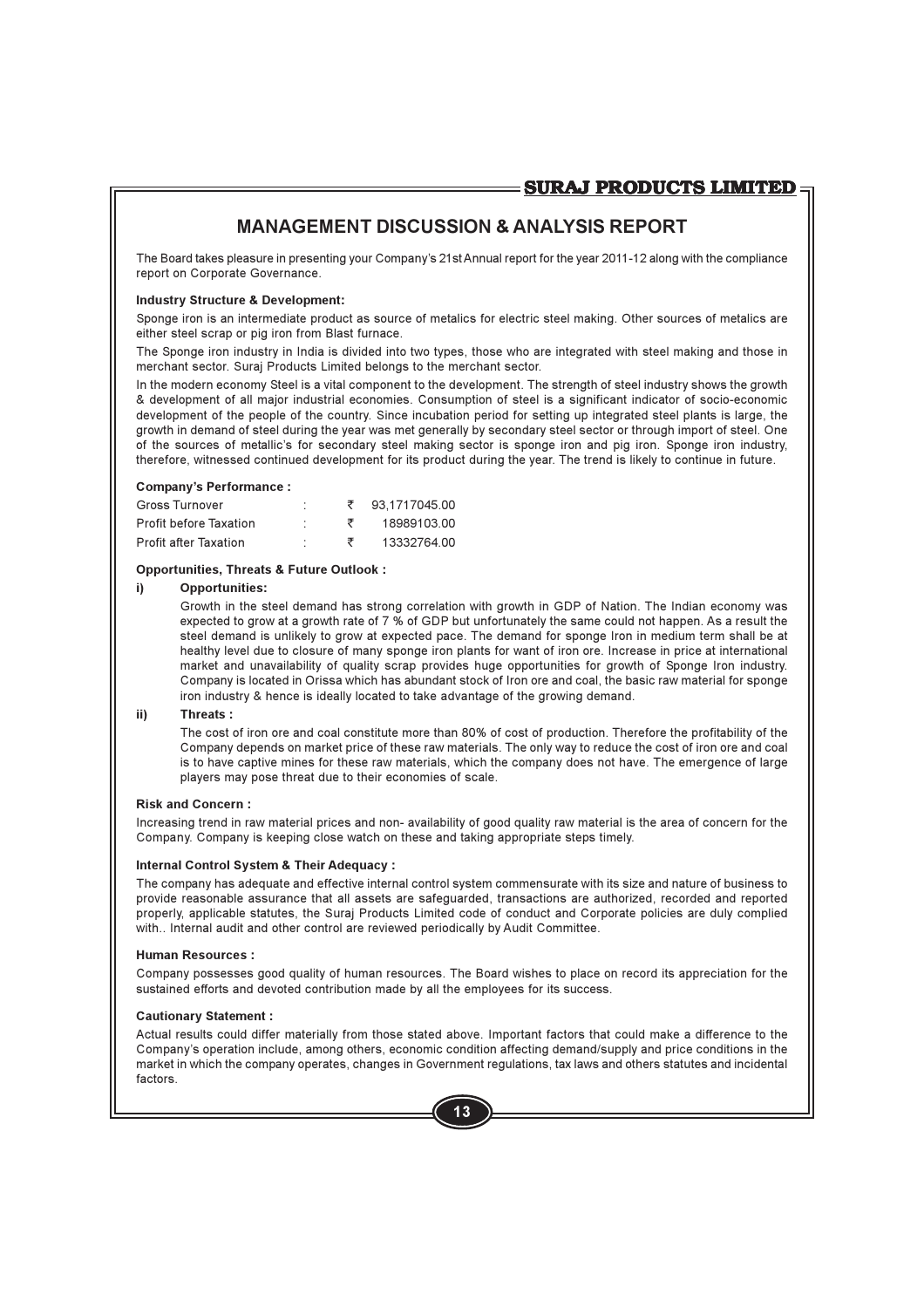### **SURAJ PRODUCTS LIMITED=**

# RUSTAGI & CO.

CHARTERED ACCOUNTANTS

19. R. N. MUKHERJEE ROAD, EASTERN BLDG. 1st FLOOR KOLKATA - 700 001 PHONE: 2248-0856/0828. FAX: 2243-0746

# **AUDITOR'S REPORT**

### **TO THE MEMBERS OF M/S. SURAJ PRODUCTS LIMITED**

We have audited the attached Balance Sheet of "Surai Products Limited" as at 31st March'2012 and the annexed Profit & Loss Account along with Cash Flow Statement for the year ending on that date. These financial statements are the responsibility of the management of the company. Our responsibility is to express an opinion on these financial statements based on our audit.

We conducted our audit in accordance with the auditing standard generally accepted in India. Those standards require that we plan and perform the audit to obtain reasonable assurance about whether the financial statements are free of material misstatement. An audit includes examining on test basis evidences supporting the amount and disclosures in the financial statement. An audit also includes assessing the accounting principles used and significant estimates made by the management as well as evaluating the overall financial statement presentation. We believe that our audit provides a reasonable basis for our opinion.

As required by the Companies (Auditor's Report)(Amendment) Order, 2004 issued by the Central Government of India in terms of sub-section (4A) of section 227 of the Companies Act, 1956, we enclose in the annexure a statement on the matters specified in Paragraphs 4 and 5 of the said order.

Further to our comments in the annexure referred to above, we report that:

- We have obtained all the information and explanations, which to the best of our knowledge and belief were  $1.$ necessary for the purpose of our audit.
- $2.$ In our opinion proper books of accounts as required by law have been kept by the company so far as it appears from our examination of those books.
- $3.$ The Balance Sheet, Profit & Loss Account and Cash flow Statement dealt with by this report are in agreement with the books of accounts produced before us.
- $4.$ In our opinion prima facie, the Balance Sheet, Profit & Loss Account and Cash Flow Statement dealt with by this report comply with the mandatory Accounting Standard, referred in sub-section 3(C) of section 211 of the Companies Act, 1961.
- 5. On the basis of written representation received from the director and taken on record by the Board of Directors, we report that prima facie none of the directors is disqualified as on 31.03.2012 from being appointed as a director in terms of clause(g) of sub-section(I) of section 274 of the Companies Act 1956.
- 6. In our opinion and to the best of our information and according to the explanation given to us, the balance sheet and profit & loss account read with schedules and notes on account annexed thereto gives the information required by the Companies Act, 1956 in the manner so required and gives a true and fair view in conformity with the accounting principles generally accepted in India
	- in the case of balance sheet of the state of affairs of the company as at 31st March 2012 and;  $i)$
	- $\overline{ii}$ in the case of profit & loss account of the Profit for the year ended on that date.
	- iii) in the case of Cash Flow Statement of the Cash Flow of the company for the year ended on that date.

For RUSTAGI & CO. Chartered Accountants Firm Registration No. 301094E

> (ASHISH RUSTAGI) **Partner** Membership No.062982

Place: Barpali Dated, the 26th day of May, 2012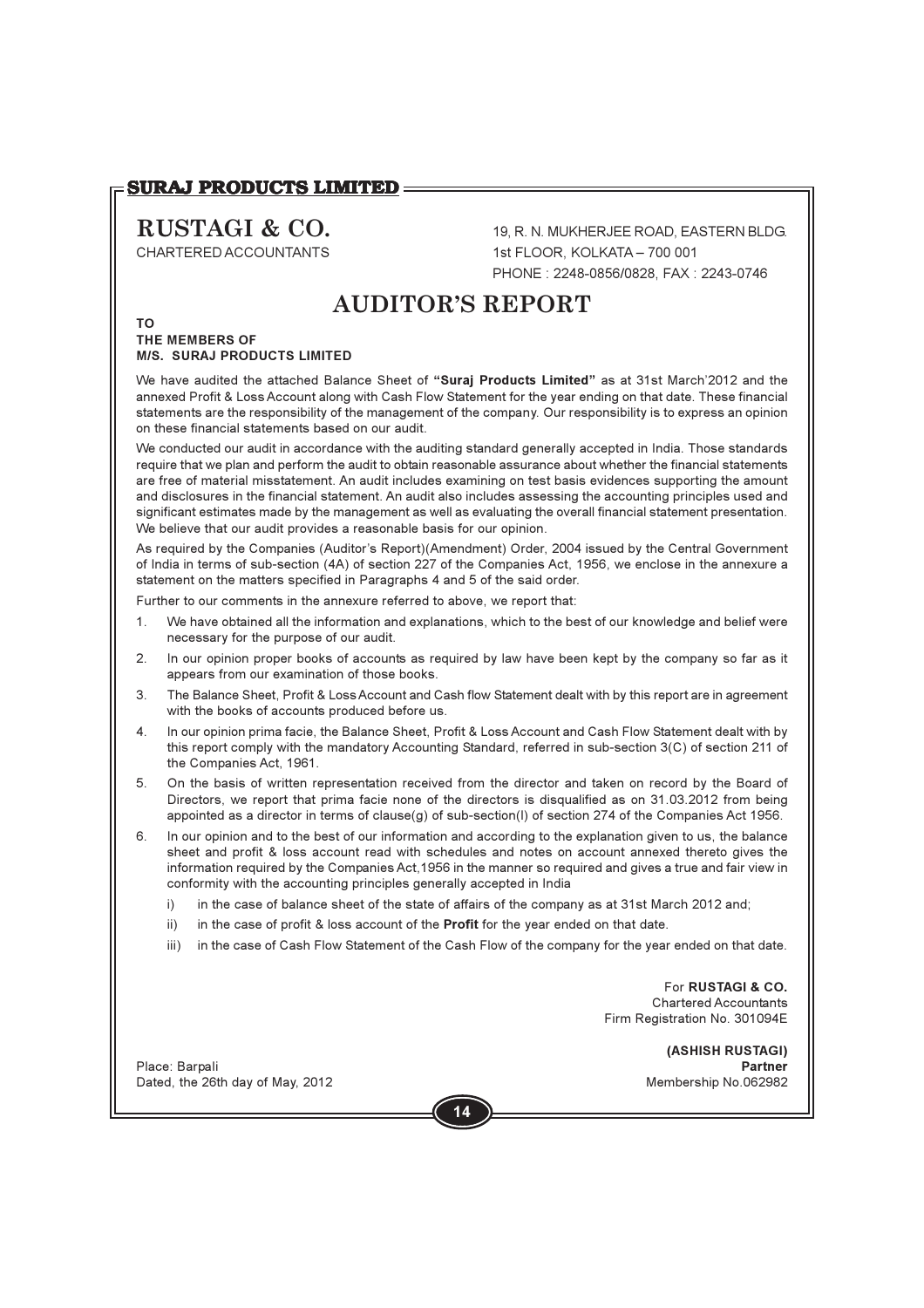# **ANNEXURE**

# Re: M/s Surai Products Limited

Referred to in paragraph 3 of our report of even date,

- $i)$ a) The company has maintained proper records showing details of fixed assets including quantitative details and situation of fixed assets. However comprehensive fixed asset register is being complied.
	- $b)$ All the assets have been physically verified by the management during the year and there is a regular programme of verification which, in our opinion is reasonable having regards to the size of the company and the nature of its assets. On the basis of explanation given to us, no material discrepancies have been noticed on such verifications.
	- The Company has not disposed off any fixed assets during the year.  $\circ$ )
- $\overline{ii}$ According to information and explanation given to us the inventory of the company has been physically  $a)$ verified by the management during the year according to a phased program normally so designed that each material item is physically verified at least once in a year. In our opinion, the frequency of verification is reasonable.
	- $b)$ In our opinion and according to information and explanation given to us the procedures of physical verification of inventories followed by the management are reasonable and adequate in relation to the size of the company and nature of its business.
	- In our opinion and according to explanation given to us the company is maintaining proper records of  $\mathsf{c}$ ) inventory and no material discrepancies were noticed on physical verification between of stock as compared to the books and records.
- iii) The company has not granted any loans secured or unsecured to companies, firms or other parties a) covered in the register maintained u/s 301 of the Companies Act, 1956. Accordingly clauses (b), (c), (d) of the order are not applicable.
	- The company has taken loan from three parties covered in the register maintained under section 301 b) of the Companies Act, 1956. The maximum amount involved during the year was ₹1,258,42,325/and the year-end balance of loan taken was ₹1,09,840,682/- respectively.
	- In our opinion the rate of interest and other terms and condition on which loan has been taken from  $c)$ party listed in the register maintained under section 301 of the companies act 1956 are not, prime facie, prejudicial to the interest of the company.
	- $d)$ During the year the company was regular in repaying principal amount as stipulated and has been regular in payment of interest.
- iv) In our opinion, there is adequate internal control procedures commensurate with the size of the company and the nature of the business with regard to purchases of inventory, fixed assets and with regard to sale of goods. Further on the basis of our examination of the books and records of the company, we have neither come across nor have been informed of any continuing failure to correct major weakness in the aforesaid internal control procedures.
- $V)$ a) Based on the audit procedure applied by us and according to information and explanations provided by the management, we are of the opinion that the particulars of contracts or arrangements that need to be entered into the register maintained under 301 have been so entered.
	- $b)$ According to information and explanation given to us, we are of the opinion that no transaction of purchase of goods and materials and sale of goods and materials and servicing made in pursuance of contract or arrangement entered in has taken place which is required to be entered into the register maintained U/s.301 of the Companies Act, 1956.
- vi) The company has not accepted any deposit from the public within the meaning of Section 58A and 58 AA of the Act and the rules framed there under.
- vii) In our opinion, on the basis of the internal audit reports broadly reviewed by us, the coverage of internal audit function carried on by the management is commensurate with the size of the Company and the nature of its business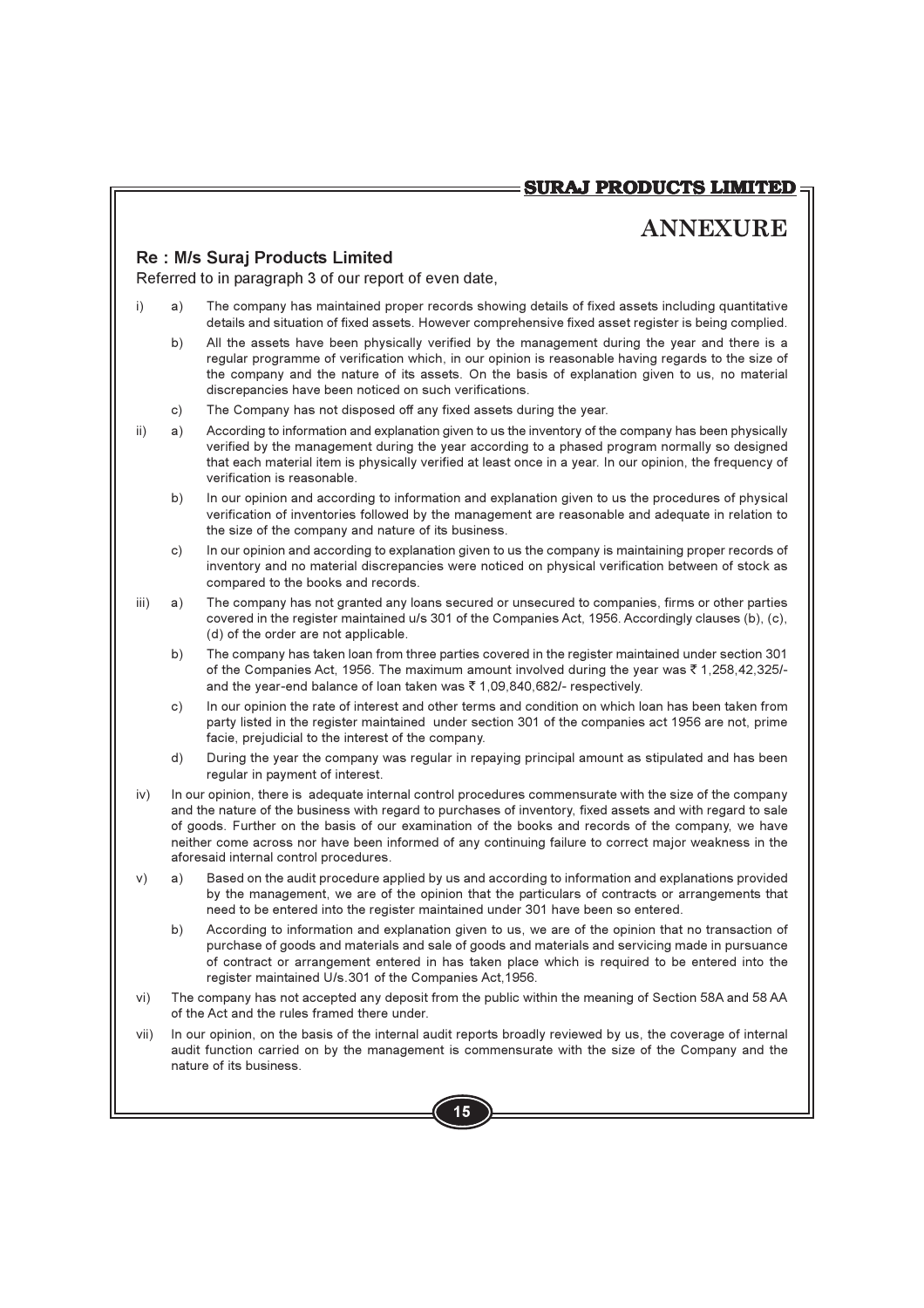# **SURAJ PRODUCTS LIMITED =**

- viii) According to information provided and in our opinion, the maintenance of cost records prescribed by Central Government of 209(1)(d) of the Companies Act is not applicable to the Company.
- $ix)$  $a)$ The company is regular in depositing with appropriate authorities undisputed statutory dues including provident fund, employee state insurance, income tax, sales tax, service tax, excise duty, cess and other material statutory dues applicable to it.
	- According to the information and explanations given to us, no undisputed amounts payable in respect  $b)$ of income tax, sales tax, excise duty and cess were in arrears, as at 31st March, 2012 for a period of more than six months from the date they became payable.
	- According to information and explanation given to us, there are disputed Sales Taxes and Excise  $\mathsf{c})$ Duty which has not yet been paid and are pending in at forum for redressal of dispute. The particulars of dues of Excise Duty. Sales Tax which has not vet been deposited on account of dispute are as follows:

| <b>Name of Statute</b>                     | <b>Nature of Dues</b>                                                                        | <b>Amount in</b><br>₹(Lacs) | <b>Period to which</b><br>the amount<br>relates to | Forum where the<br>dispute is pending                                                   |
|--------------------------------------------|----------------------------------------------------------------------------------------------|-----------------------------|----------------------------------------------------|-----------------------------------------------------------------------------------------|
| The Orissa Sales<br>tax Act 1947           | Dispute regarding<br>Sales Tax exemption<br>set off on cement.<br>consumption norms          | 31.5                        | 1999-2000 to<br>2003-2004                          | Sales Tax Tribunal,<br>Orissa, Cuttack                                                  |
| The Orissa Sales<br>tax Act 1947           | Dispute regarding<br><b>ITC</b>                                                              | 3.68                        | 2005-2008                                          | Addl. Commissioner<br>Sales Tax (Appeals)<br>North Zone, Sambalpur                      |
| The Orissa Entry<br>Tax rules, 1999        | Entry Tax on<br>Inter-State<br>Purchases                                                     | 9.7                         | 2002-2003 to<br>2003-2004                          | Dy. Commissioner<br>(Appeals) Sundargarh,<br>Range, Rourkela                            |
| The Orissa Entry<br>Tax rules, 1999        | Entry Tax on<br>Inter-State Purchases                                                        | 0.87                        | 2005-2008                                          | Addl. Commissioner<br>Sales tax (Appeals)<br>North Zone, Sambalpur                      |
| <b>Central Sales Tax</b>                   | Non-submission of<br>C- Form Declaration                                                     | 3.12                        | 2004-2005                                          | Dy. Commissioner<br>Sales Tax (Appeals)<br>North Zone, Sambalpur                        |
| Central Sales Tax                          | Absence of<br>documentation of<br>Pre-Existing<br>contract in relation<br>with Form- H Sales | 12.72                       | 2004-2005                                          | Dy. Commissioner<br>Sales tax (Appeals)<br>Sundargarh Range,<br>Rourkeal                |
| <b>Central Sales Tax</b>                   | Non-submission of<br>C- Form & H-Form<br>Declaration                                         | 9.52                        | 2011-12                                            | Addl. Commissioner<br>Sales tax (Appeals)<br>North Zone, Sambalpur                      |
| Central Sales Tax                          | Non-submission of<br>H-Form Declaration                                                      | 28.57                       | 2006-2008                                          | Addl. Commissioner<br>Sales Tax (Appeals)<br>North Zone, Sambalpur                      |
| <b>Central Excise</b><br><b>Rules 2004</b> | Cenvat Credit on Iron<br>& Steel                                                             | 23.98                       | 2002-2008                                          | Commissioner of<br>Appeals, Central<br>Excise Customs &<br>Service Tax,<br>Bhubaneshwar |

 $x)$ In our opinion the company do not have any accumulated losses and the company has not incurred cash losses during the financial year covered by our audit and in the immediately preceding financial year.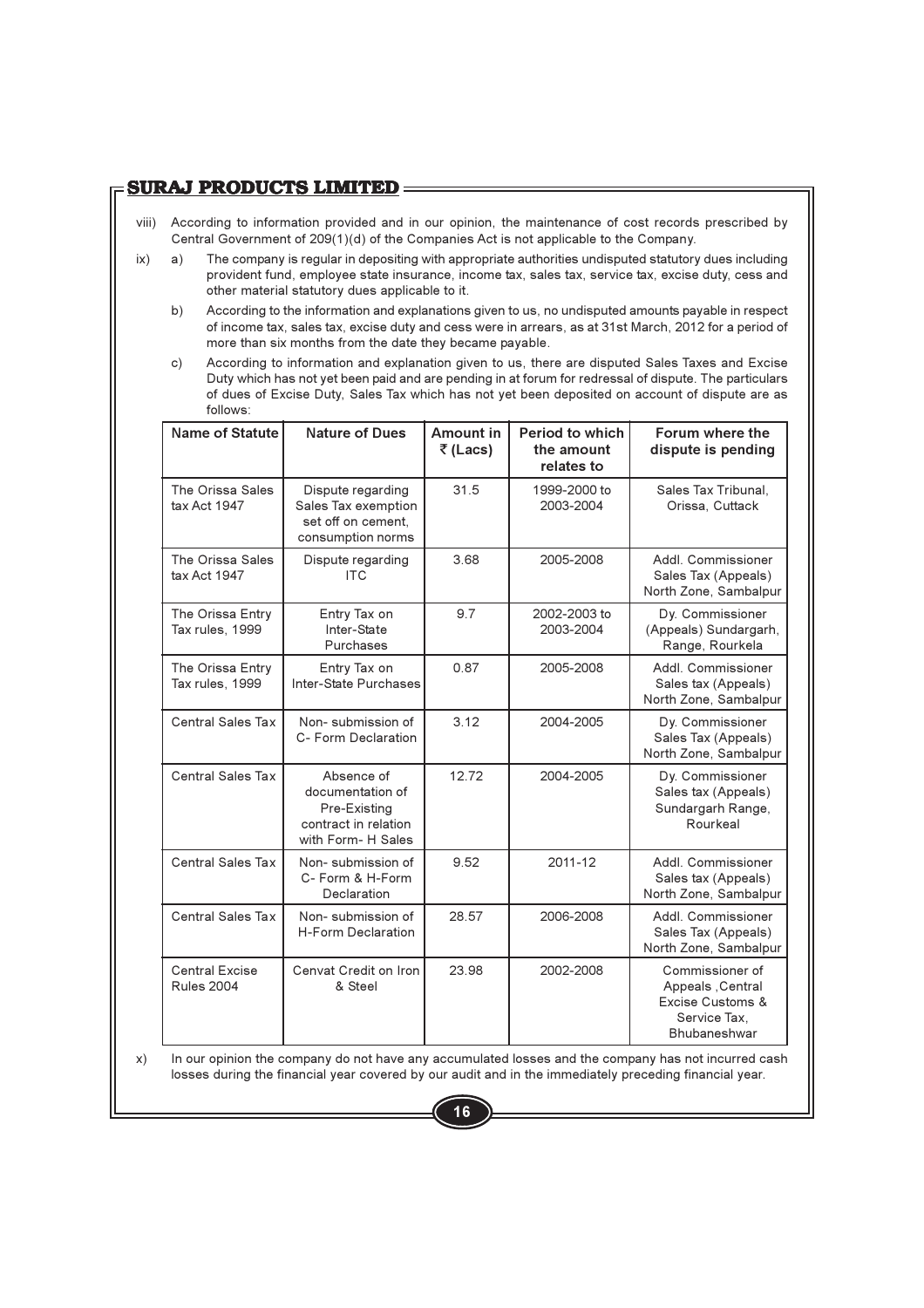- xi) In our opinion and according to information and explanation given to us the company has not defaulted in repayment of dues to financial institutions and banks.
- xii) In our opinion and according to information and explanation given to us the company has not granted loans and advances on the basis of security by way of pledge of shares, debentures and other securities.
- xiii) In our opinion, the company is not a chit fund or nidhi/mutual benefit fund/society. Therefore the provisions of clause 4(xiii) of the Companies (Auditor's Report) Order, 2003 are not applicable to the company.
- In our opinion, the company is not a dealer or trader in shares, securities, debentures and other investments xiv) and hence the clause is not applicable for the Company.
- $XV)$ In our opinion and according to information and explanation given to us the company has not given any guarantee for loan taken by others from banks or financial institutions.
- In our opinion and information and explanation given to us the company has not availed any term loan from xvi) banks and financial institution during the year and hence relevant clause is not applicable.
- xvii) According to the information and explanation given to us and on an overall examination of balance sheet of the company, we report that no funds raised on long term basis has been applied to finance short term assets. No short-term fund has been used to finance long-term investment except permanent working capital.
- xviii) According to information and explanation given to us the company has not made any preferential allotment during the period covered by our audit report. Accordingly, the provisions of clause 4(xviii) of the Companies (Auditor Report) Order, 2003 are not applicable to the company.
- xix) According to information and explanation given to us the company has not issued any debentures during the period covered by our audit report. Accordingly, the provisions of clause  $4(xix)$  of the Companies (Auditor Report) Order, 2003 are not applicable to the company.
- $XX)$ According to information and explanation given to us the company has not made any public issue during the period covered by our audit report. Accordingly, the provisions of clause 4(xx) of the Companies (Auditor Report) Order, 2003 are not applicable to the company.
- xxi) According to information and explanations given to us, no fraud on or by the company has been noticed or reported during the course of our audit.

For RUSTAGI & CO. **Chartered Accountants** Firm Registration No. 301094E

> (ASHISH RUSTAGI) **Partner** Membership No.062982

Place: Barpali Dated, the 26th day of May, 2012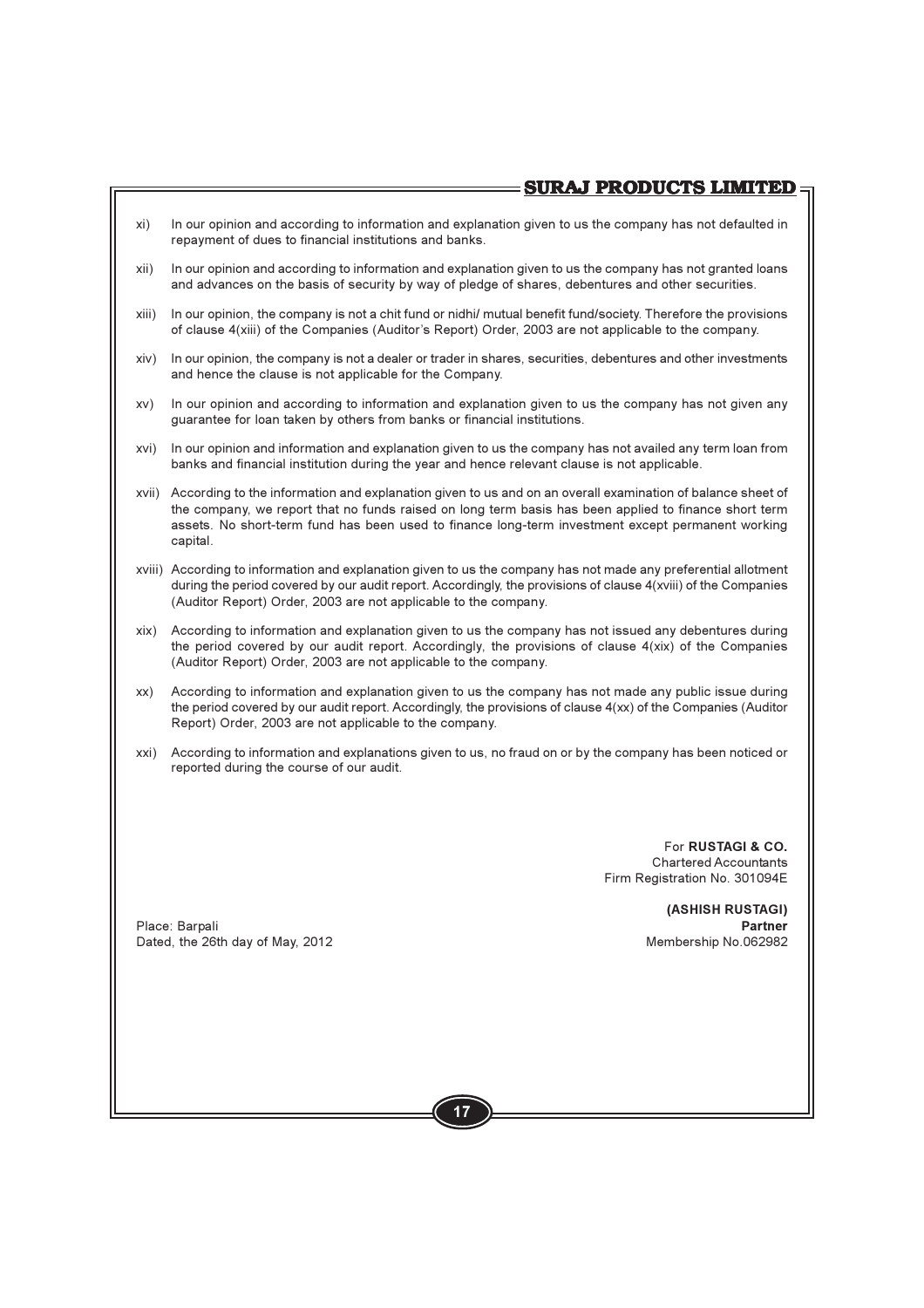# 

# **BALANCE SHEET AS AT 31ST MARCH 2012**

|    |                |               | <b>PARTICULARS</b>                         | <b>NOTE</b><br>No.                      | As at 31st<br><b>March, 2012</b> | As at 31st<br><b>March, 2011</b>             |
|----|----------------|---------------|--------------------------------------------|-----------------------------------------|----------------------------------|----------------------------------------------|
| ı. |                |               | <b>EQUITY AND LIABILITIES</b>              |                                         | $(\overline{\mathbf{x}})$        | $(\overline{\zeta})$                         |
|    |                |               | (1) Shareholders' Funds                    |                                         |                                  |                                              |
|    |                |               | (a) Share Capital                          | 1                                       | 59,000,000                       | 59,000,000                                   |
|    |                |               | (b) Reserves & Surplus                     | 2                                       | 98,269,031                       | 91,107,682                                   |
|    |                |               | (2) Non-Current Liabilities                |                                         |                                  |                                              |
|    |                |               | (a) Long-Term Borrowings                   | 3                                       | 35,806,710                       | 56,614,299                                   |
|    |                |               | (b) Deferred Tax Liabilities               | 4                                       | 16,582,510                       | 17,622,588                                   |
|    |                |               | (c) Other Long-Term Liabilities            | 5                                       | 121,615,841                      | 54,978,352                                   |
|    |                |               | (3) Current Liabilities                    |                                         |                                  |                                              |
|    |                |               | (a) Short Term Borrowings                  | 6                                       | 164,344,775                      | 141,662,505                                  |
|    |                | (b)           | Trade Payables                             | 7                                       | 46,261,505                       | 42,366,958                                   |
|    |                |               | (c) Other Current Liabilities              | 8                                       | 49,989,686                       | 37,568,323                                   |
|    |                |               | (d) Short Term Provisions                  | 9                                       | 6,354,873                        | 9,228,415                                    |
|    |                |               | <b>TOTAL</b>                               |                                         | 598,224,931                      | 510,149,122                                  |
| Ш. |                | <b>ASSETS</b> |                                            |                                         |                                  |                                              |
|    |                |               | (1) Non-Current Assets                     |                                         |                                  |                                              |
|    |                |               | (a) Fixed Assets                           |                                         |                                  |                                              |
|    |                |               | Tangible Assets<br>(i)                     | 10                                      | 205,266,010                      | 170,852,625                                  |
|    |                |               | Intangible Assets<br>(ii)                  | 10                                      | 1,041,538                        |                                              |
|    |                |               | (iii) Capital Work-In-Progress             |                                         |                                  | 49,924,691                                   |
|    |                |               | (b) Non-Current Investments                | 11                                      | 250,000                          | 250,000                                      |
|    |                |               | (c) Long Term Loans & Advances             | 12                                      | 2,414,431                        | 2,579,586                                    |
|    |                |               | (2) Current Assets                         |                                         |                                  |                                              |
|    |                |               | (a) Inventories                            | 13                                      | 228,587,094                      | 201,105,708                                  |
|    |                | (b)           | <b>Trade Receivables</b>                   | 14                                      | 24,125,013                       | 36,400,769                                   |
|    |                |               | (c) Cash & Cash Equivalents                | 15                                      | 18,394,541                       | 18,068,943                                   |
|    |                |               | (d) Short Term Loans & Advances            | 16                                      | 118,146,304                      | 30,966,800                                   |
|    |                |               | <b>TOTAL</b>                               |                                         | 598,224,931                      | 510,149,122                                  |
|    |                |               | <b>Significant Accounting Policies</b>     |                                         |                                  |                                              |
|    |                |               | Notes on Financial Statements              | 1 to 32                                 |                                  |                                              |
|    |                |               | As per our report attached of even date    |                                         |                                  | For & on behalf of Board of Directors        |
|    |                |               | For <b>RUSTAGI &amp; CO.</b>               |                                         |                                  |                                              |
|    |                |               | <b>Chartered Accountants</b>               |                                         |                                  | Y. K. DALMIA<br>CHAIRMAN                     |
|    |                |               | Firm Regn. No. 301094E<br>(ASHISH RUSTAGI) |                                         |                                  |                                              |
|    |                |               | Partner                                    |                                         | S. N. KABRA                      | <b>S. DALMIA</b>                             |
|    |                |               | Membership No.062982                       |                                         | <b>DIRECTOR</b>                  | <b>DIRECTOR</b>                              |
|    | Place: Barpali |               | Dated: the 26th day of May, 2012           | A.N. KHATUA<br><b>COMPANY SECRETARY</b> |                                  | <b>G. GOYAL</b><br><b>EXECUTIVE DIRECTOR</b> |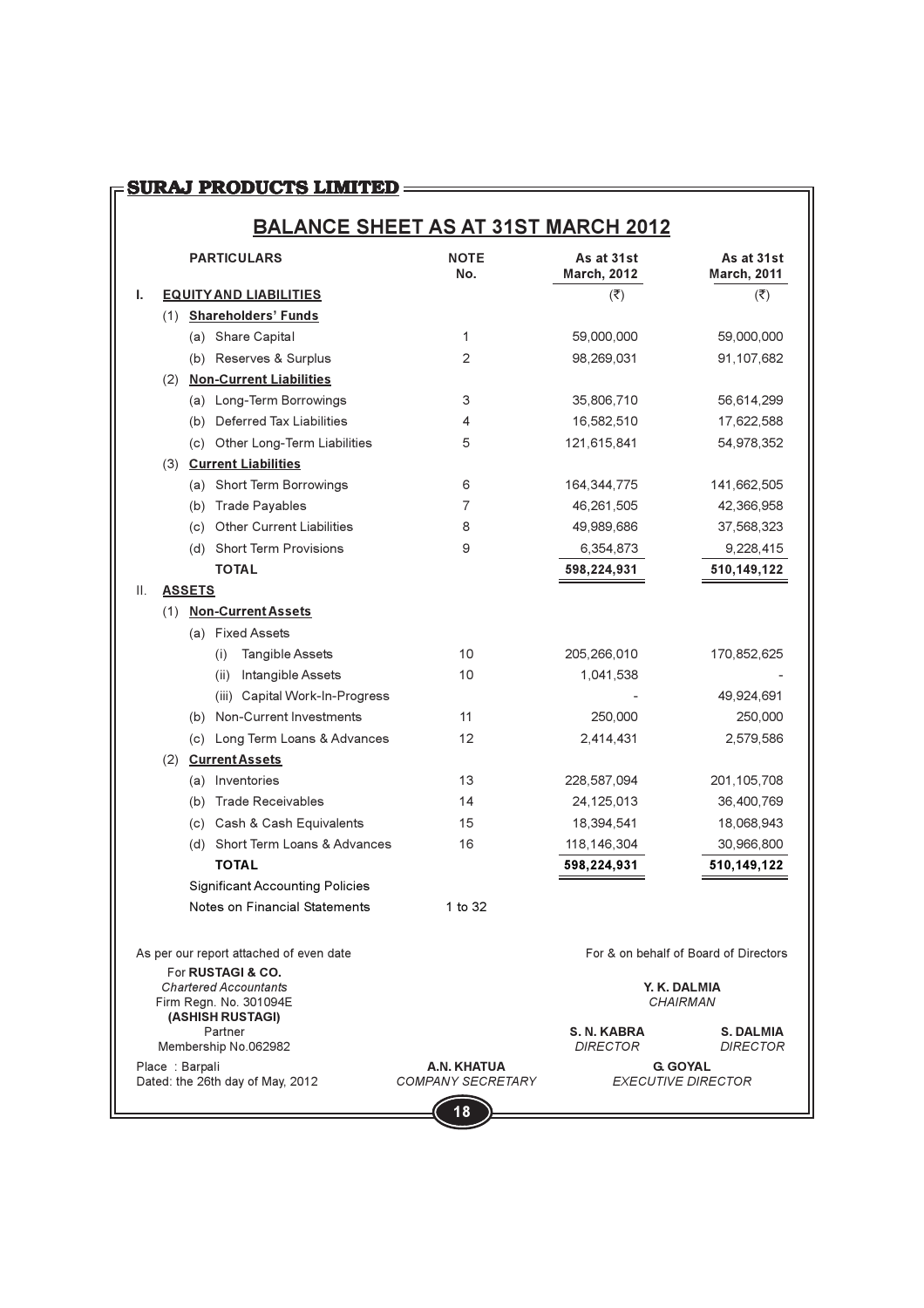# STATEMENT OF PROFIT & LOSS FOR THE YEAR ENDED ON 31ST MARCH, 2012

|              | <b>PARTICULARS</b>                                     | <b>NOTE</b><br>No.                                          | <b>For Year Ended</b><br>31.03.2012 | <b>For Year Ended</b><br>31.03.2011          |
|--------------|--------------------------------------------------------|-------------------------------------------------------------|-------------------------------------|----------------------------------------------|
|              | <b>REVENUE</b>                                         |                                                             | $(\overline{\mathbf{z}})$           | $(\overline{\mathbf{z}})$                    |
| $\mathbf{I}$ | Revenue From Operations (Gross)                        | 17                                                          | 931,717,045                         | 661, 118, 154                                |
|              | Less : Excise Duty                                     |                                                             | 84, 851, 262                        | 55,007,660                                   |
|              | Revenue From Operations (Net)                          |                                                             | 846,865,783                         | 606,110,494                                  |
| $\mathbf{H}$ | Other Income                                           | 18                                                          | 1,431,126                           | 1,421,754                                    |
| Ш            | Total Revenue (I+II)                                   |                                                             | 848,296,909                         | 607,532,248                                  |
| IV           | <b>Expenses</b>                                        |                                                             |                                     |                                              |
|              | Cost of Materials Consumed                             | 19                                                          | 697,253,738                         | 475,689,449                                  |
|              | Change in Inventories of Finished Goods                | 20                                                          | (17,389,906)                        | (8,744,339)                                  |
|              | Manufacturing & Operating Costs                        | 21                                                          | 61,835,640                          | 55,139,839                                   |
|              | <b>Employee Benefits Expense</b>                       | 22                                                          | 8.516.899                           | 7,781,548                                    |
|              | <b>Finance Costs</b>                                   | 23                                                          | 31,042,307                          | 20,789,923                                   |
|              | Depreciation and Amortisation Expense                  |                                                             | 32,578,951                          | 28,333,098                                   |
|              | Other Expenses                                         | 24                                                          | 15,470,176                          | 11,446,852                                   |
|              | <b>Total Expenses</b>                                  |                                                             | 829,307,806                         | 590,436,371                                  |
|              |                                                        |                                                             |                                     |                                              |
| V            | <b>Profit Before Tax</b>                               |                                                             | 18,989,103                          | 17,095,877                                   |
| VL           | <b>Less: Tax Expenses</b>                              |                                                             |                                     |                                              |
|              | (a) Current Tax                                        |                                                             | 6,750,000                           | 10,205,000                                   |
|              | Tax relating to prior years<br>(b)                     |                                                             | 53,583                              | (230, 368)                                   |
|              | (c) Deferred Tax                                       |                                                             | 1,040,078                           | 4,127,789                                    |
|              | VII Profit for the year                                |                                                             | 13,332,764                          | 10,788,298                                   |
|              | VIII Earnings per share (of ₹10/-each)                 |                                                             |                                     |                                              |
|              | (a) Basic                                              |                                                             | 2.26                                | 1.83                                         |
|              | (b) Diluted                                            |                                                             | 2.26                                | 1.83                                         |
|              | <b>Significant Accounting Policies</b>                 |                                                             |                                     |                                              |
|              | Notes on Financial Statements                          | 1 to 32                                                     |                                     |                                              |
|              | As per our report attached of even date                |                                                             |                                     | For & on behalf of Board of Directors        |
|              | For RUSTAGI & CO.                                      |                                                             |                                     |                                              |
|              | <b>Chartered Accountants</b><br>Firm Regn. No. 301094E |                                                             |                                     | Y. K. DALMIA<br>CHAIRMAN                     |
|              | (ASHISH RUSTAGI)<br>Partner                            |                                                             | S. N. KABRA                         | <b>S. DALMIA</b>                             |
|              | Membership No.062982                                   |                                                             | <b>DIRECTOR</b>                     | <b>DIRECTOR</b>                              |
|              | Place: Barpali<br>Dated: the 26th day of May, 2012     | A.N. KHATUA<br><b>COMPANY SECRETARY</b><br>$\blacktriangle$ |                                     | <b>G. GOYAL</b><br><b>EXECUTIVE DIRECTOR</b> |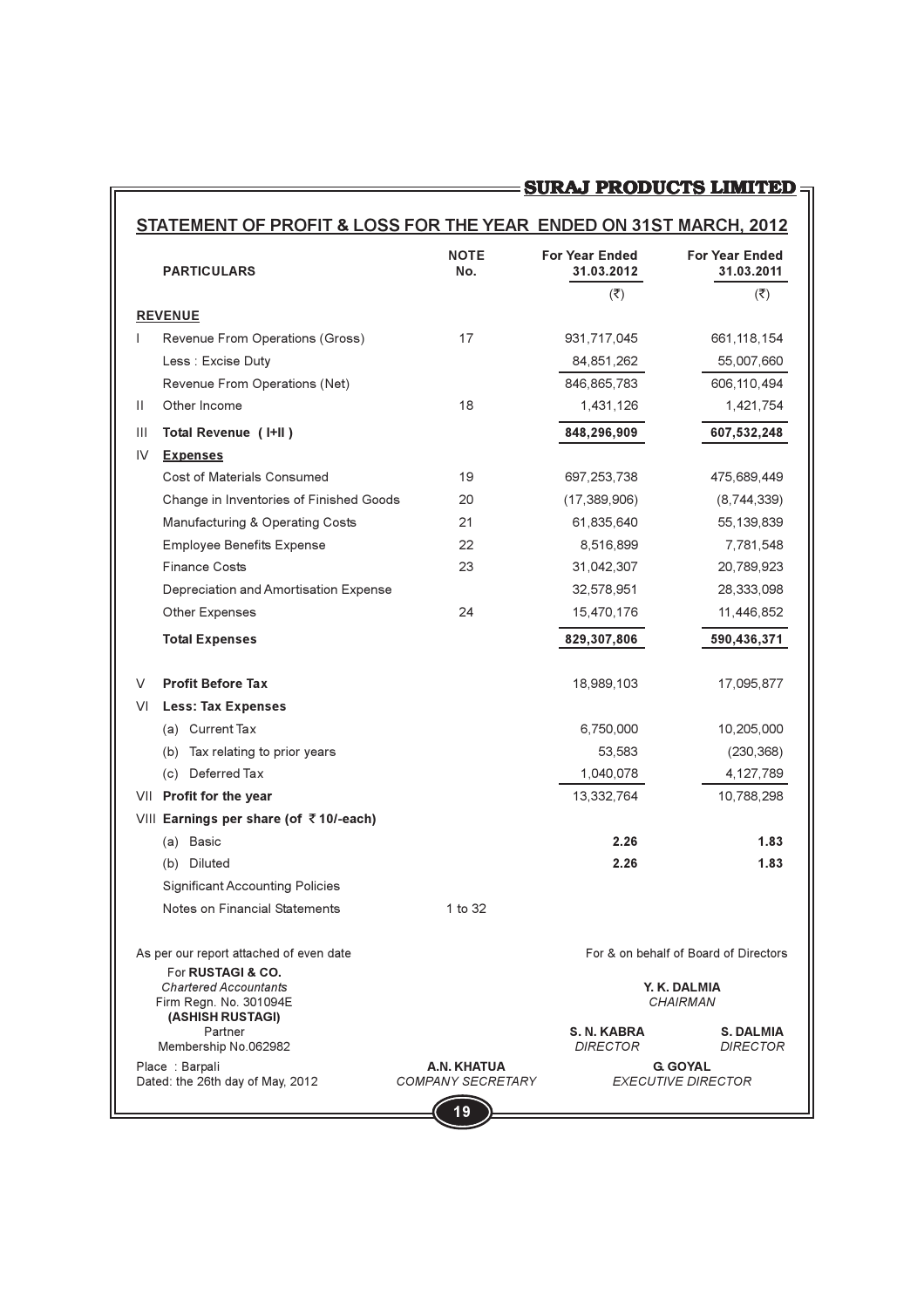# 

### CASH FLOW STATEMENT FOR THE YEAR ENDED 31ST MARCH.2012

|   |                                                                  |                | <b>For Year Ended</b><br>31.03.2012 |                         | <b>For Year Ended</b><br>31.03.2011   |
|---|------------------------------------------------------------------|----------------|-------------------------------------|-------------------------|---------------------------------------|
|   |                                                                  |                | $(\overline{\mathbf{x}})$           |                         | $(\overline{\zeta})$                  |
| A | <b>Cash Flow from Operating Activities</b>                       |                |                                     |                         |                                       |
|   | Net Profit before Tax and extra ordinary items                   |                | 18,989,103                          |                         | 17,095,877                            |
|   | <b>Add/Deduct</b>                                                |                |                                     |                         |                                       |
|   | Depreciation and amorisation                                     | 32,578,951     |                                     | 28,333,098              |                                       |
|   | <b>Financial charges</b>                                         | 31,042,307     | 63,621,258                          | 20,789,923              | 49,123,021                            |
|   | <b>Operating Cash Profit before Working Capital</b>              |                | 82,610,361                          |                         | 66,218,898                            |
|   | <b>Add/Deduct</b>                                                |                |                                     |                         |                                       |
|   | Increase in Trade Payable                                        | 3,898,705      |                                     | 3,586,648               |                                       |
|   | (Increase)/Decrease in Trade & Other receivable                  | 12,275,756     |                                     | (4,858,732)             |                                       |
|   | Increase in Inventories                                          | (27, 481, 386) |                                     | (18, 634, 595)          |                                       |
|   | Increase in Other Current Liabilities                            | 11,725,273     |                                     | (31,020,629)            |                                       |
|   | Increase/Decrease in Advances                                    | (86,764,362)   | (86,346,014)                        | 7,801,487               | (43,125,821)                          |
|   | <b>Cash flow from Operation</b>                                  |                | (3,735,653)                         |                         | 23,093,077                            |
|   | Direct Tax Paid                                                  |                | (10, 964, 972)                      |                         | (7,832,897)                           |
|   | Net Cash Inflow/(Outflow) from Operating Activities              |                | (14,700,625)                        |                         | 15,260,180                            |
| В | <b>Cash Flow from Investing Activities</b>                       |                |                                     |                         |                                       |
|   | <b>Purchase of Fixed Assets</b>                                  |                | (17,654,030)                        | (3,997,012)             |                                       |
|   | Capital Work in Progress                                         |                |                                     | (44, 634, 735)          | (48,631,746)                          |
|   | <b>Net Cash Outflow from Investing Activites</b>                 |                | (17,654,030)                        |                         | (48,631,746)                          |
| С | <b>Cash Flow from Financing Activities</b>                       |                |                                     |                         |                                       |
|   | (Repayment)/Proceeds from Long -Term Borrowing(Net) (20,807,589) |                |                                     | 16,356,292              |                                       |
|   | Proceeds from Other Long Term Liabilities                        | 66,637,489     |                                     | 9,395,188               |                                       |
|   | Proceeds from Short -Term Borrowing                              | 22,682,270     |                                     | 26,561,461              |                                       |
|   | Dividend Paid                                                    | (4,023,908)    |                                     | (3,482,070)             |                                       |
|   | Corporate Dividend Tax                                           | (765,702)      |                                     | (685,942)               |                                       |
|   | Financial charges paid                                           | (31, 042, 307) |                                     | 32,680,253 (20,789,923) | 27,355,006                            |
|   | <b>Net Cash Flow from Financing Activites</b>                    |                | 32,680,253                          |                         | 27,355,006                            |
|   | Net Cash Flow during the Year(A+B+C)                             |                | 325,598                             |                         | (6,016,560)                           |
|   | Cash and Cash Equivalent (Opening Balance)                       |                | 18,068,943                          |                         | 24,085,503                            |
|   | Cash and Cash Equivalent (Closing Balance)                       |                | 18,394,541                          |                         | 18,068,943                            |
|   |                                                                  |                | 325,598                             |                         | (6,016,560)                           |
|   | As per our report of even date                                   |                |                                     |                         | For & on behalf of Board of Directors |

For RUSTAGI & CO. **Chartered Accountants** Firm Regn. No. 301094E (ASHISH RUSTAGI) Partner Membership No.062982

Place: Barpali Fiace . Dailyall<br>Dated: the 26th day of May, 2012 COMPANY SECRETARY EXECUTIVE DIRECTOR

For & on behalf of Board of Directors

Y. K. DALMIA CHAIRMAN

S. N. KABRA S. DALMIA<br>DIRECTOR DIRECTOR **DIRECTOR** 

**G. GOYAL** 

A.N. KHATUA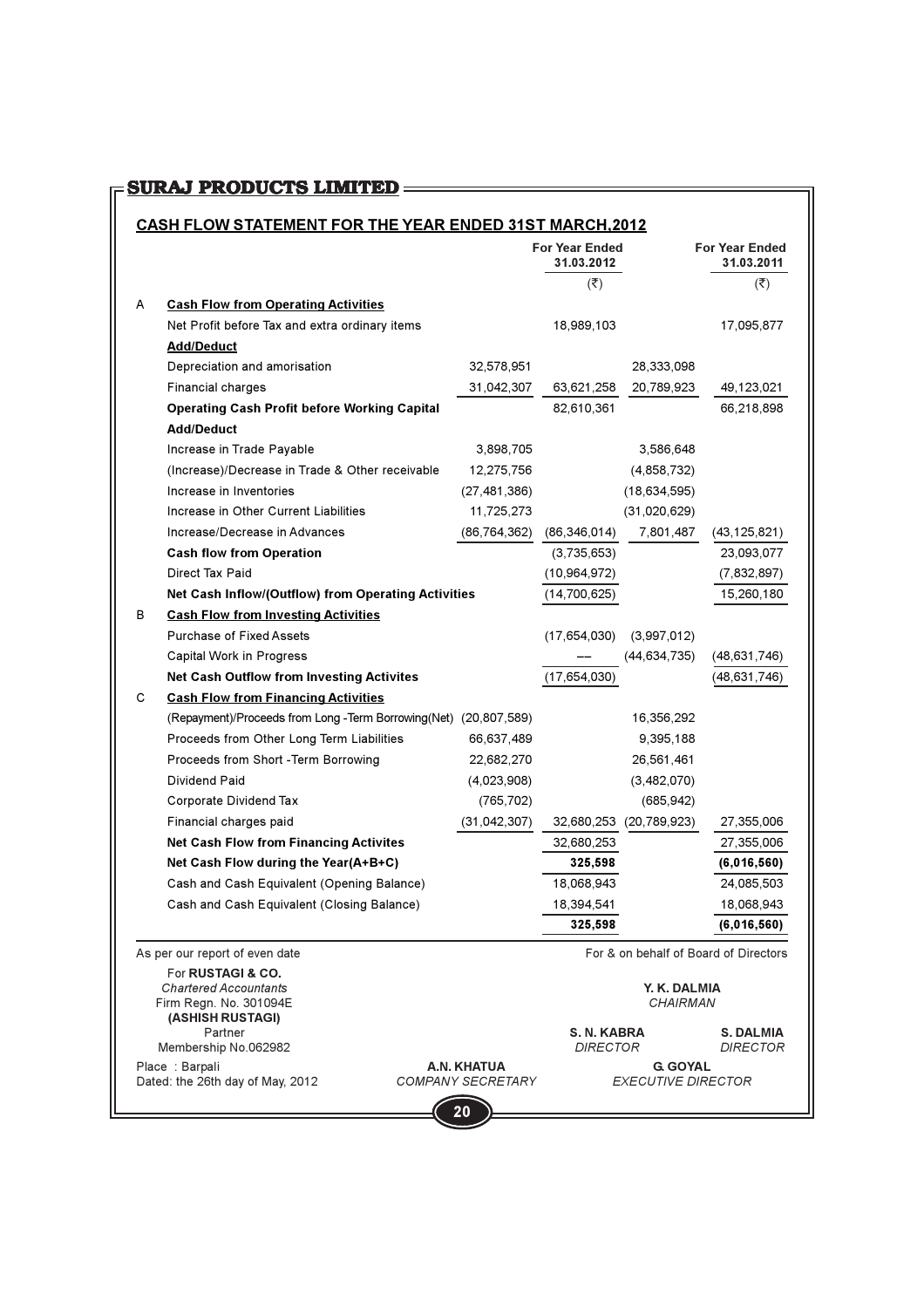### NOTES ANNEXED TO AND FORMING PART OF THE BALANCE SHEET AND PROFIT AND LOSS ACCOUNT

### SIGNIFICANT ACCOUNTING POLICIES

### А. **Basis of Preparation of Financial Statements:**

The financial statements are prepared under the historical cost convention, except for certain fixed assets which are revalued, in accordance with generally accepted accounting principles, accounting standards issued by the Institute of Chartered Accountants of India, as applicable and the relevant provisions of the Companies Act, 1956.

### R. **Use of Estimates:**

The preparation of financial statements in conformity with generally accepted accounting principles requires management to make estimates and assumptions that affect the reported amounts of assets and amounts of assets and liabilities and disclosure of contingent liabilities at the date of financial statements and the results of operations during the reporting period end. Although these estimates are based upon management's best knowledge of current events and actions, actual results could differ.

### $C_{1}$ **Recognition of Income & Expenditure:**

'Sales are recognised, net of returns and trade discounts, on transfer of significant risks and rewards of ownership to the buver, which generally coincides with the delivery of goods to customers. Expenses are accounted for on accrual basis and provision is made for all expenses.

Interest income is recognized on time proportion basis taking into account the amount outstanding and rate applicable.

### D. **Fixed Assets & Depreciation:**

Fixed Assets are stated at cost net of recoverable taxes and includes amount added on revaluation. less accumulated depreciation and impairment loss, if any. All costs, including financing costs till commencement of commercial production are capitalized.

### Depreciation

Depreciation is provided on pro-rata basis at the rates specified in Schedule XIV to the Companies Act, a) 1956 as under:

Assets acquired after 01.04.02 Written down Value Method

Assets acquired prior to 01.04.02 Straight Line Basis Method

- b) Refractory Assets are depreciated over the useful life of four years based on estimates approved by the management.
- No depreciation is charged on the assets disposed off/discarded during the year.  $c)$

### Intangible Assets

Intangible Assets are stated at cost of acquisition net of recoverable taxes and includes amount added on revaluation, less accumulated depreciation and impairment loss, if any. All costs, including financing costs till commencement of commercial production are capitalized.

### E. **Investments:**

Long Term Investments are stated at cost, except where there is a diminution in value other than temporary in nature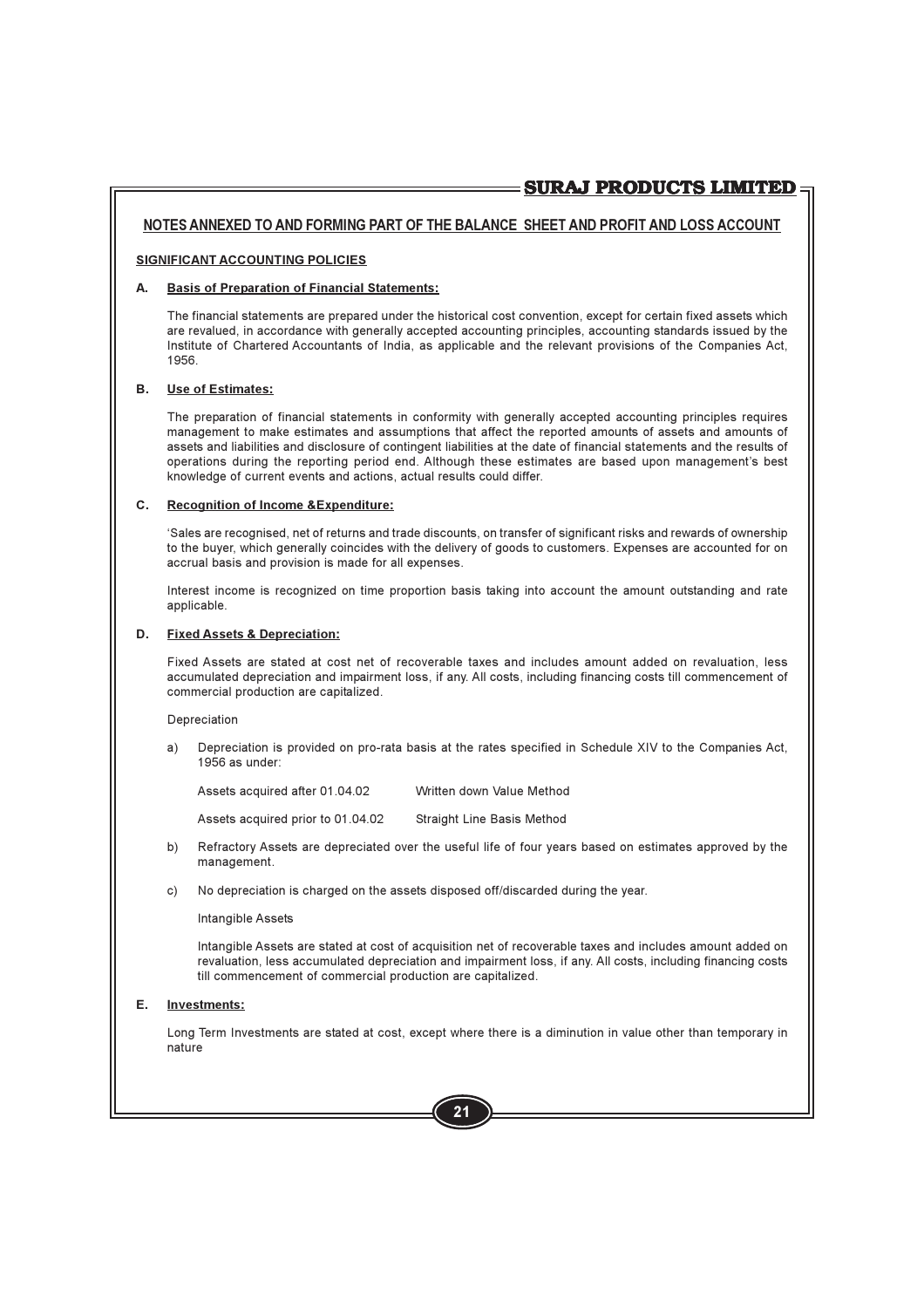# **SURAJ PRODUCTS LIMITED=**

### F. **Inventories:**

Inventories are valued at Cost or Net Realisable Value whichever is lower

- In case of Raw Material, Stores and spares, consumables and trading goods, the cost includes duties and  $\mathbf{a}$ taxes (net of Cenvat/VAT Credit wherever applicable) and is arrived on weighted average cost basis.
- $b<sub>1</sub>$ Cost of Finished goods includes the cost of raw material, cost of conversion and other manufacturing costs incurred in bringing the inventories to their present location and condition and excise duty.

### G. **Employees Benefits:**

### **Short Term**  $(i)$

Short term employee benefits are recognized as an expense at the undiscounted amount expected to be paid over the period of services rendered by the employees to the company.

### **Defined-contribution plans**

These are plans in which the Company pays pre-defined amounts to separate funds and does not have any legal or informal obligation to pay additional sums. The Company's payments to the defined-contribution plans are reported as expenses during the period in which the employees perform the services that the payment covers.

### (ii) Leave Encashment

### Retirement other employee benefits

In view of Revised AS-15 earned leave which cannot be carried forward to future periods are "short  $a)$ term" benefit only if the employees are entitled to either encash or utilize the benefits during the period of twelve months following the end of the accounting period (when they became entitled to the leave). In other cases the benefit is required to be treated as "long term".

According to the policy of the company, no leave can be carried forward beyond the end of the financial year. Accordingly all leave granted has been accounted for in the current financial year.

- Contribution to Provident Fund, employee state insurance and other funds are determined under b) the relevant statute and charged to revenue Account.
- $C)$ Present liability for future payment of gratuity is covered through Group Gratuity Scheme of Life Insurance Company of India and contribution thereon is charged to revenue account and the assets are funded by the LIC and the company has no obligation except to the extent of the premium determined by Life Insurance Corporation.

### Η. **Accounting For Taxation:**

Provision for current taxation is measured at the amount expected to be paid to the tax authorities in accordance with the provisions of Income Tax Act, 1961

Minimum Alternate Tax (MAT) paid in accordance with the tax laws, which gives future economic benefits in the form of adjustment to future income tax liability, is considered as an asset if there is convincing evidence that the Company will pay normal income tax. Accordingly, MAT is recognised as an asset in the Balance Sheet when it is probable that future economic benefit associated with it will flow to the Company.

Deferred Tax is recognized subject to consideration of prudence on timing difference being the difference between taxable incomes and accounting income that originate in one period and are capable of reversal in one or more subsequent periods.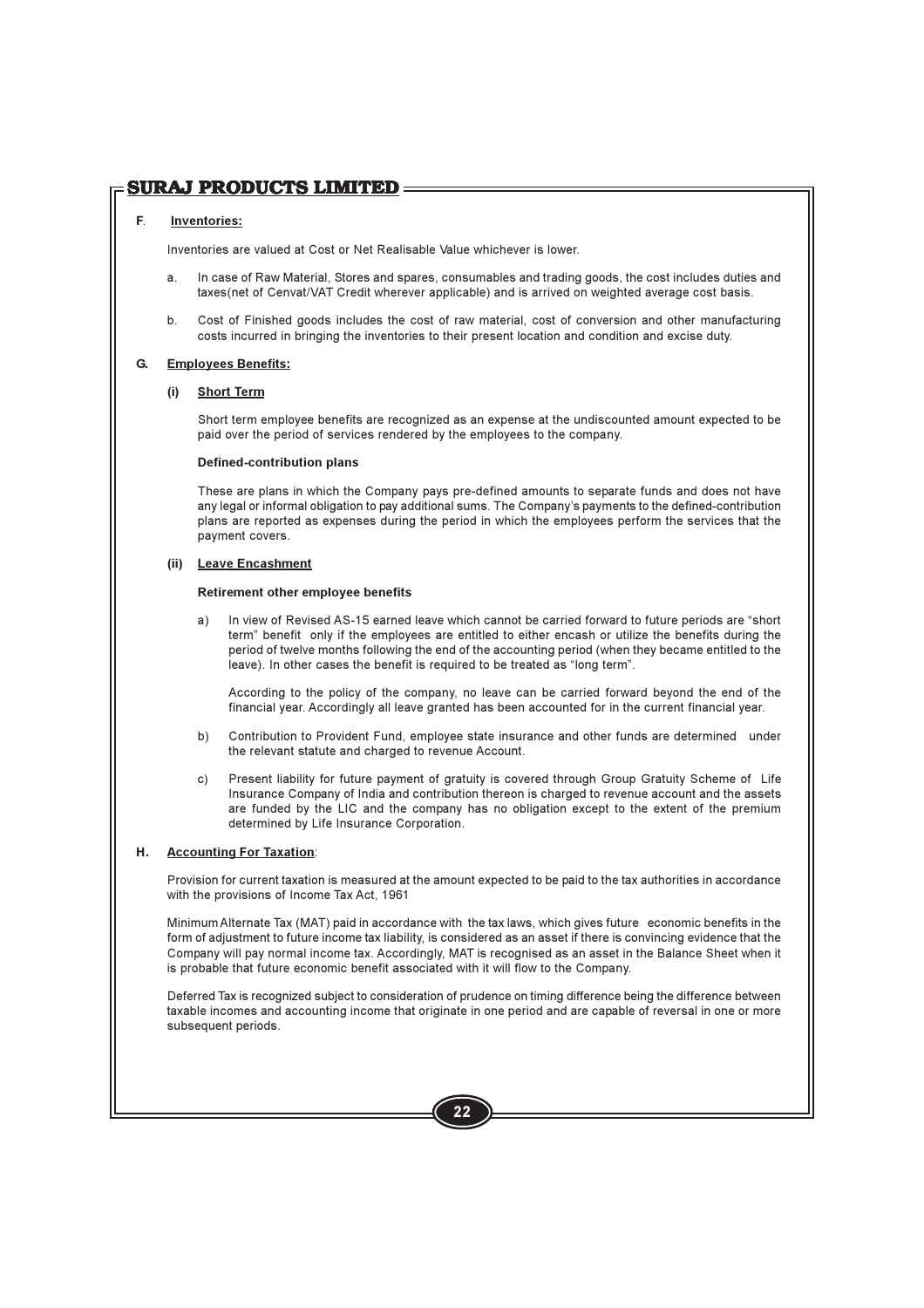### $\mathbf{L}$ **Borrowing Cost:**

Costs in connection with the borrowing of funds to the extent not directly related to the acquisition of qualifying assets are charged to the Statement of Profit and Loss over the tenure of the loan. Borrowing costs, allocated to and utilised for qualifying assets, pertaining to the period from commencement of activities relating to construction / development of the qualifying asset upto the date of capitalisation of such asset is added to the cost of the assets

### J. **Impairment of Assets:**

The carrying values of assets / cash generating units at each Balance Sheet date are reviewed for impairment. If any indication of impairment exists, the recoverable amount of such assets is estimated and impairment is recognised, if the carrying amount of these assets exceeds their recoverable amount. The recoverable amount is the greater of the net selling price and their value in use. Value in use is arrived at by discounting the future cash flows to their present value based on an appropriate discount factor. When there is indication that an impairment loss recognised for an asset in earlier accounting periods no longer exists or may have decreased, such reversal of impairment loss is recognised in the Statement of Profit and Loss, except in case of revalued assets.

### **K. Earning Per Share:**

Basic Earnings per Share is calculated by dividing the net profit or loss after tax for the year attributable to the shareholders by the weighted average number of equity shares outstanding during the year. For purpose of calculating diluted earning per share, the net profit or loss for the year and weighted number of shares outstanding during the year are adjusted for the effects of dilutive potential equity shares.

### L. **Foreign Currency Transaction:**

Foreign Currency Transaction is recorded in the reporting currency, by applying to foreign currency amount the exchange rate at the transaction date. The exchange difference arising on revenue transactions are charged to Profit and Loss Account

### **Provisions and Contingent Liabilities:** М.

Provisions are recognized when the company has a legal and constructive obligation as a result of a past event, for which it is probable that a cash outflow will be required and a reliable estimate can be made of the amount of obligation.

Contingent Liabilities are disclosed when the company has a possible obligation or a present obligation and it is probable that a cash outflow will not be required to settle the obligation.

### N. **Cash Flow Statement:**

Cash flows are reported using the indirect method, whereby profit / (loss) before extraordinary items and tax is adjusted for the effects of transactions of non-cash nature and any deferrals or accruals of past or future cash receipts or payments. The cash flows from operating, investing and financing activities of the Company are segregated based on the available information.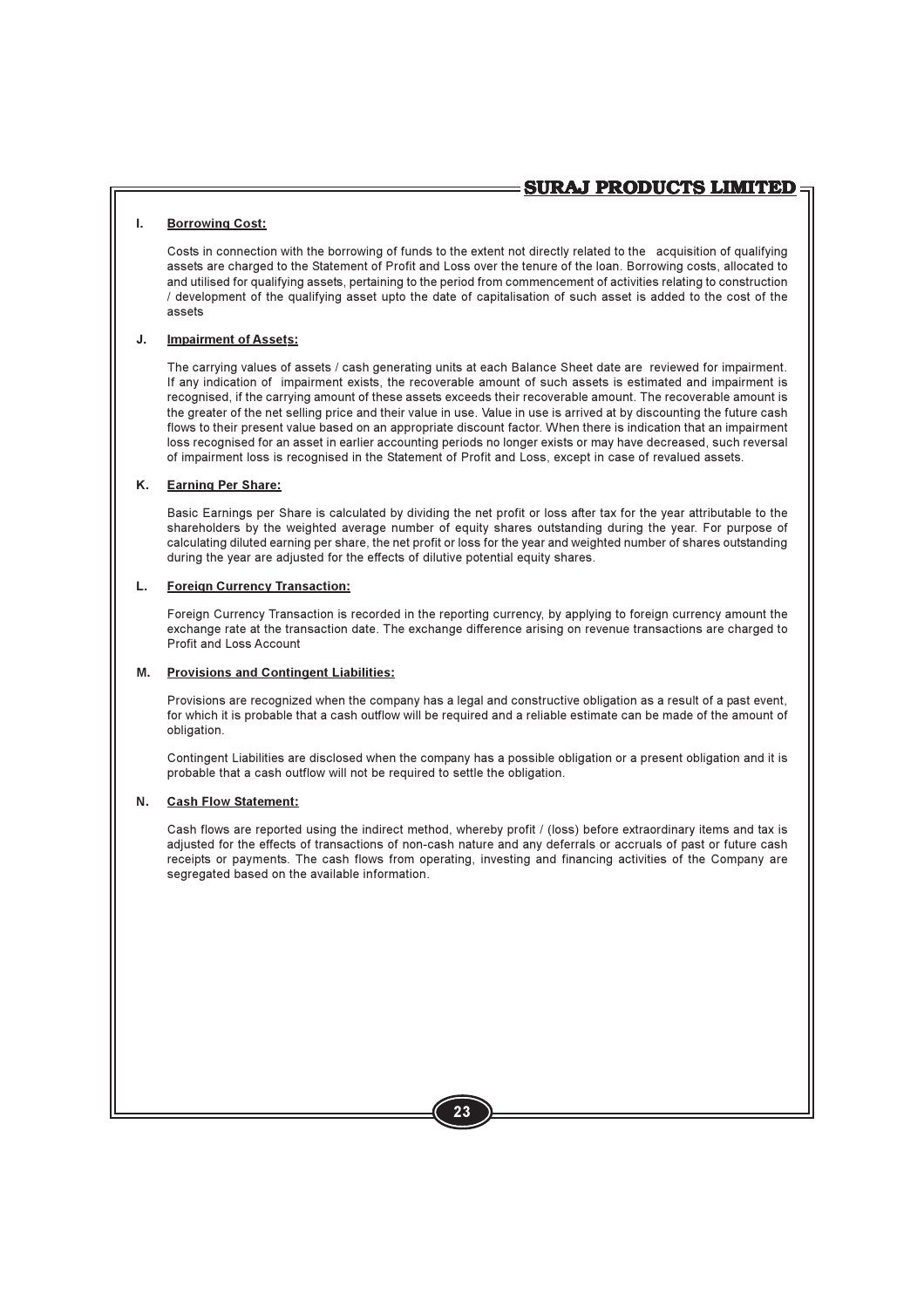# 

# NOTES ANNEXED TO AND FORMING PART OF THE BALANCE SHEET AND PROFIT AND LOSS ACCOUNT

|    |              |                                                                                                                                                                                                                                                                                                                                          |                  | As at 31st<br><b>March, 2012</b> |                  | As at 31st<br><b>March, 2011</b> |
|----|--------------|------------------------------------------------------------------------------------------------------------------------------------------------------------------------------------------------------------------------------------------------------------------------------------------------------------------------------------------|------------------|----------------------------------|------------------|----------------------------------|
| 1. |              | <b>Share Capital</b>                                                                                                                                                                                                                                                                                                                     |                  | $(\overline{\mathbf{z}})$        |                  | $(\overline{\mathbf{z}})$        |
|    |              | Authorised:                                                                                                                                                                                                                                                                                                                              |                  |                                  |                  |                                  |
|    |              | 60,00,000 (P.Y. 60,00,000) Equity shares of ₹10 each                                                                                                                                                                                                                                                                                     |                  | 60,000,000                       |                  | 60,000,000                       |
|    |              | <b>Issued, Subscribed &amp; Fully Paid up Capital</b>                                                                                                                                                                                                                                                                                    |                  |                                  |                  |                                  |
|    |              | 59,00,000 (P.Y. 59,00,000) Equity shares of ₹10 each                                                                                                                                                                                                                                                                                     |                  | 59,000,000                       |                  | 59,000,000                       |
|    | <b>Total</b> |                                                                                                                                                                                                                                                                                                                                          |                  | 59,000,000                       |                  | 59,000,000                       |
|    | (a)          | <b>Reconciliation of Number of Shares</b>                                                                                                                                                                                                                                                                                                |                  |                                  |                  |                                  |
|    |              | Shares outstanding as at 1st April 2011/1st April 2010                                                                                                                                                                                                                                                                                   |                  | 5,900,000                        |                  | 5,900,000                        |
|    |              | Shares outstanding as at 1st April 2012/1st April 2011                                                                                                                                                                                                                                                                                   |                  | 5,900,000                        |                  | 5,900,000                        |
|    | (b)          | List of shareholders holding more than<br>5% of the total number of shares issued<br>by the Company:                                                                                                                                                                                                                                     | No. of<br>shares | $%$ of<br>holding                | No. of<br>shares | $%$ of<br>holding                |
|    |              | Name of the share holders                                                                                                                                                                                                                                                                                                                |                  |                                  |                  |                                  |
|    |              | NIP Power Private Limited                                                                                                                                                                                                                                                                                                                | 1.327.000        | 22.49                            | 1,327,000        | 22.49                            |
|    |              | Yogesh Kumar Dalmia                                                                                                                                                                                                                                                                                                                      | 811,400          | 13.75                            | 810,400          | 13.74                            |
|    |              | Kamalpat Dalmia                                                                                                                                                                                                                                                                                                                          | 310.100          | 5.26                             | 310.100          | 5.26                             |
|    |              | The company has issued one class of equity shares having a par value of '10 per share. Each holder of Equity<br>Share is entiled to one vote per share. The Company declares dividend in indian rupees. The dividend proposed<br>by the Board of Directors is subject to the approval of the shareholders at the Annual General Meeting. |                  |                                  |                  |                                  |

### 2. Reserve & Surplus

| (a) | <b>Revaluation Reserve on Land</b>             |              |            |
|-----|------------------------------------------------|--------------|------------|
|     | As per last account                            | 1,952,880    | 1,952,880  |
| (b) | <b>Surplus in statement of Profit and Loss</b> |              |            |
|     | Opening Balance                                | 89,154,802   | 83,870,437 |
|     | Add: Profit for the year                       | 13,332,764   | 10,788,298 |
|     |                                                | 102,487,566  | 94,658,735 |
|     | <b>Less: Appropriations</b>                    |              |            |
|     | Proposed Dividend ₹ 0.90/- per share           |              |            |
|     | $(P.Y.)$ ₹ 0.80/- per share                    | 5,310,000    | 4,720,000  |
|     | Corporate Dividend Tax                         | 861,415      | 783,933    |
|     | <b>Closing Balance</b>                         | 96,316,151   | 89,154,802 |
|     | <b>Total</b>                                   | 98,269,031   | 91,107,682 |
| 3.  | <b>Long Term Borrowings</b>                    |              |            |
|     | Term Loans From Bank.                          |              |            |
| a)  | From SIDBI                                     |              | 755,309    |
| b)  | From Canara Bank                               | 35, 142, 573 | 54,309,337 |
| C)  | Deferred Payment Liabilities                   | 664,137      | 1,549,653  |
|     |                                                | 35,806,710   | 56,614,299 |
|     |                                                |              |            |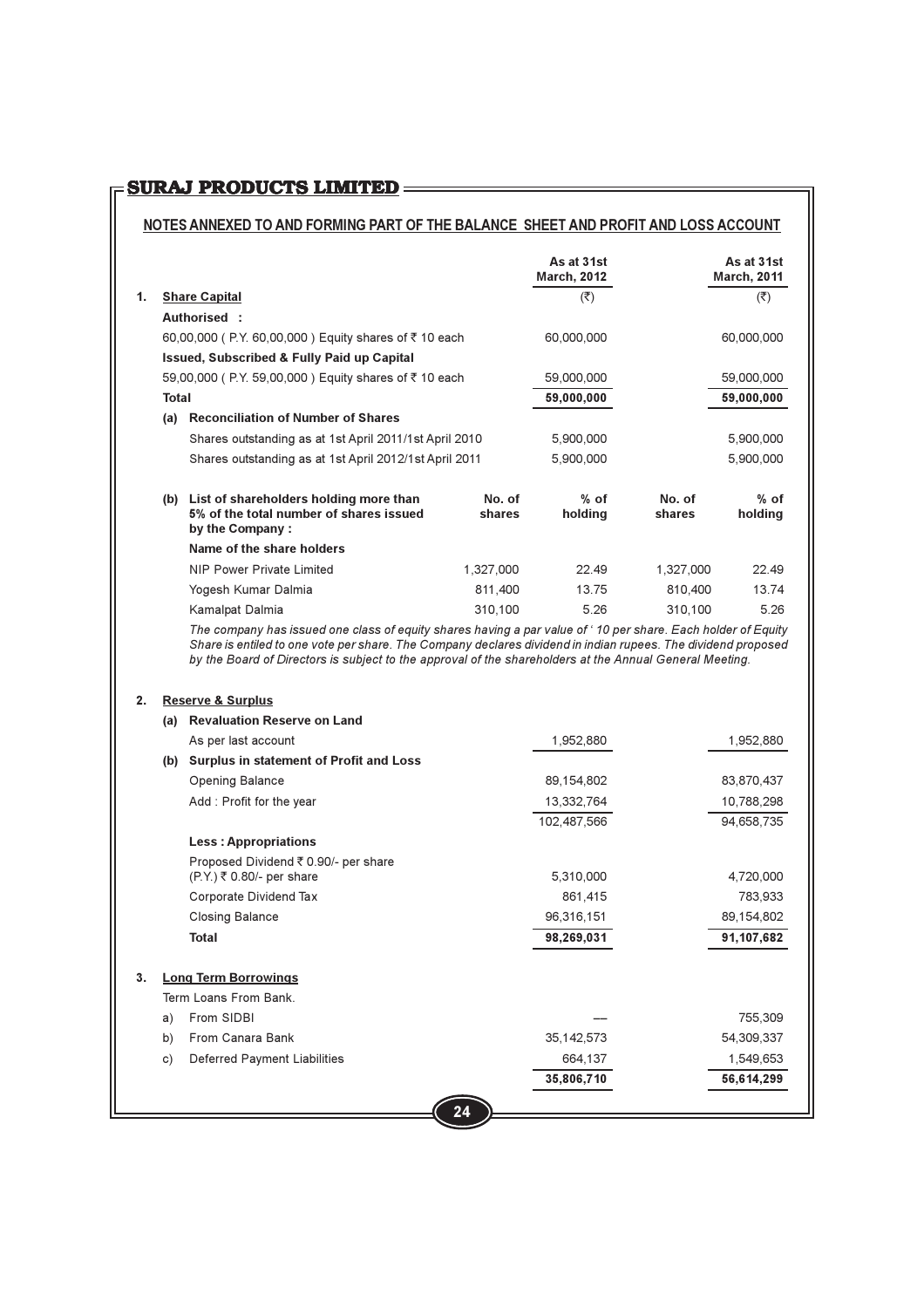# **SURAJ PRODUCTS LIMITED**

# NOTES ANNEXED TO AND FORMING PART OF THE BALANCE SHEET AND PROFIT AND LOSS ACCOUNT

|    |    |                                                                                                                                                                                                                                                                                                                                                                                                                                               | As at 31st<br><b>March, 2012</b><br>(₹)                                                                                                                                    | As at 31st<br><b>March, 2011</b><br>(₹) |
|----|----|-----------------------------------------------------------------------------------------------------------------------------------------------------------------------------------------------------------------------------------------------------------------------------------------------------------------------------------------------------------------------------------------------------------------------------------------------|----------------------------------------------------------------------------------------------------------------------------------------------------------------------------|-----------------------------------------|
| 3. |    | <b>Long Term Borrowings (Contd.)</b>                                                                                                                                                                                                                                                                                                                                                                                                          |                                                                                                                                                                            |                                         |
|    |    | Nature of Security and terms of repayment for Long term secured borrowings                                                                                                                                                                                                                                                                                                                                                                    |                                                                                                                                                                            |                                         |
|    |    | <b>Nature of Security</b>                                                                                                                                                                                                                                                                                                                                                                                                                     | <b>Terms of Repayment</b>                                                                                                                                                  |                                         |
|    | a) | Term loan amounting to ₹2,46,09,165 (P.Y. ₹3,06,87,830) is<br>secured by exclusive charge on the entire assets of Cold<br>Briquette Plant, Pig Iron Plant, Improvements in Sponge Iron<br>Plant and second charge with SIDBI on plant & machinery and<br>Pollution control equipments of Sponge Iron Plant aggregating<br>to ₹987 lacs and further secured by personal guarantee of<br>two directors and Fixed Deposit Receipts of ₹ 54 lacs. | Repayable in 50 monthly installments<br>commencing from July, 2011, Last<br>installment due in August, 2015, Rate<br>of interest 13.75 % p.a. as at year end<br>(P.Y. Nil) |                                         |
|    | b) | Term loan amounting to ₹1,05,33,408 (P.Y. ₹2,20,41,408) is<br>secured by exclusive charge on the entire assets of Pig Iron<br>Plant, Improvements in Sponge Iron Plant and second charge<br>with SIDBI on plant & machinery and pollution control<br>equipments of Sponge Iron plant aggregating to ₹987 lacs<br>and further secured by personal guarantee of two directors<br>and Fixed deposit Receipts of ₹54 lacs.                        | Repayable in 60 monthly instalment<br>commencing from February, 2009,<br>Last installment due in January, 2014,<br>Rate of interest 13.75 % (P.Y. 13.25%)                  |                                         |
|    | C) | Deferred payment liability in respect of fixed assets<br>acquired is secured against assets financed under the<br>same scheme.                                                                                                                                                                                                                                                                                                                | Repayable in 36 monthly instalment<br>commencing from January, 2011, Last<br>installment due in December, 2013.                                                            |                                         |
|    |    | Installments falling due in respect of all the loans upto 31.03.2013 have been grouped under "Short Term Borrowings"                                                                                                                                                                                                                                                                                                                          |                                                                                                                                                                            |                                         |
|    |    |                                                                                                                                                                                                                                                                                                                                                                                                                                               |                                                                                                                                                                            |                                         |
|    |    |                                                                                                                                                                                                                                                                                                                                                                                                                                               |                                                                                                                                                                            |                                         |
| 4. |    | <b>Deferred Tax Liabilities</b>                                                                                                                                                                                                                                                                                                                                                                                                               |                                                                                                                                                                            |                                         |
|    |    | Deferred Tax Liabilities                                                                                                                                                                                                                                                                                                                                                                                                                      |                                                                                                                                                                            |                                         |
|    |    | Depreciation on Fixed Assets                                                                                                                                                                                                                                                                                                                                                                                                                  | 16,582,510                                                                                                                                                                 | 17,622,588                              |
|    |    | Net Deffered Tax Liabilities                                                                                                                                                                                                                                                                                                                                                                                                                  | 16,582,510                                                                                                                                                                 | 17,622,588                              |
|    |    |                                                                                                                                                                                                                                                                                                                                                                                                                                               |                                                                                                                                                                            |                                         |
|    |    |                                                                                                                                                                                                                                                                                                                                                                                                                                               |                                                                                                                                                                            |                                         |
| 5. |    | <b>Other Long Term Liabilities</b>                                                                                                                                                                                                                                                                                                                                                                                                            |                                                                                                                                                                            |                                         |
|    |    | <b>Unsecured</b>                                                                                                                                                                                                                                                                                                                                                                                                                              |                                                                                                                                                                            |                                         |
|    |    | <b>From Related Parties</b>                                                                                                                                                                                                                                                                                                                                                                                                                   | 109,840,682                                                                                                                                                                | 49,945,843                              |
|    |    | From Bodies Corporate                                                                                                                                                                                                                                                                                                                                                                                                                         | 11,775,159                                                                                                                                                                 | 5,032,509                               |
|    |    |                                                                                                                                                                                                                                                                                                                                                                                                                                               | 121,615,841                                                                                                                                                                | 54,978,352                              |
|    |    |                                                                                                                                                                                                                                                                                                                                                                                                                                               |                                                                                                                                                                            |                                         |
|    |    |                                                                                                                                                                                                                                                                                                                                                                                                                                               |                                                                                                                                                                            |                                         |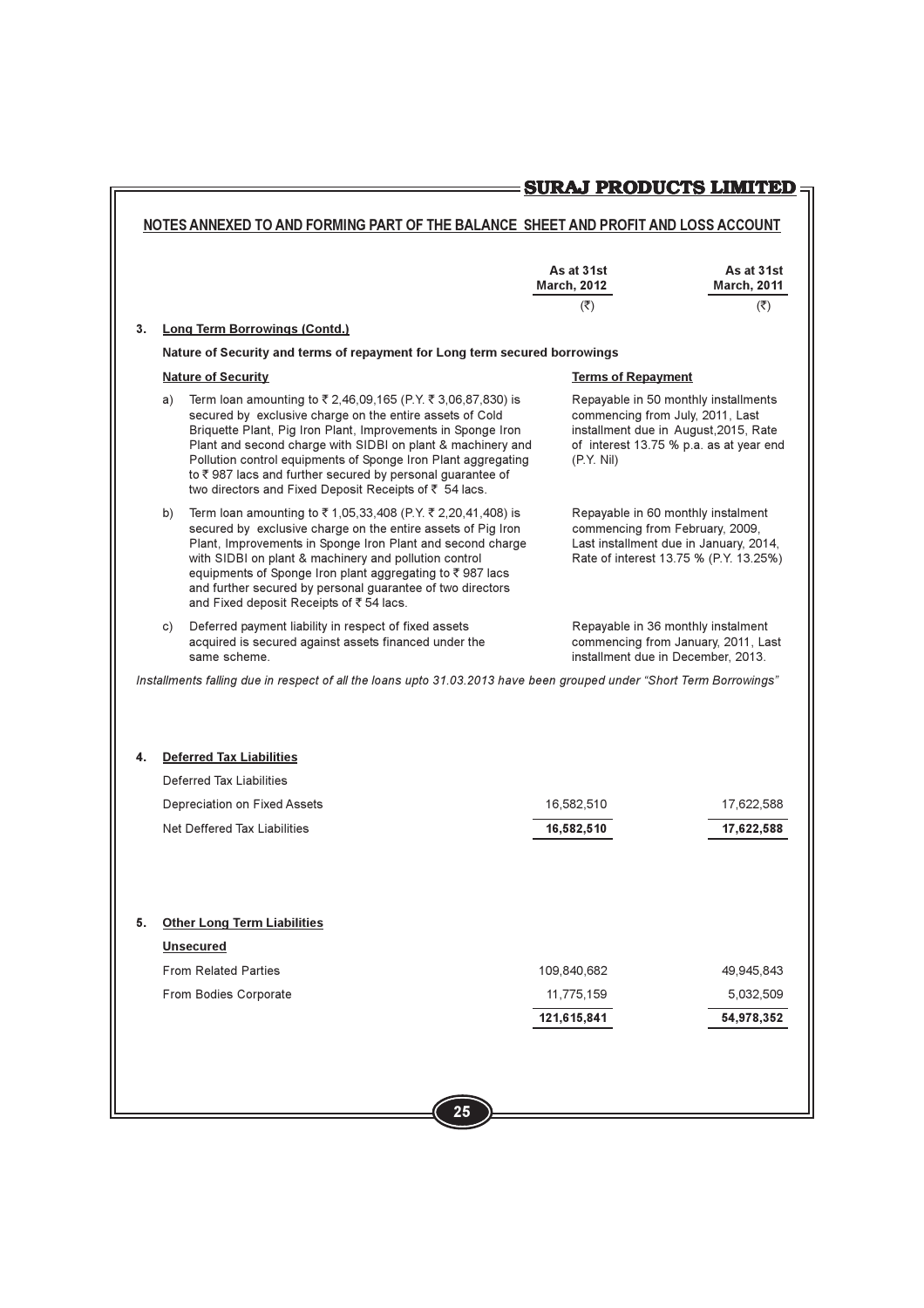# <u>SURAJ PRODUCTS LIMITED</u>=========

### NOTES ANNEXED TO AND FORMING PART OF THE BALANCE SHEET AND PROFIT AND LOSS ACCOUNT

|                                    | As at 31st<br><b>March, 2012</b> | As at 31st<br><b>March, 2011</b> |
|------------------------------------|----------------------------------|----------------------------------|
|                                    | (₹)                              | (₹)                              |
| <b>Short Term Borrowings</b><br>6. |                                  |                                  |
| <b>Working Capital Loans</b>       | 164,344,775                      | 141,662,505                      |
|                                    | 164,344,775                      | 141,662,505                      |

Working capital loans are secured by hypothecation of present and future stock of raw material, stock-in-process, finished goods, stores, spares and bookdebts.

### 7. Trade Payables

|    | <b>Trade Payables</b>                        | 46,261,505 | 42,366,958 |
|----|----------------------------------------------|------------|------------|
|    |                                              | 46,261,505 | 42,366,958 |
|    |                                              |            |            |
|    |                                              |            |            |
|    |                                              |            |            |
| 8. | <b>Other Current Liabilities</b>             |            |            |
|    | <b>Current Maturities of Long Term Debts</b> |            |            |
|    | From SIDBI                                   | 755,309    | 2,054,956  |
|    | From Canara Bank                             | 23,888,099 | 25,920,267 |
|    | Deferred Payment Liabilities (Refer Note 3c) | 885,516    | 1,051,904  |
|    | <b>Unpaid Dividend</b>                       | 1,344,023  | 647,931    |
|    | <b>Statutory Liabilities</b>                 | 2,955,345  | 1,409,258  |
|    | Others                                       | 2,787,815  | 2,344,994  |
|    | <b>Advances From Customers</b>               | 17,373,579 | 4,139,013  |
|    |                                              | 49,989,686 | 37,568,323 |
|    |                                              |            |            |
|    |                                              |            |            |
|    |                                              |            |            |
|    |                                              |            |            |
| 9. | <b>Short Term Provisions</b>                 |            |            |
|    | Provision For Taxation (Net of Advance Tax)  |            | 3,545,182  |
|    | Provision For Employee Benefits              | 183,458    | 179,300    |
|    |                                              |            |            |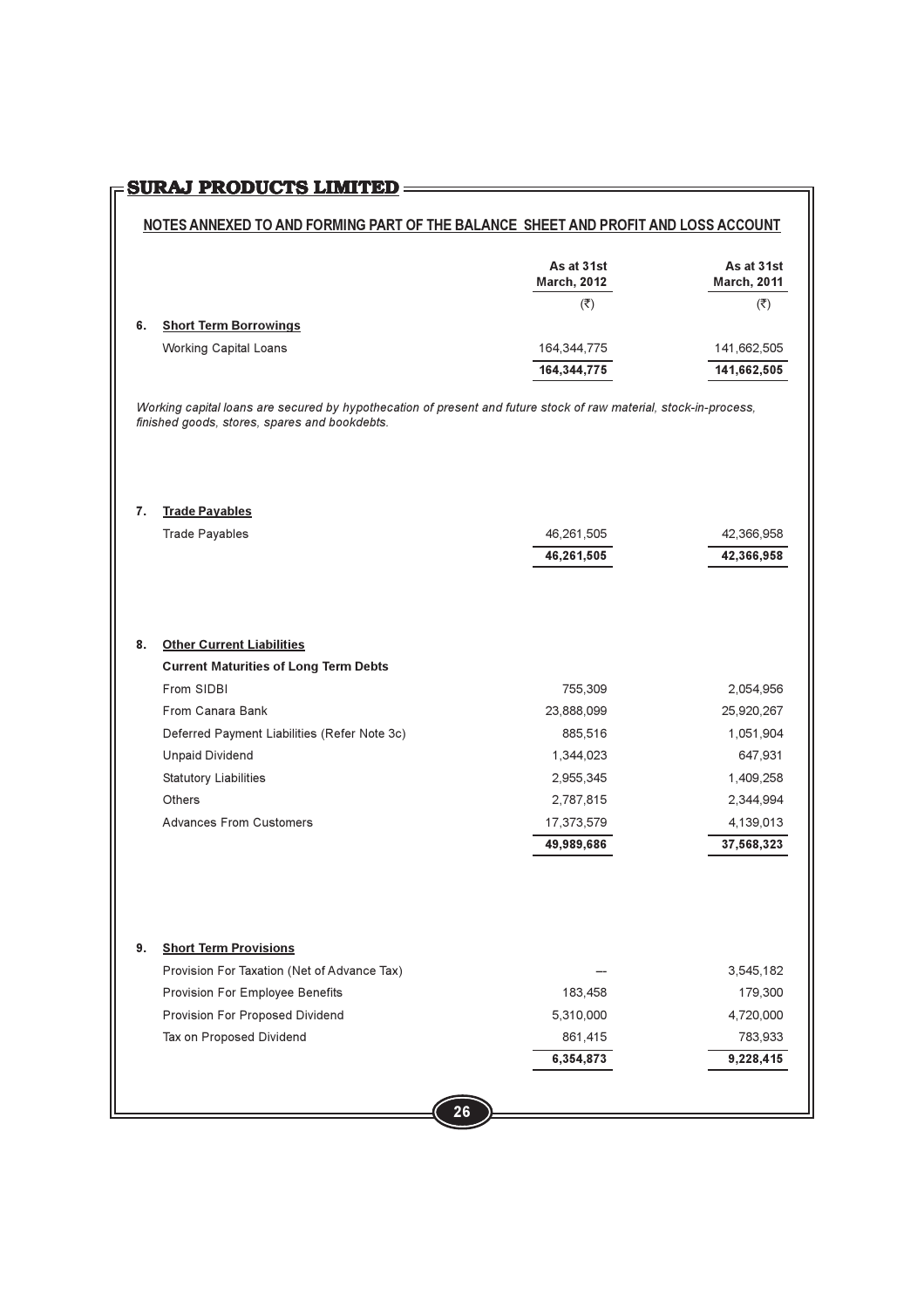NOTES ANNEXED TO AND FORMING PART OF THE BALANCE SHEET AND PROFIT AND LOSS ACCOUNT

# 10 - FIXED ASSETS

|                                       |                           | GROSS BLOCK               |                         |                     |                         | <b>DEPRECIATION</b>  |                 |                         | NET BLOCK                 |                      |
|---------------------------------------|---------------------------|---------------------------|-------------------------|---------------------|-------------------------|----------------------|-----------------|-------------------------|---------------------------|----------------------|
|                                       | As at<br>31.03.2011       | Additions                 | Sales                   | 31.03.2012<br>As at | Upto<br>31.03.2011      | For the<br>Year      | ment<br>Adjust- | 31.3.2012<br>Total upto | As at<br>31.03.2012       | As at<br>31.03.2011  |
| TANGIBLE ASSETS (A)                   | $\widetilde{\mathcal{K}}$ | $\widetilde{\mathcal{K}}$ | $\overline{\mathbf{z}}$ | $\tilde{z}$         | $\overline{\mathbf{z}}$ | $\tilde{\mathbf{r}}$ | M               | $\tilde{z}$             | $\widetilde{\mathcal{K}}$ | $(\overline{\zeta})$ |
| and (Freehold)                        | 3,591,400                 | 1,398,840                 | i                       | 4,990,240           | $\mathbf{i}$            |                      | $\overline{1}$  | $\overline{1}$          | 4,990,240                 | 3,591,400            |
|                                       | 60,217,796                | 13,433,598                | í                       | 73,651,394          | 25,908,596              | 4,339,586            | i               | 30,248,182              | 43,403,212                | 34,309,200           |
| Factory Building<br>Plant & Machinery | 98,176,257                | 26,712,039                | i                       | 124,888,296         | 59,124,592              | 9,625,715            | i               | 68,750,307              | 56,137,989                | 39,051,665           |
| Pollution Control Equipment           | 58,300,494                | İ                         | í                       | 58,300,494          | 25,785,272              | 4,984,584            | í               | 30,769,856              | 27,530,638                | 32,515,222           |
| Electric Installation                 | 41,106,151                | 7,724,098                 | Í                       | 48,830,249          | 20,133,855              | 3,820,012            | İ               | 23,953,867              | 24,876,382                | 20,972,296           |
| Motor Vehicles                        | 19,598,568                | İ                         | İ                       | 19,598,568          | 13,075,955              | 1,786,422            | i               | 14,862,377              | 4,736,191                 | 6,522,613            |
| Furniture & Fixture                   | 3,039,452                 |                           | İ                       | 3,039,452           | 2,005,290               | 200,305              | İ.              | 2,205,595               | 833,857                   | 1,034,162            |
| Others                                | 55,686,064                | 14,699,641                | j.                      | 70,385,705          | 24,748,500              | 5,911,758            |                 | 30,660,258              | 39,725,447                | 30,937,564           |
| Refractories                          | 3,837,000                 | 2,763,738                 | j                       | 6,600,738           | 1,918,500               | 1,650,185            | j               | 3,568,685               | 3,032,053                 | 1,918,500            |
| Total                                 | 343,553,182               | 66,731,954                | İ                       | 410,285,136         | 172,700,558             | 32,318,567           | İ               | 205,019,127             | 205,266,010               | 170,852,624          |
| <b>INTANGIBLE ASSETS (B)</b>          |                           |                           |                         |                     |                         |                      |                 |                         |                           |                      |
| Technical knowhow                     | İ                         | 1,301,922                 | İ                       | 1,301,922           | İ                       | 260,384              | İ               | 260,384                 | 1,041,538                 | I                    |
| Total $(A+B)$                         | 343,553,182               | 68,033,876                | İ                       | 411,587,058         | 172,700,558             | 32,578,951           | İ               | 205,279,511             | 206,307,548               | 170,852,624          |
| Previous Year                         | 339,556,170               | 3,997,013                 | i                       | 343,553,182         | 144,367,460             | 28,333,098           | İ               | 172,700,558             | 170,852,624               |                      |

# **SURAJ PRODUCTS LIMITED**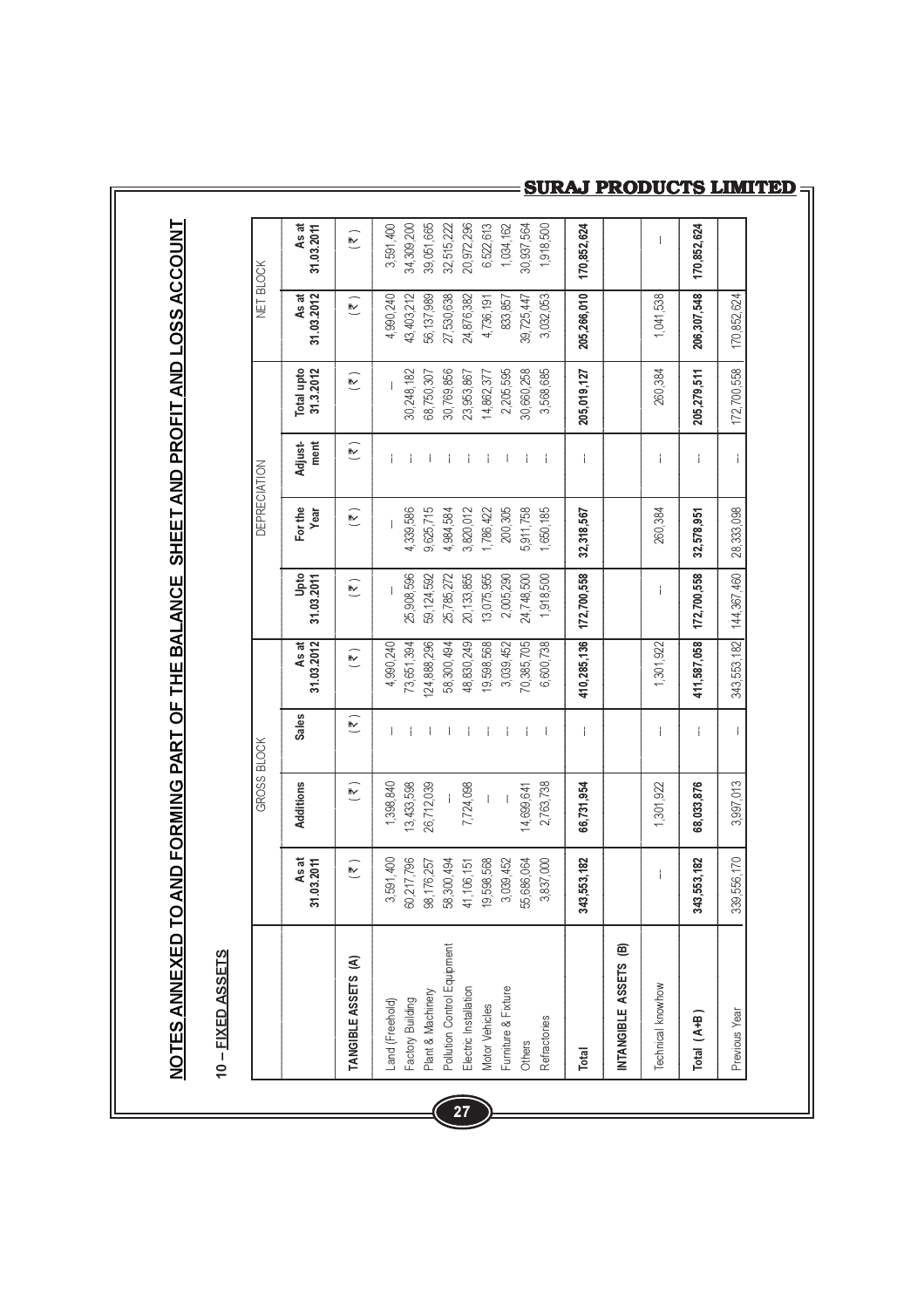# **FIGURAJ PRODUCTS LIMITED**

|                                    | NOTES ANNEXED TO AND FORMING PART OF THE BALANCE SHEET AND PROFIT AND LOSS ACCOUNT                                     |                                  |                                  |
|------------------------------------|------------------------------------------------------------------------------------------------------------------------|----------------------------------|----------------------------------|
|                                    |                                                                                                                        | As at 31st<br><b>March, 2012</b> | As at 31st<br><b>March, 2011</b> |
|                                    |                                                                                                                        | $(\bar{z})$                      | $(\bar{z})$                      |
| 11. Non-Current Investments        |                                                                                                                        |                                  |                                  |
| <b>Non Trade</b>                   |                                                                                                                        |                                  |                                  |
| <b>Investments in Mutual Funds</b> |                                                                                                                        |                                  |                                  |
|                                    | 25000 units of HDFC Long Term Equity Growth Fund                                                                       | 250,000                          | 250,000                          |
|                                    | NAV as on 31.03.12 ₹ 3,93,475 ( ₹ 4,18,050 on 31.03.11)                                                                |                                  |                                  |
|                                    |                                                                                                                        | 250,000                          | 250,000                          |
| 12. Long Term Loans & Advances     |                                                                                                                        |                                  |                                  |
| (Unsecured, considered good)       |                                                                                                                        |                                  |                                  |
| Capital Advances                   |                                                                                                                        | 1,307,948                        | 1,763,103                        |
| Deposits with Other                |                                                                                                                        | 1,106,483                        | 816,483                          |
|                                    |                                                                                                                        | 2,414,431                        | 2,579,586                        |
| 13. Inventories                    |                                                                                                                        |                                  |                                  |
| <b>Raw Materials</b>               |                                                                                                                        | 182,245,404                      | 174,790,228                      |
| <b>Finished Goods</b>              |                                                                                                                        | 32,481,282                       | 15,091,376                       |
| Store & Spares                     |                                                                                                                        | 13,860,408                       | 11,224,104                       |
|                                    |                                                                                                                        | 228,587,094                      | 201,105,708                      |
| 14. Trade Receivables              |                                                                                                                        |                                  |                                  |
| Unsecured, Considered Good*        |                                                                                                                        | 24,125,013                       | 36,400,769                       |
|                                    |                                                                                                                        | 24, 125, 013                     | 36,400,769                       |
| they are due for payment.          | *Includes an amount of ₹4,38,792 (P.Y. ₹23,78,147) outstanding for a period exceeding six months from the date         |                                  |                                  |
| 15. Cash & Cash Equivalents        |                                                                                                                        |                                  |                                  |
| Cash in Hand                       |                                                                                                                        | 578,232                          | 2,134,577                        |
| <b>Balance with Banks</b>          |                                                                                                                        |                                  |                                  |
| <b>Current Accounts</b>            |                                                                                                                        | 11,724,286                       | 10,639,435                       |
| <b>Unpaid Dividend Account</b>     |                                                                                                                        | 1,344,023                        | 647,931                          |
| <b>Other Bank Balances</b>         |                                                                                                                        |                                  |                                  |
|                                    | Balances with Bank to the extent of margin money                                                                       | 4,748,000                        | 4,647,000                        |
|                                    |                                                                                                                        | 18,394,541                       | 18,068,943                       |
|                                    | Of the above, the balances that meet the definition of cash<br>and cash equivalents as per AS 3 Cash Flow Statement is | 1,485,038                        | 4,099,666                        |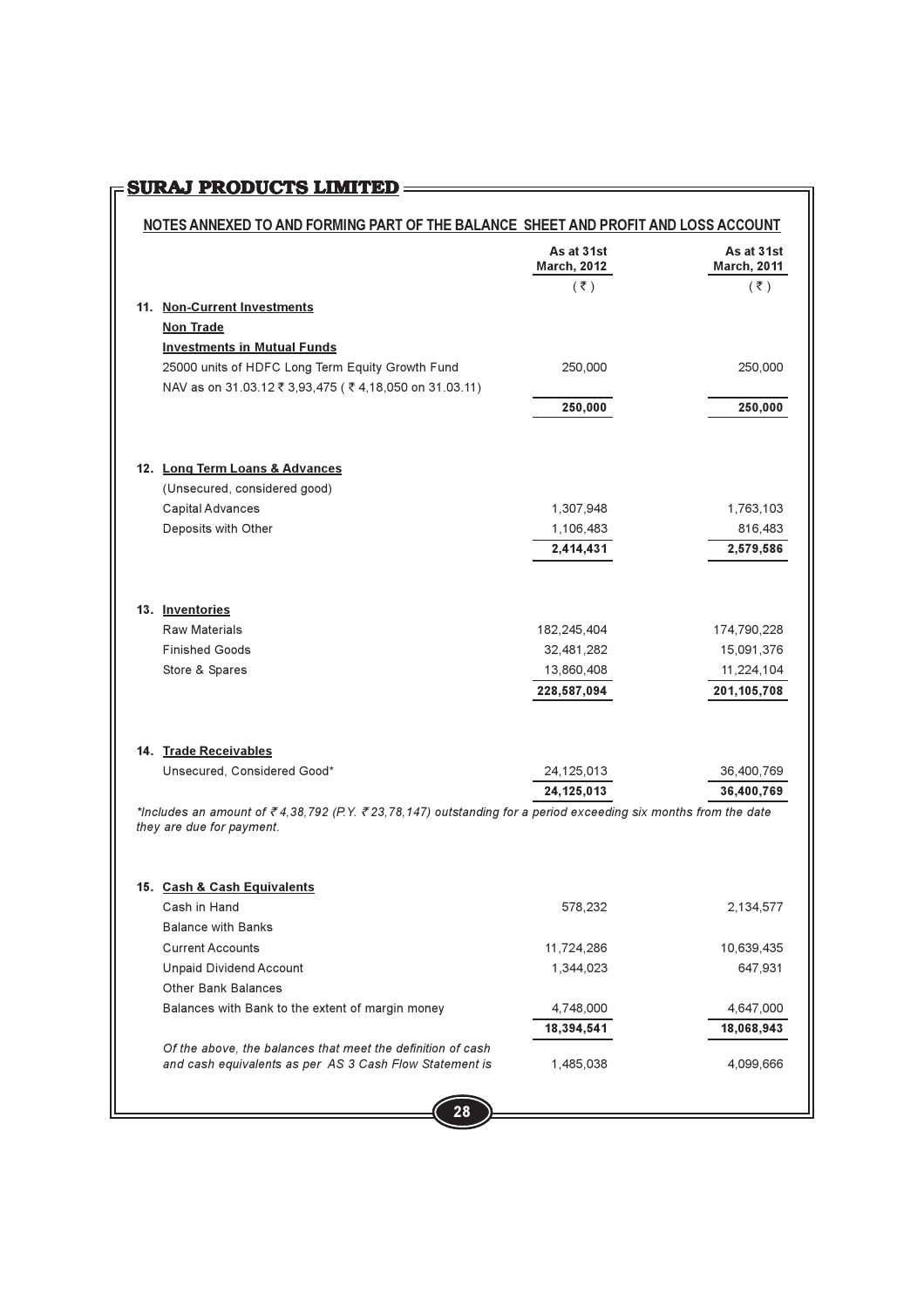# NOTES ANNEXED TO AND FORMING PART OF THE BALANCE SHEET AND PROFIT AND LOSS ACCOUNT

<u> 1989 - Johann Barnett, fransk politiker (</u>

|                                                                              | As at 31st<br><b>March, 2012</b> | As at 31st<br><b>March, 2011</b> |
|------------------------------------------------------------------------------|----------------------------------|----------------------------------|
|                                                                              | $(\overline{\zeta})$             | $(\overline{\zeta})$             |
| 16. Short Term Loans and Advances                                            |                                  |                                  |
| (Unsecured, Considered Good)                                                 |                                  |                                  |
| <b>Balance with Revenue Authorities</b>                                      | 12,694,644                       | 7,708,616                        |
| Advance Income Tax Net of Provision For Tax                                  | 705,142                          |                                  |
| <b>Advances For Raw Materials</b>                                            | 92,745,376                       | 14,119,041                       |
| Other Advances Recoverable in cash or in kind<br>or for value to be received | 6,046,856                        | 3,034,856                        |
| Deposit Others                                                               | 5,954,287                        | 6,104,287                        |
|                                                                              | 118, 146, 304                    | 30,966,800                       |
| 17. Revenue From Operations                                                  |                                  |                                  |
| <b>Manufactured Goods</b>                                                    |                                  |                                  |
| Sponge Iron                                                                  | 626,007,734                      | 488,540,337                      |
| Pig Iron                                                                     | 273,757,681                      | 95,814,113                       |
| Others                                                                       | 31,951,630                       | 76,763,704                       |
|                                                                              | 931,717,045                      | 661,118,154                      |
|                                                                              |                                  |                                  |
| 18. Other Income                                                             |                                  |                                  |
| <b>Interest Received</b>                                                     | 1,344,194                        | 1,356,435                        |
| Miscellaneous Income                                                         | 86,932                           | 65,319                           |
|                                                                              | 1,431,126                        | 1,421,754                        |
| 19. Cost of Materials Consumed                                               |                                  |                                  |
| Materials Consumed Comprises of:                                             |                                  |                                  |
| Iron ore                                                                     | 364,667,491                      | 262,382,450                      |
| Coal                                                                         | 121,687,831                      | 137,662,806                      |
| Coke                                                                         | 194,785,351                      | 71,283,630                       |
| Others                                                                       | 16,113,065                       | 4,360,563                        |
|                                                                              | 697,253,738                      | 475,689,449                      |
| Entire Raw Material consumed is Indigenous                                   |                                  |                                  |
| 20. Change in Inventories of Finished Goods                                  |                                  |                                  |
| Opening Stock                                                                | 15,091,376                       | 6,347,037                        |
| Closing Stock                                                                | 32,481,282                       | 15,091,376                       |
|                                                                              | (17, 389, 906)                   | (8,744,339)                      |
|                                                                              |                                  |                                  |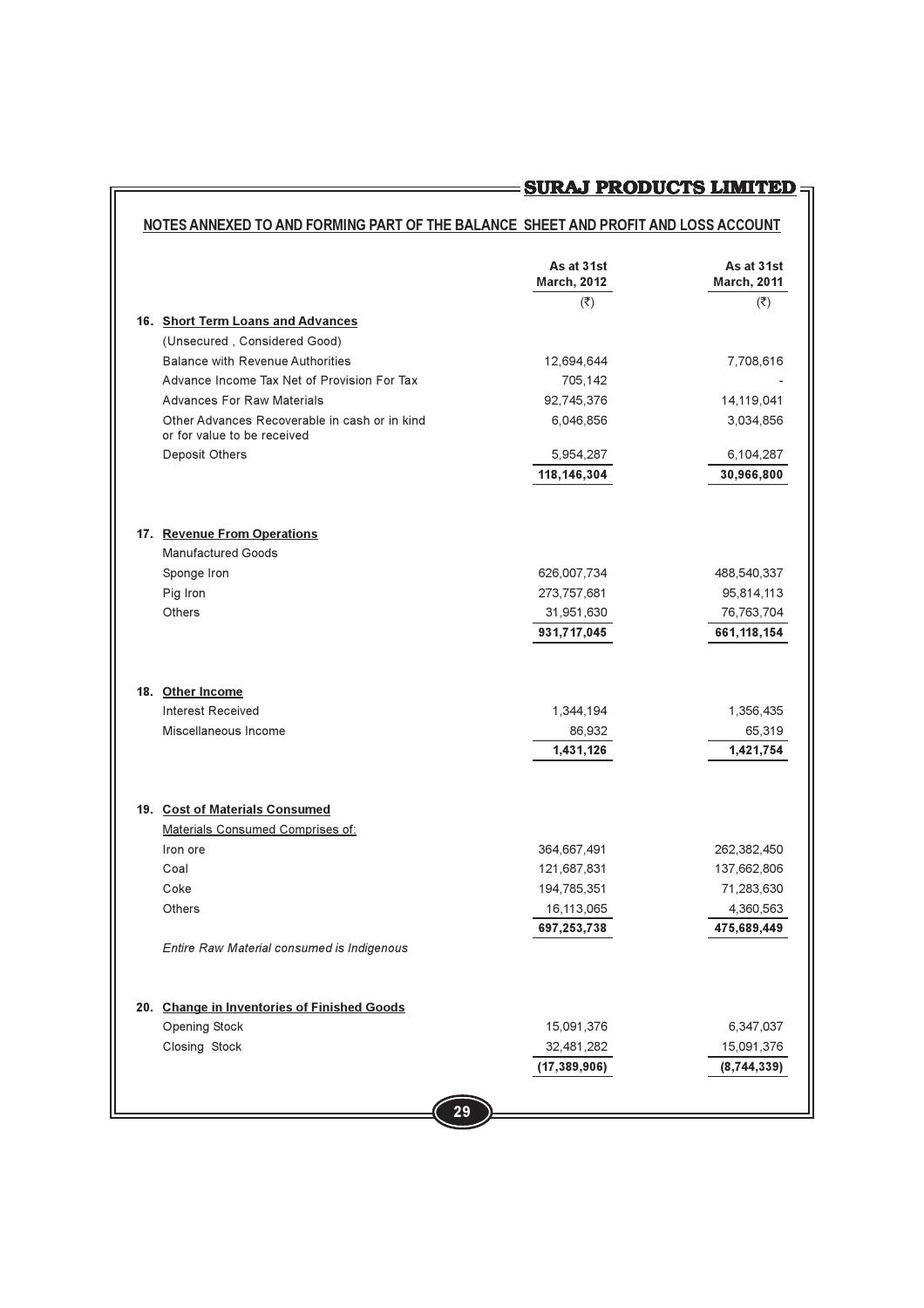# 

# NOTES ANNEXED TO AND FORMING PART OF THE BALANCE SHEET AND PROFIT AND LOSS ACCOUNT

| $(\overline{\zeta})$<br>$(\overline{\mathbf{x}})$<br>21. Manufacturing & Operating Costs<br>Consumption of stores, spares & consumables<br>24,268,390<br>25,210,146<br>Power & Fuel<br>33,603,897<br>26,896,903<br>Repairs to Plant & Machinery<br>2,039,568<br>1,353,770<br>Repairs to Others<br>328,310<br>311,429<br>Insurance Charges<br>911,908<br>645,148<br>Others Manufacturing & Operating Expenses<br>683,567<br>722,443<br>61,835,640<br>55, 139, 839<br>22. Employee Benefits expense<br>Salaries, Wages & Bonus<br>7,241,754<br>6,679,295<br>Contribution to E.S.I<br>293,010<br>264,863<br>Contribution to P.F.<br>528,726<br>485,829<br>Contribution to Gratuity Fund<br>166,156<br>183,945<br><b>Staff Welfare Expenses</b><br>287,253<br>167,616<br>7,781,548<br>8,516,899<br>23. Finance Cost<br>Interest -Term Loan<br>10,012,209<br>6,759,785<br>Interest - Working Capital Loan<br>15, 177, 754<br>7,593,882<br>Interest - Others<br>5,852,344<br>6,436,256<br>31,042,307<br>20,789,923<br>24. Other Expenses<br>Rates & Taxes<br>1,873,371<br>2,057,849<br>Rent<br>496,420<br>380,870<br>Auditor's Remuneration<br><b>Statutory Audit</b><br>50,000<br>50,000<br><b>Taxation Matters</b><br>10,000<br>10,000<br>Internal Audit Fees<br>20,000<br>20,000<br>Excise Duty on Stock Differential<br>1,546,087<br>816,561<br>Periphery Development<br>270,285<br>Security Service Charges<br>1,502,899<br>1,157,821<br>Carraige Outward<br>4,713,703<br>3,853,502<br>Other Expenses<br>4,987,411<br>3,100,250<br>15,470,175<br>11,446,853 | As at 31st<br><b>March, 2012</b> | As at 31st<br><b>March, 2011</b> |
|------------------------------------------------------------------------------------------------------------------------------------------------------------------------------------------------------------------------------------------------------------------------------------------------------------------------------------------------------------------------------------------------------------------------------------------------------------------------------------------------------------------------------------------------------------------------------------------------------------------------------------------------------------------------------------------------------------------------------------------------------------------------------------------------------------------------------------------------------------------------------------------------------------------------------------------------------------------------------------------------------------------------------------------------------------------------------------------------------------------------------------------------------------------------------------------------------------------------------------------------------------------------------------------------------------------------------------------------------------------------------------------------------------------------------------------------------------------------------------------------------------------------------------------------------------|----------------------------------|----------------------------------|
|                                                                                                                                                                                                                                                                                                                                                                                                                                                                                                                                                                                                                                                                                                                                                                                                                                                                                                                                                                                                                                                                                                                                                                                                                                                                                                                                                                                                                                                                                                                                                            |                                  |                                  |
|                                                                                                                                                                                                                                                                                                                                                                                                                                                                                                                                                                                                                                                                                                                                                                                                                                                                                                                                                                                                                                                                                                                                                                                                                                                                                                                                                                                                                                                                                                                                                            |                                  |                                  |
|                                                                                                                                                                                                                                                                                                                                                                                                                                                                                                                                                                                                                                                                                                                                                                                                                                                                                                                                                                                                                                                                                                                                                                                                                                                                                                                                                                                                                                                                                                                                                            |                                  |                                  |
|                                                                                                                                                                                                                                                                                                                                                                                                                                                                                                                                                                                                                                                                                                                                                                                                                                                                                                                                                                                                                                                                                                                                                                                                                                                                                                                                                                                                                                                                                                                                                            |                                  |                                  |
|                                                                                                                                                                                                                                                                                                                                                                                                                                                                                                                                                                                                                                                                                                                                                                                                                                                                                                                                                                                                                                                                                                                                                                                                                                                                                                                                                                                                                                                                                                                                                            |                                  |                                  |
|                                                                                                                                                                                                                                                                                                                                                                                                                                                                                                                                                                                                                                                                                                                                                                                                                                                                                                                                                                                                                                                                                                                                                                                                                                                                                                                                                                                                                                                                                                                                                            |                                  |                                  |
|                                                                                                                                                                                                                                                                                                                                                                                                                                                                                                                                                                                                                                                                                                                                                                                                                                                                                                                                                                                                                                                                                                                                                                                                                                                                                                                                                                                                                                                                                                                                                            |                                  |                                  |
|                                                                                                                                                                                                                                                                                                                                                                                                                                                                                                                                                                                                                                                                                                                                                                                                                                                                                                                                                                                                                                                                                                                                                                                                                                                                                                                                                                                                                                                                                                                                                            |                                  |                                  |
|                                                                                                                                                                                                                                                                                                                                                                                                                                                                                                                                                                                                                                                                                                                                                                                                                                                                                                                                                                                                                                                                                                                                                                                                                                                                                                                                                                                                                                                                                                                                                            |                                  |                                  |
|                                                                                                                                                                                                                                                                                                                                                                                                                                                                                                                                                                                                                                                                                                                                                                                                                                                                                                                                                                                                                                                                                                                                                                                                                                                                                                                                                                                                                                                                                                                                                            |                                  |                                  |
|                                                                                                                                                                                                                                                                                                                                                                                                                                                                                                                                                                                                                                                                                                                                                                                                                                                                                                                                                                                                                                                                                                                                                                                                                                                                                                                                                                                                                                                                                                                                                            |                                  |                                  |
|                                                                                                                                                                                                                                                                                                                                                                                                                                                                                                                                                                                                                                                                                                                                                                                                                                                                                                                                                                                                                                                                                                                                                                                                                                                                                                                                                                                                                                                                                                                                                            |                                  |                                  |
|                                                                                                                                                                                                                                                                                                                                                                                                                                                                                                                                                                                                                                                                                                                                                                                                                                                                                                                                                                                                                                                                                                                                                                                                                                                                                                                                                                                                                                                                                                                                                            |                                  |                                  |
|                                                                                                                                                                                                                                                                                                                                                                                                                                                                                                                                                                                                                                                                                                                                                                                                                                                                                                                                                                                                                                                                                                                                                                                                                                                                                                                                                                                                                                                                                                                                                            |                                  |                                  |
|                                                                                                                                                                                                                                                                                                                                                                                                                                                                                                                                                                                                                                                                                                                                                                                                                                                                                                                                                                                                                                                                                                                                                                                                                                                                                                                                                                                                                                                                                                                                                            |                                  |                                  |
|                                                                                                                                                                                                                                                                                                                                                                                                                                                                                                                                                                                                                                                                                                                                                                                                                                                                                                                                                                                                                                                                                                                                                                                                                                                                                                                                                                                                                                                                                                                                                            |                                  |                                  |
|                                                                                                                                                                                                                                                                                                                                                                                                                                                                                                                                                                                                                                                                                                                                                                                                                                                                                                                                                                                                                                                                                                                                                                                                                                                                                                                                                                                                                                                                                                                                                            |                                  |                                  |
|                                                                                                                                                                                                                                                                                                                                                                                                                                                                                                                                                                                                                                                                                                                                                                                                                                                                                                                                                                                                                                                                                                                                                                                                                                                                                                                                                                                                                                                                                                                                                            |                                  |                                  |
|                                                                                                                                                                                                                                                                                                                                                                                                                                                                                                                                                                                                                                                                                                                                                                                                                                                                                                                                                                                                                                                                                                                                                                                                                                                                                                                                                                                                                                                                                                                                                            |                                  |                                  |
|                                                                                                                                                                                                                                                                                                                                                                                                                                                                                                                                                                                                                                                                                                                                                                                                                                                                                                                                                                                                                                                                                                                                                                                                                                                                                                                                                                                                                                                                                                                                                            |                                  |                                  |
|                                                                                                                                                                                                                                                                                                                                                                                                                                                                                                                                                                                                                                                                                                                                                                                                                                                                                                                                                                                                                                                                                                                                                                                                                                                                                                                                                                                                                                                                                                                                                            |                                  |                                  |
|                                                                                                                                                                                                                                                                                                                                                                                                                                                                                                                                                                                                                                                                                                                                                                                                                                                                                                                                                                                                                                                                                                                                                                                                                                                                                                                                                                                                                                                                                                                                                            |                                  |                                  |
|                                                                                                                                                                                                                                                                                                                                                                                                                                                                                                                                                                                                                                                                                                                                                                                                                                                                                                                                                                                                                                                                                                                                                                                                                                                                                                                                                                                                                                                                                                                                                            |                                  |                                  |
|                                                                                                                                                                                                                                                                                                                                                                                                                                                                                                                                                                                                                                                                                                                                                                                                                                                                                                                                                                                                                                                                                                                                                                                                                                                                                                                                                                                                                                                                                                                                                            |                                  |                                  |
|                                                                                                                                                                                                                                                                                                                                                                                                                                                                                                                                                                                                                                                                                                                                                                                                                                                                                                                                                                                                                                                                                                                                                                                                                                                                                                                                                                                                                                                                                                                                                            |                                  |                                  |
|                                                                                                                                                                                                                                                                                                                                                                                                                                                                                                                                                                                                                                                                                                                                                                                                                                                                                                                                                                                                                                                                                                                                                                                                                                                                                                                                                                                                                                                                                                                                                            |                                  |                                  |
|                                                                                                                                                                                                                                                                                                                                                                                                                                                                                                                                                                                                                                                                                                                                                                                                                                                                                                                                                                                                                                                                                                                                                                                                                                                                                                                                                                                                                                                                                                                                                            |                                  |                                  |
|                                                                                                                                                                                                                                                                                                                                                                                                                                                                                                                                                                                                                                                                                                                                                                                                                                                                                                                                                                                                                                                                                                                                                                                                                                                                                                                                                                                                                                                                                                                                                            |                                  |                                  |
|                                                                                                                                                                                                                                                                                                                                                                                                                                                                                                                                                                                                                                                                                                                                                                                                                                                                                                                                                                                                                                                                                                                                                                                                                                                                                                                                                                                                                                                                                                                                                            |                                  |                                  |
|                                                                                                                                                                                                                                                                                                                                                                                                                                                                                                                                                                                                                                                                                                                                                                                                                                                                                                                                                                                                                                                                                                                                                                                                                                                                                                                                                                                                                                                                                                                                                            |                                  |                                  |
|                                                                                                                                                                                                                                                                                                                                                                                                                                                                                                                                                                                                                                                                                                                                                                                                                                                                                                                                                                                                                                                                                                                                                                                                                                                                                                                                                                                                                                                                                                                                                            |                                  |                                  |
|                                                                                                                                                                                                                                                                                                                                                                                                                                                                                                                                                                                                                                                                                                                                                                                                                                                                                                                                                                                                                                                                                                                                                                                                                                                                                                                                                                                                                                                                                                                                                            |                                  |                                  |
|                                                                                                                                                                                                                                                                                                                                                                                                                                                                                                                                                                                                                                                                                                                                                                                                                                                                                                                                                                                                                                                                                                                                                                                                                                                                                                                                                                                                                                                                                                                                                            |                                  |                                  |
|                                                                                                                                                                                                                                                                                                                                                                                                                                                                                                                                                                                                                                                                                                                                                                                                                                                                                                                                                                                                                                                                                                                                                                                                                                                                                                                                                                                                                                                                                                                                                            |                                  |                                  |
|                                                                                                                                                                                                                                                                                                                                                                                                                                                                                                                                                                                                                                                                                                                                                                                                                                                                                                                                                                                                                                                                                                                                                                                                                                                                                                                                                                                                                                                                                                                                                            |                                  |                                  |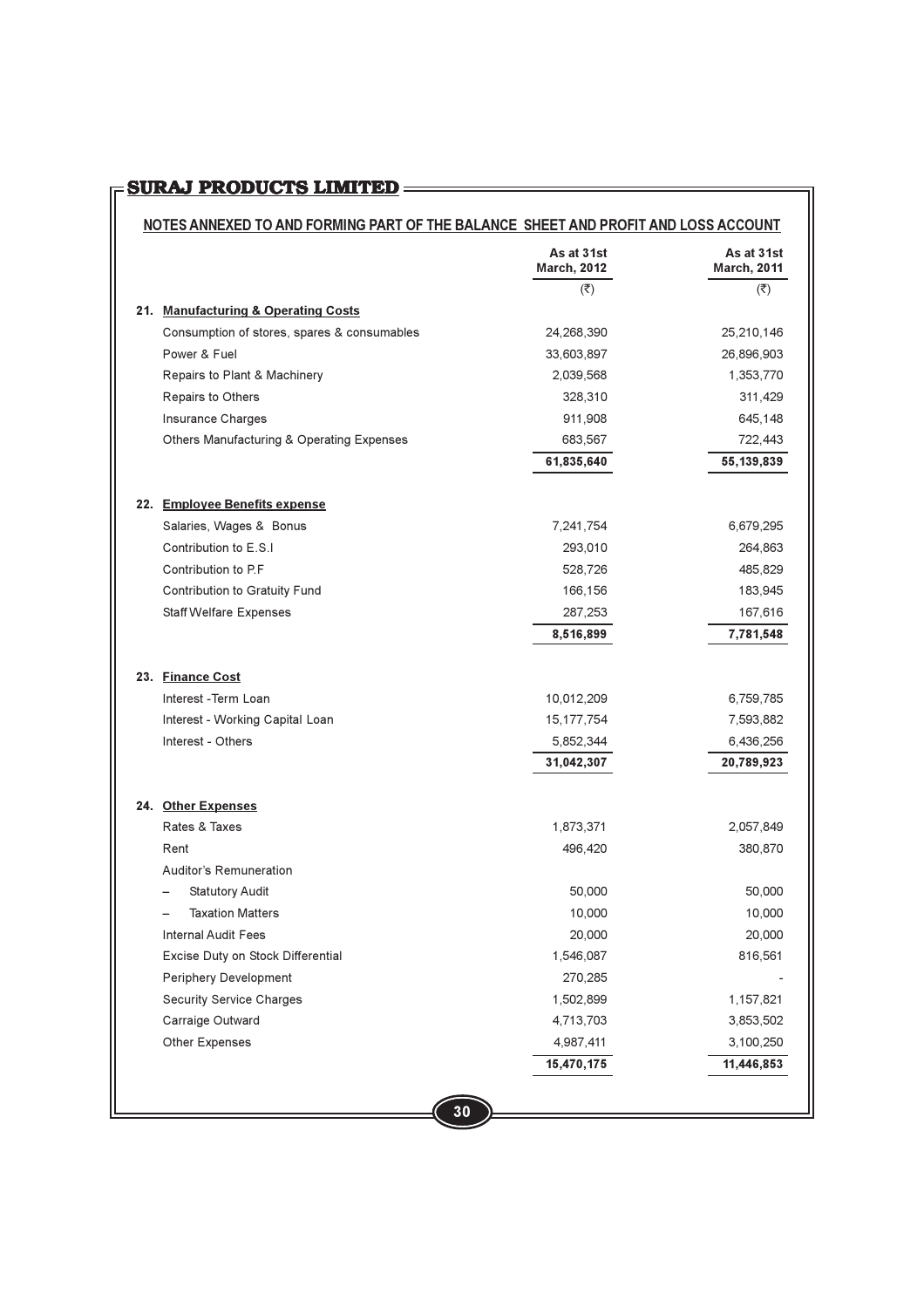### NOTES ANNEXED TO AND FORMING PART OF THE BALANCE SHEET AND PROFIT AND LOSS ACCOUNT

### 25. Excise Duty

Excise Duty on sales for the year has been disclosed as reduction from the turnover. Excise Duty relating to the difference between the closing stock and opening stock has been included in Note 24 " Others Expenses".

### 26. Related party disclosures As identified by the management and relied upon by the Auditors

| (a) | List of Related parties and description of relationship |                                  |                                                                                             |                                                          |                                                 |
|-----|---------------------------------------------------------|----------------------------------|---------------------------------------------------------------------------------------------|----------------------------------------------------------|-------------------------------------------------|
|     | Parties with Significant influence :<br>(i)             |                                  | NIP Power Private I td<br>Balbhadra Infratech Private Ltd.<br>Molisati Vinimay Private Ltd. |                                                          |                                                 |
|     | Key Management Personnel:<br>(ii)                       |                                  | Yogesh Kumar Dalmia, Chairman<br>Gagan Goyal, Executive Director                            |                                                          |                                                 |
| (b) | Transactions with related parties:                      |                                  |                                                                                             |                                                          | Amount in ₹                                     |
|     | Nature of transactions                                  |                                  |                                                                                             | Parties with significant influence (Direct and Indirect) | Key                                             |
|     |                                                         | <b>NIP Power</b><br>Private Ltd. | <b>Balbhadra</b><br>Infratech<br>Private Ltd.                                               | Molisati<br>Vinimay<br>Private Ltd.                      | Management<br>Personnel and<br><b>Relatives</b> |
|     | <b>Expenses</b>                                         |                                  |                                                                                             |                                                          |                                                 |
|     | Interest<br>i)                                          | 13,46,474<br>(6, 12, 498)        | 3,29,425<br>(Nil)                                                                           | 23,73,924<br>(48, 91, 722)                               |                                                 |
|     | ii) Remuneration                                        |                                  |                                                                                             |                                                          |                                                 |
|     | a) Yogesh Kumar Dalmia                                  |                                  |                                                                                             |                                                          | 9.00.000<br>(9,00,000)                          |
|     | b) Gagan Goel                                           |                                  |                                                                                             |                                                          | 4,00,000<br>(2,40,000)                          |
|     | <b>Finance</b>                                          |                                  |                                                                                             |                                                          |                                                 |
|     | Loans & Advances<br>i)<br>Recieved                      | 6,70,00,000<br>(Nil)             | 70.00.000<br>(Nil)                                                                          | 6.89.50.000<br>(7, 51, 00, 000)                          |                                                 |
|     | Loans & Advances<br>ii)<br>Repaid                       | 1.63.00.000<br>(96, 95, 178)     | Nil<br>(Nil)                                                                                | 7,04,00,000<br>(6, 15, 50, 000)                          |                                                 |
|     | <b>Outstandings</b>                                     |                                  |                                                                                             |                                                          |                                                 |
|     | iii) Loans & Advances                                   | 5, 19, 11, 826<br>(Nil)          | 72,96,482<br>(Nil)                                                                          | 5,06,32,374<br>(4,99,45,843)                             |                                                 |
|     | Figures in the bracket indicate previous year figures   |                                  |                                                                                             |                                                          |                                                 |

27. In compliance with Accounting Standard for Earning per Shares (AS-20) issued by the Institute of Chartered Accountants of India the company has calculated EPS. There are no diluted elements involved, hence basic EPS and diluted EPS is same:-

|     |                                                                         | As at<br>31.03.2012 | As at<br>31.03.2011 |
|-----|-------------------------------------------------------------------------|---------------------|---------------------|
| (A) | No. of Shares at the beginning of the Year                              | 59,00,000           | 59,00,000           |
|     | (ii)<br>No. of Shares Issued during the Year                            | Nil                 | Nil                 |
| B)  | Weighted Average Number of Equity Shares<br>Outstanding during the Year | 59,00,000           | 59,00,000           |
| C)  | Net Profit After Tax available for Equity Share Holders                 | 1,33,32,764         | 1,07,88,298         |
| D)  | Basic Earning Per Share ( $C / B$ ) in $(\overline{\zeta})$             | 2.26                | 1.83                |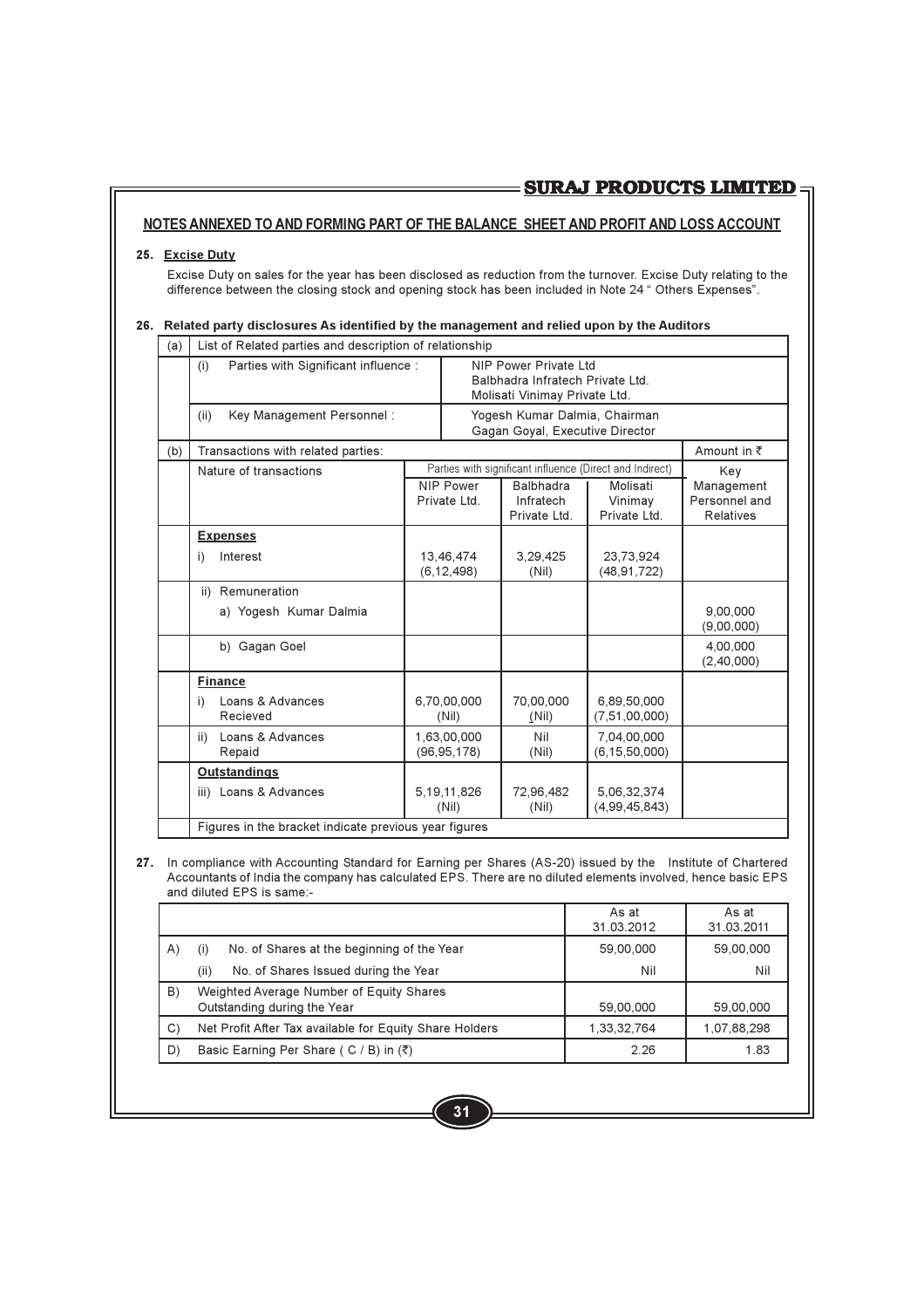# **SURAJ PRODUCTS LIMITED =====**

|     |                                        | Current Year ( $\bar{\tau}$ ) | Previous Year $(\bar{z})$ |
|-----|----------------------------------------|-------------------------------|---------------------------|
| 28. | <b>Expenditure in Foreign Currency</b> |                               |                           |
|     | Capital Goods                          | NIL                           | 2, 18, 02, 157            |
|     | Foreign Travel Expenses                | 92.814                        | 2.17.597                  |

### 29. Micro, Small and Medium Enterprises Development Act. 2006

In accordance with the Notification No. GSR 719 (E) dt 16.11.2007, issued by the Ministry of Corporate Affairs, certain disclosures are required to be made relating to Micro and Small Enterprises as defined under the Micro. Small and Medium Development Act 2006. The Company is in the process of compiling relevant information from its suppliers about their coverage under the said Act. Since the relevant information is still not available, no disclosures have been made in the accounts

### 30. Contingent liabilities and Commitments

|       | No provision is made in respect of the following: - | As at<br>31.03.2012 | As at<br>31.03.2011 |
|-------|-----------------------------------------------------|---------------------|---------------------|
| (i)   | Disputed Demand of Orissa Sales Tax                 | 35.19.406           | 31,50,686           |
| ii)   | Disputed Demand of Central Sales Tax                | 53,93,343           | 15,83,399           |
| (iii) | Disputed Demand of Orissa Entry Tax                 | 10.58.151           | 9,70,205            |
| 9iv)  | Disputed Demand of Central Excise                   | 23.98.867           |                     |
| (v)   | <b>Performance Guarantees</b>                       | 47.48.000           | 46.47.000           |

### 31. Segment Reporting:

As per AS 17, the company operates predominantly only in one business segment, i.e.finished products from Iron Ore. There is no reportable geographical segment.

32. The Financial Statement for the year ended 31st March 2011 had been prepared as per the then applicable. prerevised Schedule VI of the Companies Act, 1956. Consequent to the notification under the Companies Act, 1956, the Financial Statement for the year ended 31st March, 2012 are prepared under revised Schedule VI. Accordingly the previous year's figures have also been reclassified to conform to the year's classification.

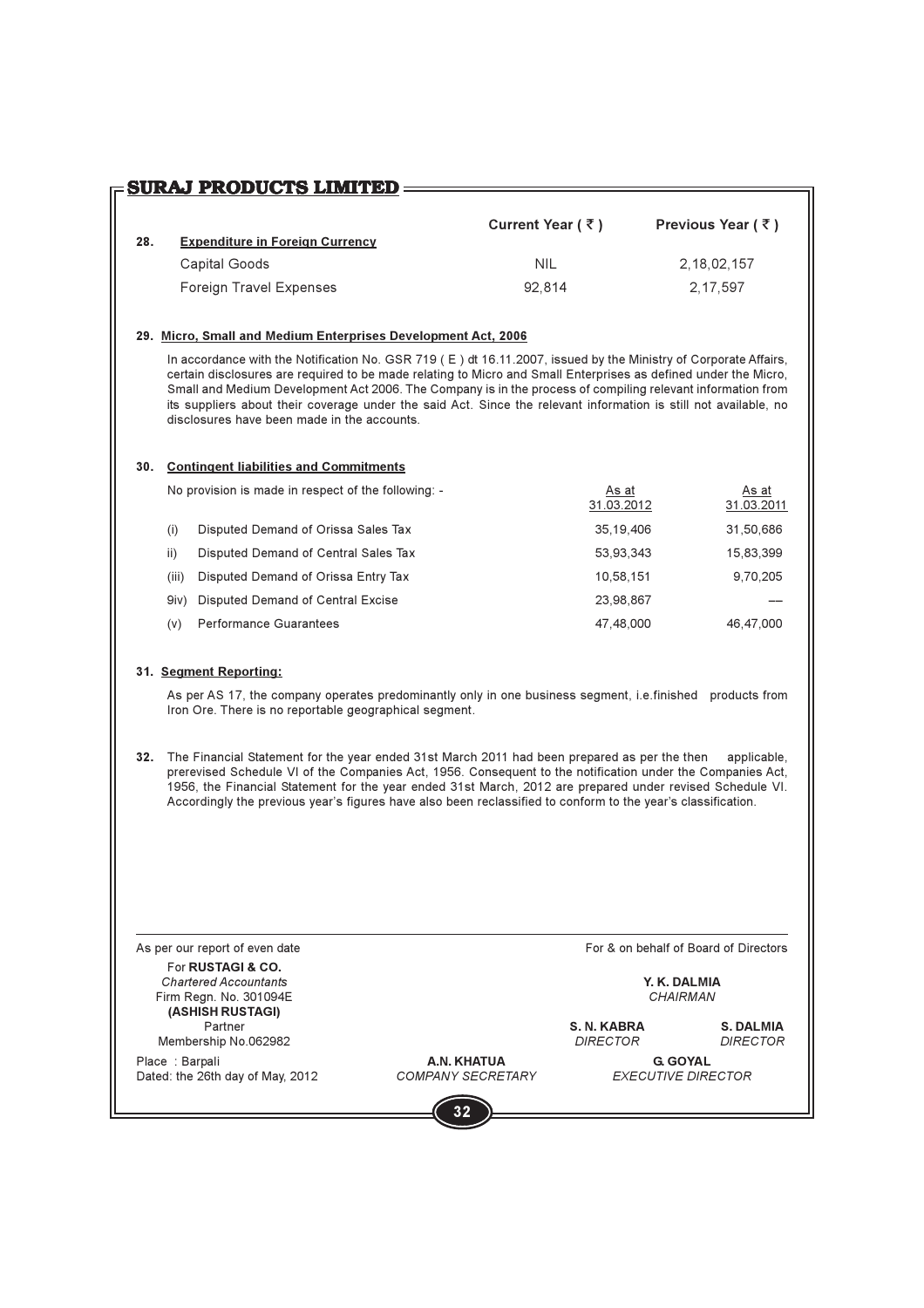# **ANNUAL REPORT**  $2011 - 2012$



# **SURAJ PRODUCTS LIMITED**

**Formerly** 

# **CHAMPION CEMENT INDUSTRIES LTD.**

BARPALI, KESRAMAL, RAJGANGPUR, SUNDARGARH, ODISHA - 770017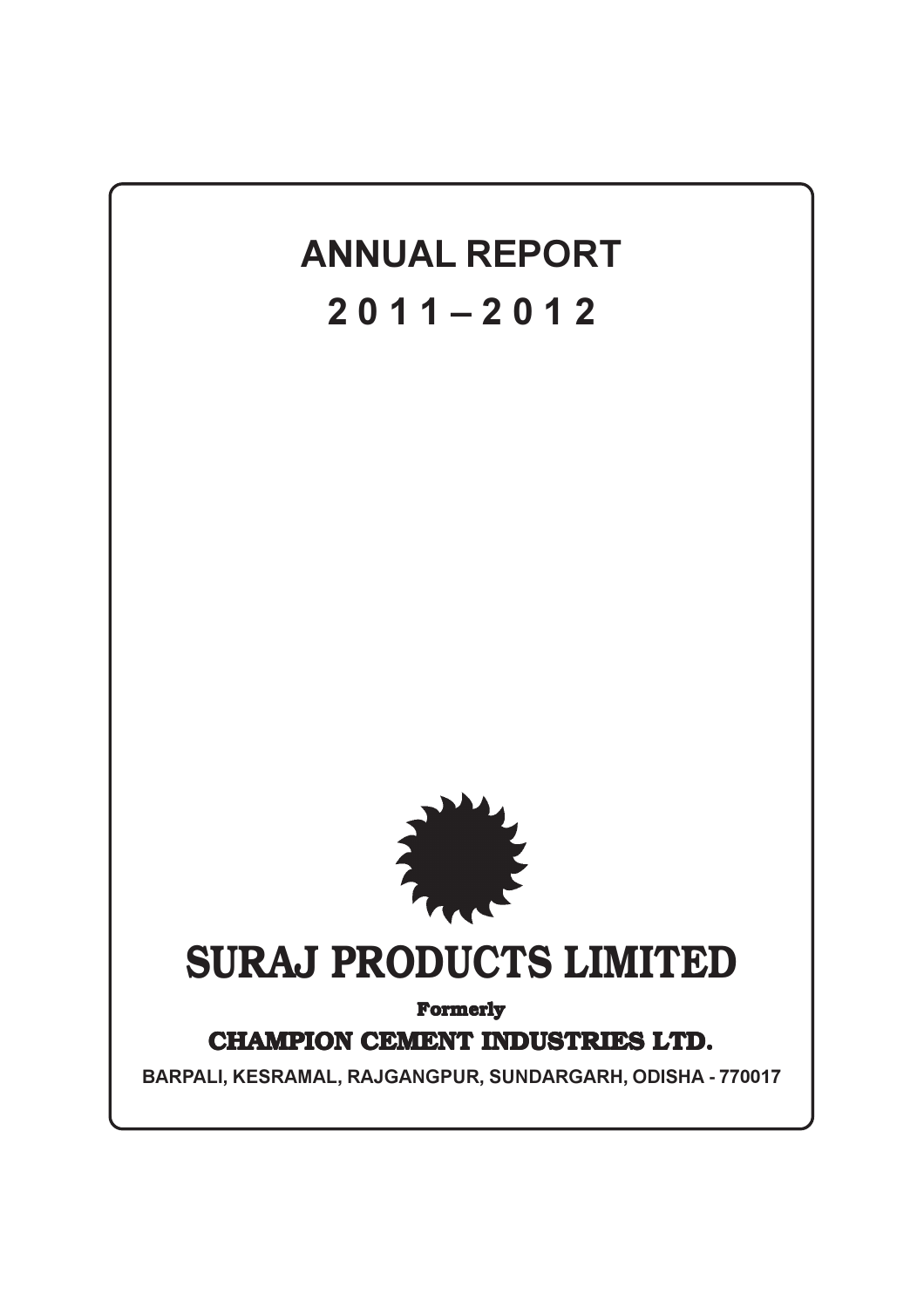If undelivered please return to :-

# **Suraj Products Limited**

59, N.S. Road, 1st Floor Kolkata - 700 001

Printed by Laser Images Pvt. Ltd. • 2210-4084, 92318-30272 • info.laserimages@gmail.com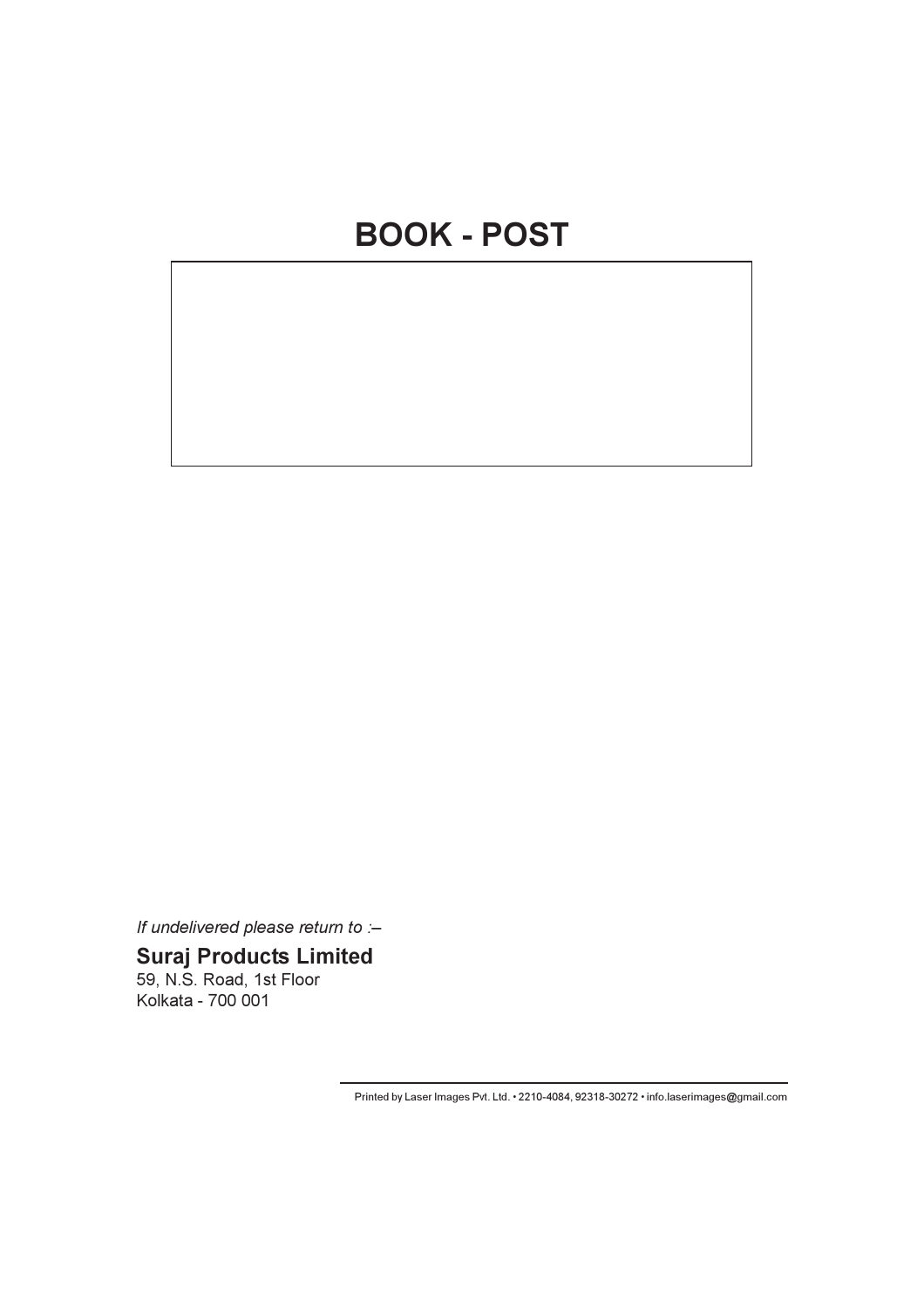# **SURAJ PRODUCTS LIMITED**

# **BOARD OF DIRECTORS**

Mr. Y.K.Dalmia, Chairman Mr. S.N.Kabra Mr. R.P.Agarwal Mrs. Sunita Dalmia Mr. Gagan Goval, Executive Director

### **AUDITOR**

M/S Rustagi & Co. 19. R.N.Mukheriee Road Kolkata - 700072

# **COMPANY SECRETARY**

Mr. A.N. Khatua

# **BANKER**

Canara Bank

### **REGISTRAR & SHARE TRANSFER AGENTS**

**M/S MCS LIMITED** 77/2A, Hazra Road, Kolkata -700029 Tele: 033-24541892/93 E-mail: mcskol@rediffmail.com

### **REGISTERED OFFICE:**

Vill: Barpali P.O.: Kesramal (Rajgangpur) Dist: Sundargarh Odisha - 770017 Email: suproduct@gmail.com info@surajproducts.com Website: www.surajproducts.com

### **KOKATA OFFICE:**

59, N.S. Road Kolkata - 700001 Tele / Fax: 033-22107117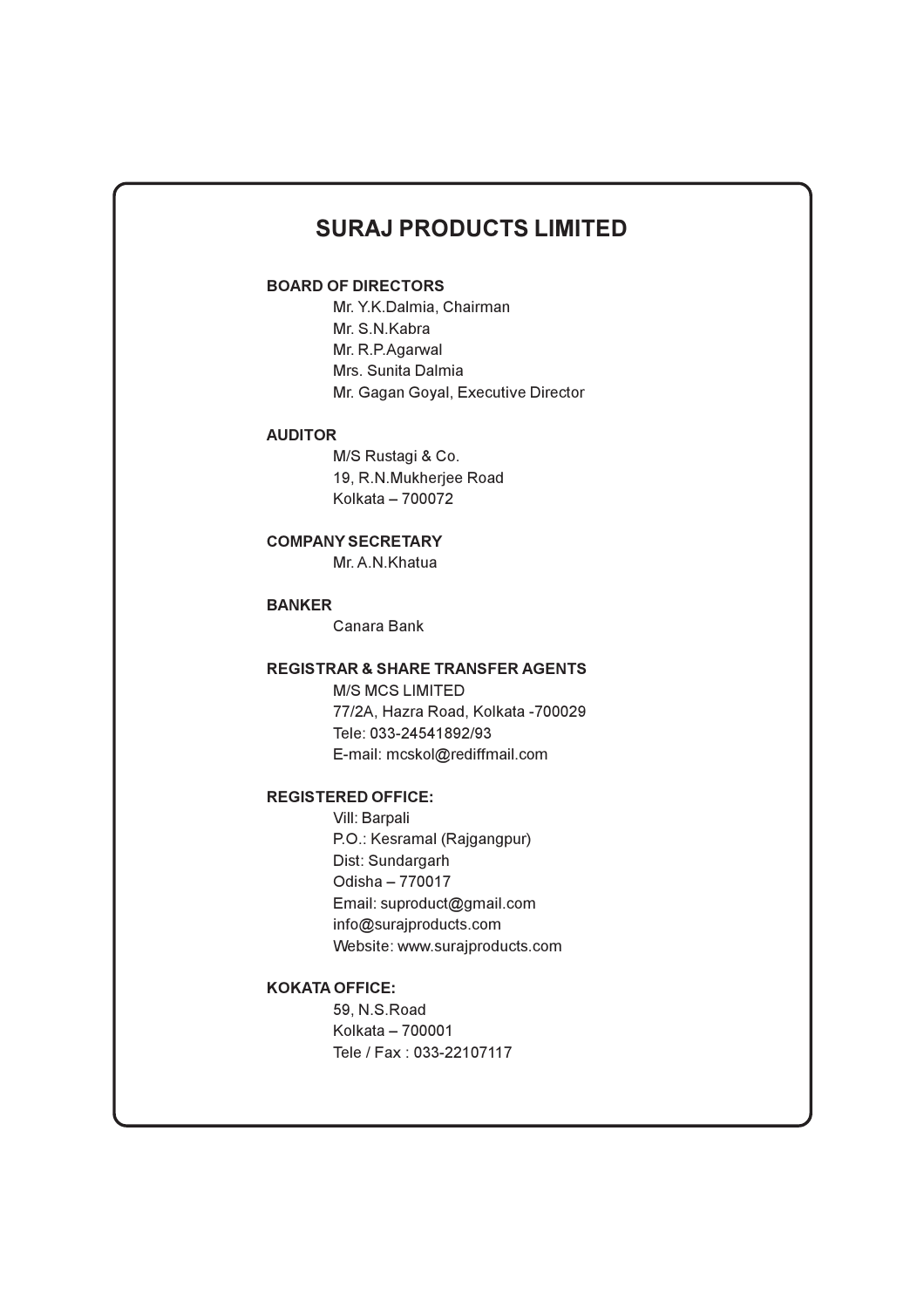# **SURAJ PRODUCTS LIMITED**

### **Registered Office:** Vill: Barpali, P.O.: Kesramal (Rajgangpur) Dist: Sundargarh, Odisha - 770017

# ELECTRONIC CLEARING SERVICE (CREDIT CLEARING) **MANDATE FORM FOR PAYMENT OF DIVIDEND**

To. M/s MCS Limited 77/2A, Hazra Road, Kolkata - 700029

Shareholder's authorization to receive dividends through Electronic Credit Clearing Mechanism.

| Registered Folio No.                                                                                                                                                                                                                            | ECS Ref. No.:<br>(For Office use only) |
|-------------------------------------------------------------------------------------------------------------------------------------------------------------------------------------------------------------------------------------------------|----------------------------------------|
| Name of the first/sole shareholder                                                                                                                                                                                                              |                                        |
| <b>Bank Name</b>                                                                                                                                                                                                                                |                                        |
| <b>Branch Address &amp;</b><br>Telephone No. of Branch                                                                                                                                                                                          |                                        |
| <b>Bank Account Number</b><br>(As appearing on the Cheque Books)                                                                                                                                                                                |                                        |
| 9 disit code number of the Bank and Branch appearing on the<br>MICR Cheque issued by the Bank. (Please attach a blank<br>cancelled cheque, or a photocopy of a Cheque issued to you<br>by your Bank, for verification of the above particulars) |                                        |
| Account type<br>(Please tick the option)                                                                                                                                                                                                        | Savings<br>⊓<br>Current<br>Cash Credit |
| Bank Account Ledger Folio No. (If any)                                                                                                                                                                                                          |                                        |
| Effective Date of this mandate                                                                                                                                                                                                                  |                                        |

I hereby, declare that the particulars given above are correct and complete. If the payment transaction is delayed or not effected at all for any reasons, including but not limited to incomplete or incorrect information, I will not hold M/s Suraj Products Limited responsible. I agree to discharge the responsibility expected of me as participant under the scheme.

I, further undertake to inform the Company of any subsequent changes (s) in the above particulars.

| Place: |  |
|--------|--|
| Date:  |  |

Note:

- Please fill in the information in CAPITAL LETTERS in ENGLISH ONLY.  $1$
- In cash of shareholders holding the shares in demat form, the shareholders are requested to provide  $\mathcal{P}$ details to their respective Depository Participants. Shareholders are also requested to note that changes if any, intimated by the Demat Account holders directly to the Company will not be considered.